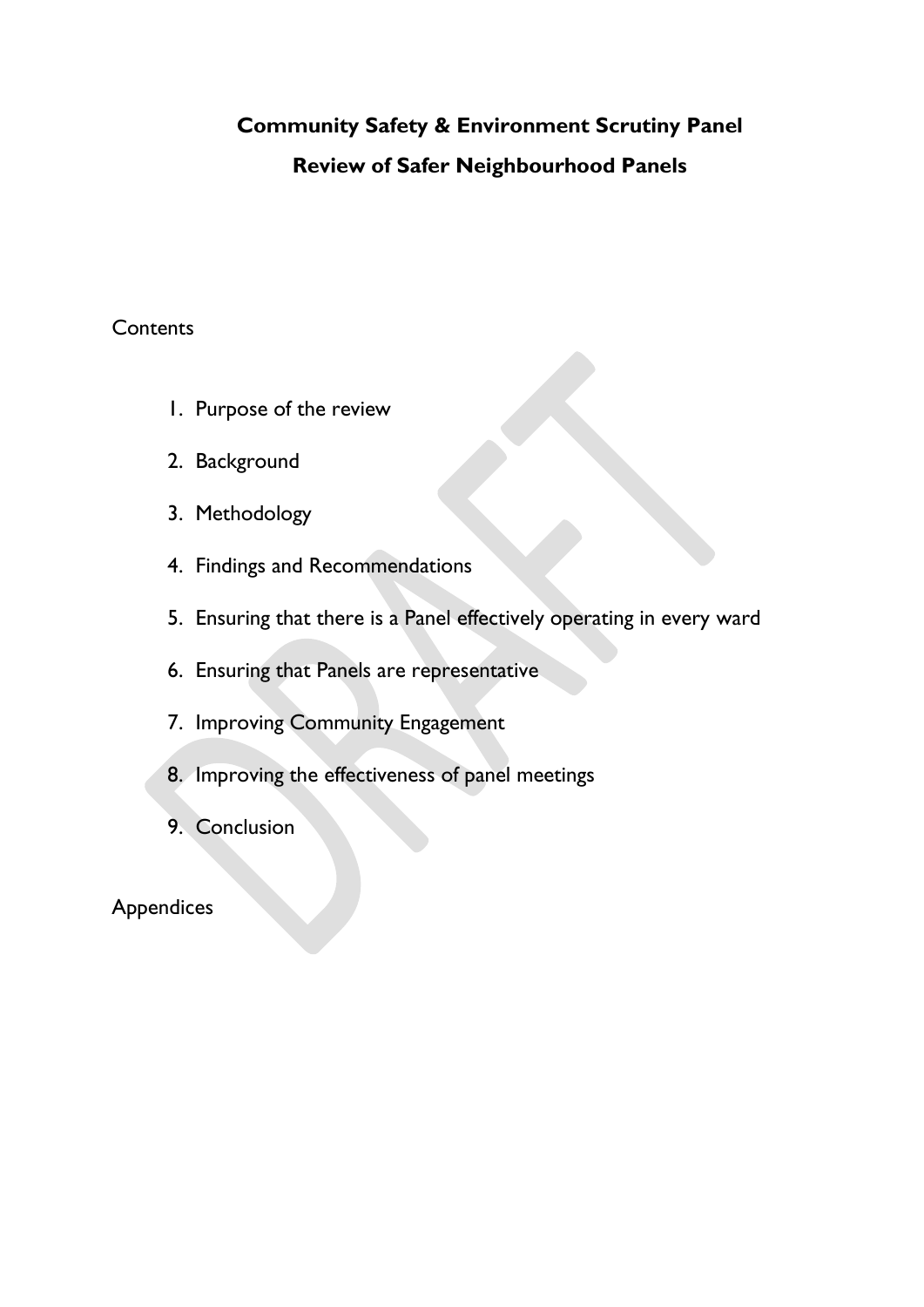# **1. Purpose of review**

1.1 The purpose of this in-depth scrutiny is to review and evaluate the contribution of Safer Neighbourhood Panels to reducing crime and Anti-Social Behaviour in Greenwich and make recommendations for improvement.

# **2. Background**

- 2.1 There is a statutory obligation for the police to obtain the views of residents about crime and disorder in their neighbourhood and to provide them with information. Safer Neighbourhood Ward Panels (SNP's) were established as a mechanism for doing this and facilitating two-way communication between residents and neighbourhood police teams. Ward panels also reflect the Mayor of Londons' commitment to provide a local engagement structure that gives Londoners a greater voice and scrutiny of policing at a local level. Ward Panels exist in every London Borough and are the primary ward-level mechanism for local consultation and scrutiny of policing. The Metropolitan Police (MPS) are responsible for setting up SNP's and the format is "owned" by them. However, the Mayor of London Office for Policing and Crime (MOPAC) has tasked Safer Neighbourhood Boards in each Borough with monitoring MPS support for the delivery of ward panels. Where ward panels are not in place or not functioning the SNB can ask the MPS to take action to address this.
- 2.2 The Community Safety and Environment Panel at their meeting on 17th September 2020 agreed to carry out an in depth scrutiny review to address concerns regarding the effectiveness of panels and inconsistencies across the borough. The terms of reference were set in the attached Project Statement – Appendix 1.

# **3. Methodology**

- 3.1 In carrying out this scrutiny review the Project Team collected evidence from the MPS Basic Command Unit (BCU), Greenwich Safer Neighbourhood Board (GSNB), MOPAC, Safer Neighbourhood Police Teams and Ward Councillors.
- 3.2 The MPS have now developed a Ward Panel Framework (Appendix 2) which provides guidance to all BCU's in London and this is being developed by senior leadership in Greenwich, Lewisham and Bexley to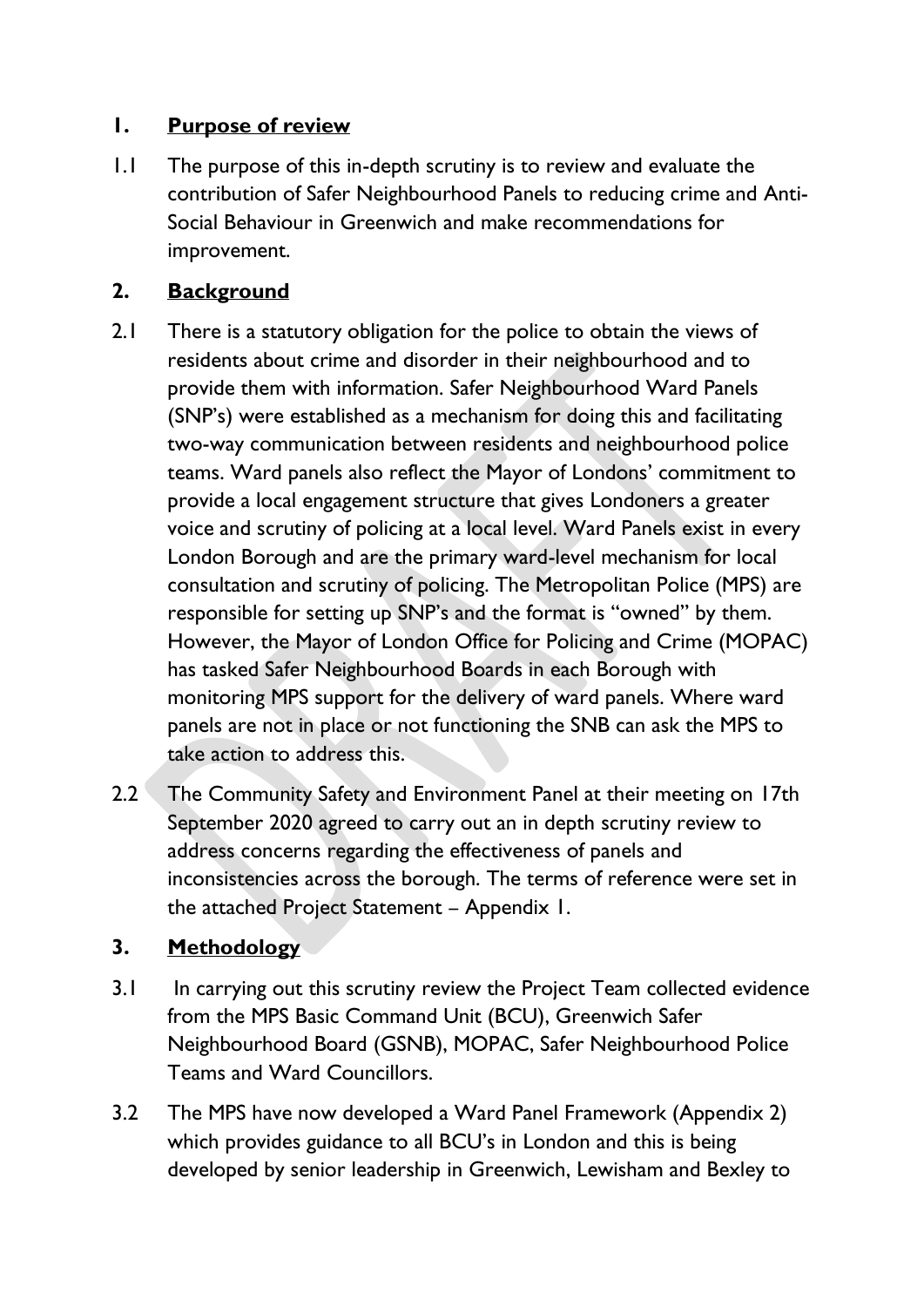improve the effectiveness of panels across the three boroughs. It provides comprehensive guidance but is in the early stages of implementation.

- 3.3 The main evidence on the current operation of panels came from three surveys:
	- a questionnaire sent to all councillors (appendix 3)
	- a questionnaire sent to all Police Sergeants and Teams (appendix 4)
	- a survey carried out by the GSNB covering the 17 Panels (appendix 5)

# **4. Findings / Recommendations**

4.1 The results of the surveys indicate that there are inconsistencies in the performance of panels across the borough and a number have ceased to function. Out of 17 panels only 5 are performing well, 7 need some additional support to improve and 5 require major changes or reconstitution. There are often low levels of attendance at many panel meetings. The BCU and GSNB recognise the need for changes to address these problems and are working together to develop an improvement plan taking into account the good practice recommended in the Ward Framework supported with clearer guidance to all panels. Based on the results of the Scrutiny Review it is recommended that the improvement plan should include action in the following key areas :

# **5. Ensuring that there is a Panel effectively operating in every ward**

5.1 The results from the questionnaires confirm that a number of Panels have ceased to operate and other are not performing effectively. The impact of the Covid pandemic has obviously had a severe impact in hindering efforts to re-establish and improve panels. If the situation is to improve there needs to be a clear plan of action to ensure effective arrangements in every ward and priority given to re-establishing those panels that have ceased to function. The introduction of new ward boundaries in May 2022 will create additional challenges which will need to be taken into consideration next year.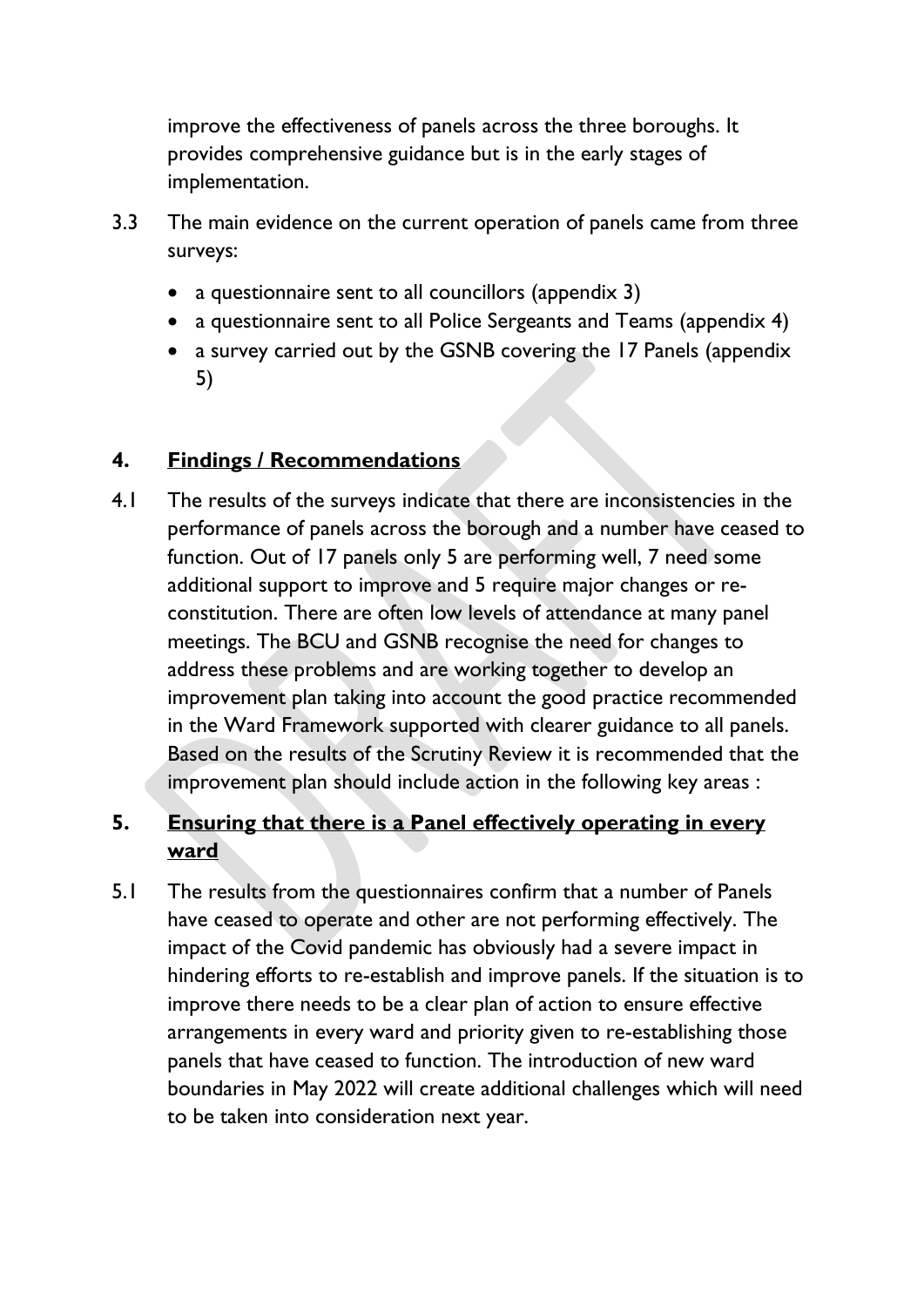# **Recommendation 1**

**That the BCU with support from the GSNB develop an Action Plan with a timetable for ensuring panels are effectively operating panels in every ward in Greenwich and consider the implications of the boundary review.** 

# **6. Ensuring that Panels are representative**

6.1 Improvements in panel membership are required to ensure that they reflect local communities within neighbourhoods including gender, age, Black, Asian & Minority Ethnic groups, representatives of faith groups and any group forming a large section of the community such as students, young people and the LGBTQ+ community. Younger people are noticeably under-represented on panels yet levels of youth crime highlights the need to increase participation and engagement with young people.

# **Recommendation 2**

**BCU, GSNB and the Council work together to develop a borough wide campaign to promote greater awareness of the work of SNP's with the aim of recruiting a wider range of members from all sections of the community. This should include Greenwich Information, Websites, and Social media.** 

# **Recommendation 3**

**SNP's to pro-actively recruit members from all sections of the community reaching out to community groups, tenants / residents, faith groups, monitor progress, and take action to improve representation.** 

# **7. Improving Community Engagement**

- 7.1 It is important that all panels communicate effectively with the wider community. Many residents may be unaware of the work of ward panels and a range of communication mechanisms need to be used to share information with residents. This can include websites, newsletters, social media, and placing information in public spaces which are visited by the wider public.
- 7.2 Evidence from MOPAC confirmed that most boroughs experience difficulties getting residents involved with community police engagement.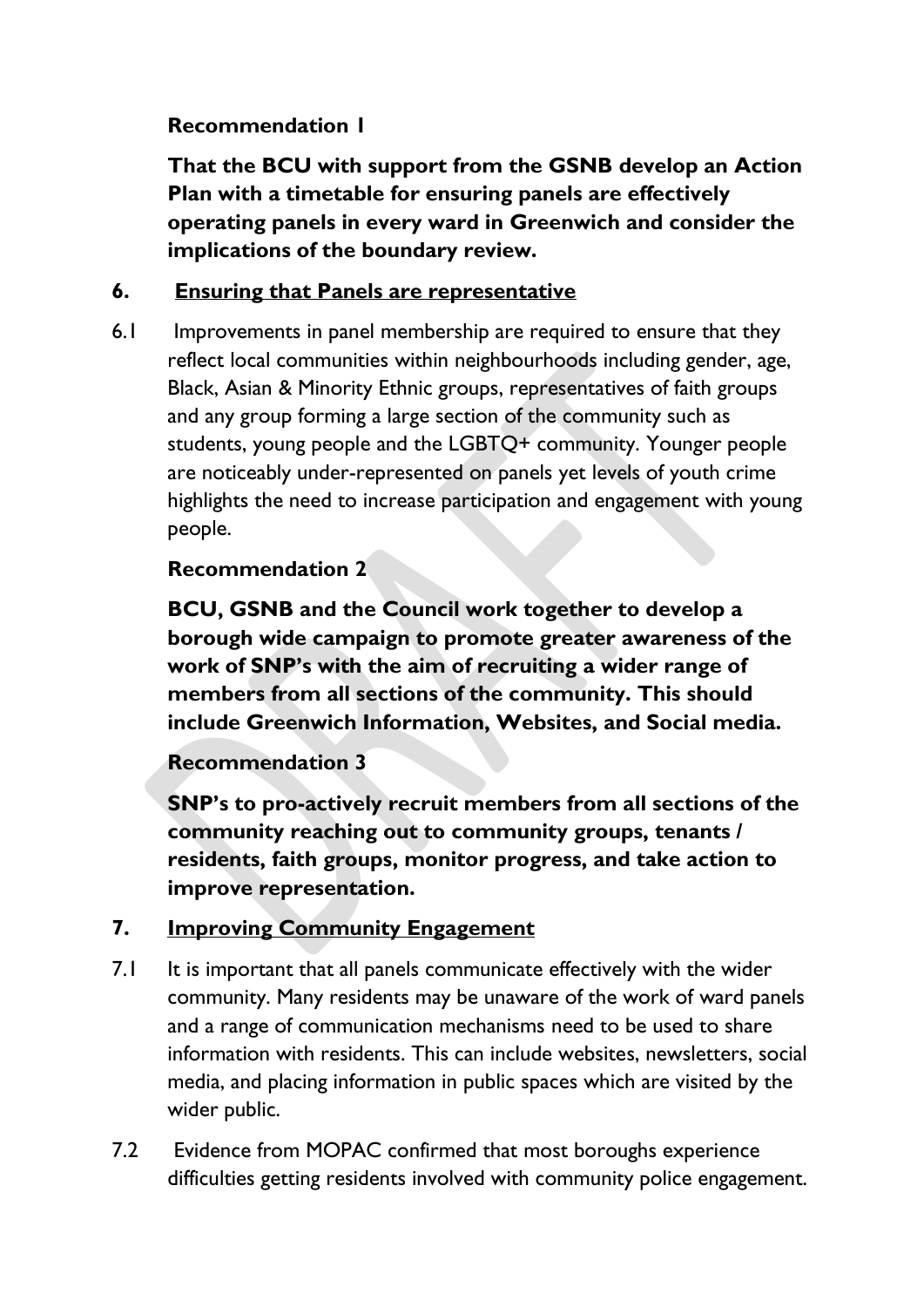Some residents may attend meetings when they are concerned about a specific problem but often do not wish to take on additional volunteering responsibilities with a panel. Social media and websites may provide a more convenient way of engaging residents. The Police have already had some success with using Ward Surveys to engage with a broader range of residents rather than just panel members. Results from surveys should be collated and fed back into ward panel meetings to inform their decision making on priorities.

- 7.3 Although not everyone wants to attend formal panel meetings it is important to allow public attendance at some meetings to give the wider community an opportunity to see the panel at work, hear from the local police team and ask questions. There are currently different approaches about whether panel meeting are open or closed to the public and some clearer guidance would help consistency. Hosting panel meetings in different parts of a ward may encourage more attendance as will holding meetings at different times of the day and on different days. Additional day time meetings may enable participation of those who would otherwise be unable to attend. Technology should be used to enable access for those unwilling or unable to attend in person (due to disability, illness or care commitments). There has already been some success with some panels holding meetings virtually on platforms such as Zoom or Microsoft Teams. However, more support is needed to ensure that all ward panels are able to do this for all or part of their meetings.
- 7.4 The survey results show that many councillors are not engaged with the work of their local ward panel and do not attend meetings. The participation of councillors in ward panels would enable them to contribute their local knowledge to problem solving ,encourage community groups to get involved, identify opportunities for joint working with the police as well as refer non policing issues to Council departments. Before the Covid emergency the Council, Police and GSNB had been collectively working to enhance partnership working at ward level and had planned an event in March 2020 which had to be postponed due to the pandemic. There is now an opportunity for further work to enhance partnership working at neighbourhood level and encourage councillor participation in ward panels.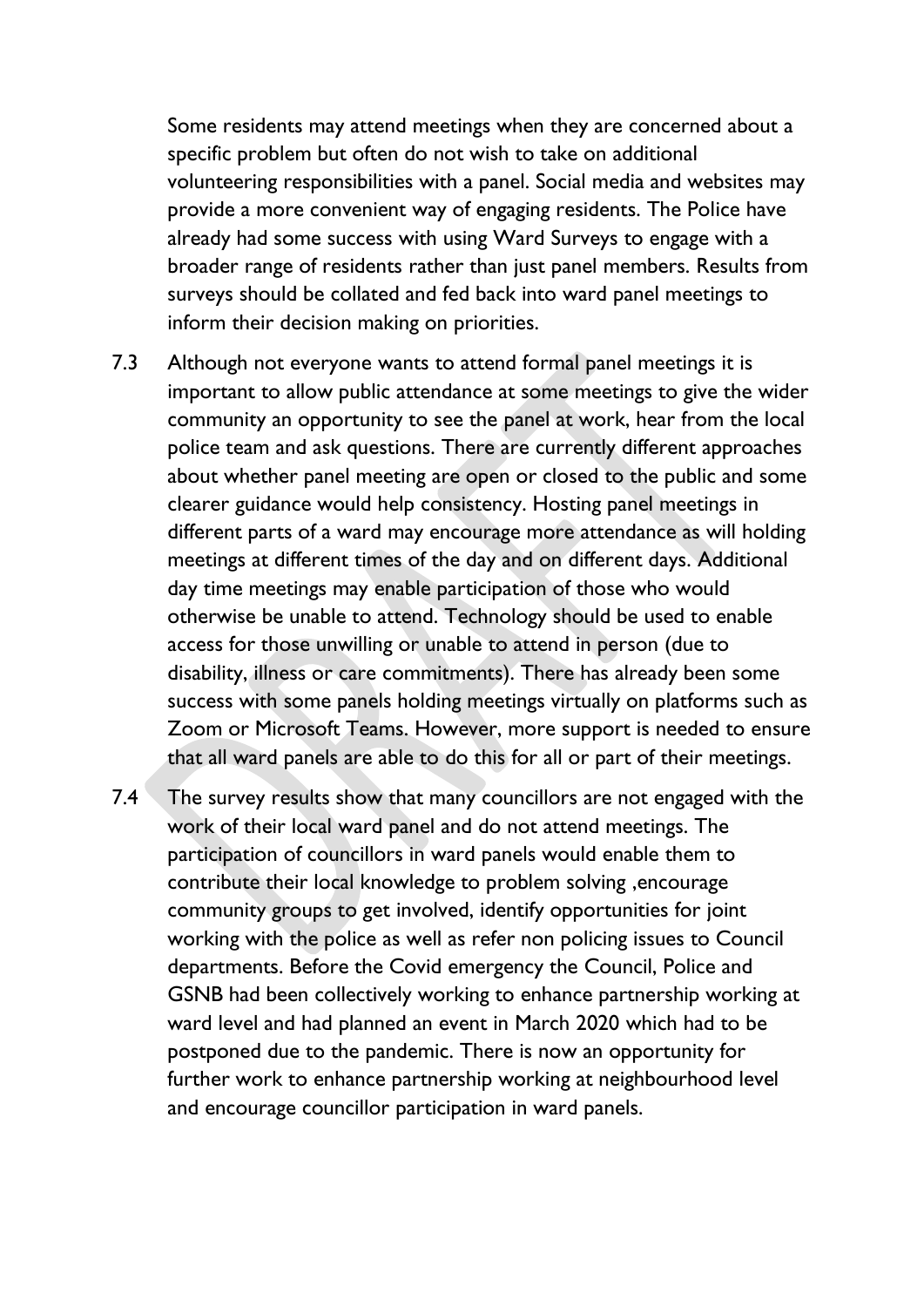### **Recommendation 4**

**Develop innovative engagement methods for engaging a wider range of residents outside of formal meetings recognising that some groups including younger people may not want to attend formal meetings so alternative options including use of social media and outreach events may be more effective.** 

# **Recommendation 5**

**Develop more partnership working at ward level to facilitate more active participation of councillors in ward panels.** 

# **Recommendation 6**

**Review arrangements for the time, location and venue of ward panel meetings to improve participation including support for using technology for virtual meetings.** 

# **8. Improving the effectiveness of panel meetings**

- 8.1 The survey results indicate there have been some difficulties with the administration of panel meetings including adequate notification of meetings , distribution of agendas / minutes, the priority setting process and establishing clear roles and responsibilities. These problems reduce the level of participation and the effectiveness of meetings. The Ward Framework provides comprehensive guidance and the BCU proposal to publish a Panel Handbook would help communicate these standards to all panels so there was greater consistency across the borough.
- 8.2 It is already a requirement for each panel to be chaired by a community member but consideration should be given to having a Vice Chair for each panel , who can deputise and support the Chair. Following a review in Tower Hamlets it was recommended that each panel should establish a post of Vice Chair which should also be given specific responsibility for engaging with seldom heard residents. All panels should have a Secretary to assist the Chair with the administration of meetings and recording decisions. It is sometimes difficult to find a community member willing to do this so it is important that the Safer Neighbourhood Team offer some administrative support to enable the panel to operate if there are vacancies.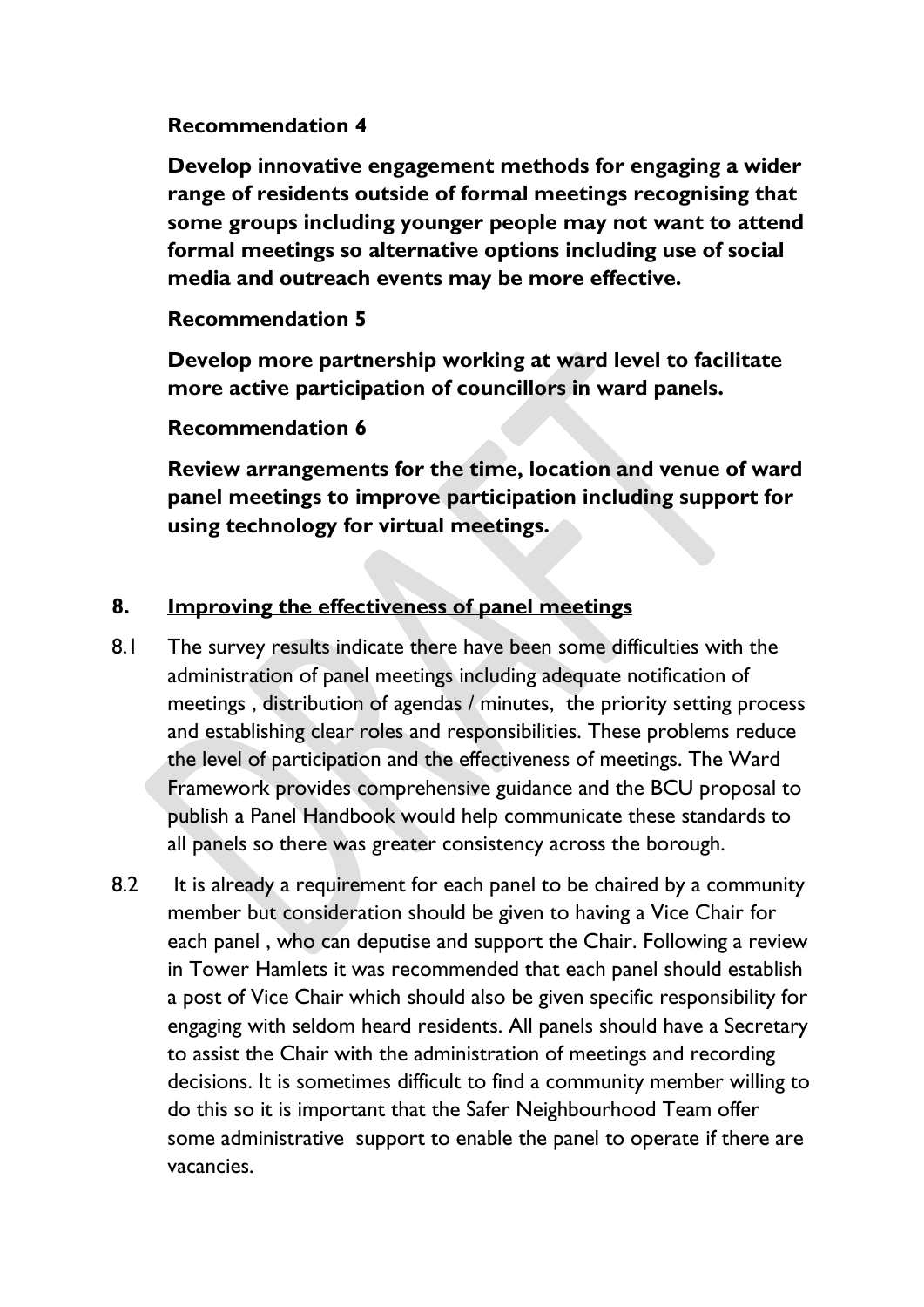- 8.3 In addition to having a Chair, Vice Chair and Secretary there may be further opportunities to utilise the skills and experience of panel members by giving them designated responsibilities to share the workload. This could include liaising with different groups/organisations in the ward or younger residents.
- 8.4 If all panel members are to be effective then they would benefit from relevant training covering a range of issues including: panel responsibilities , how to use police and partnership data ; setting ward priorities and problem solving.

# **Recommendation 7**

**That the BCU / GSNB publish a Ward Panel Handbook with clear guidance on good practice on running panels effectively and organise formal training for panel members.** 

### **9. Conclusion**

9.1 Safer Neighbourhood Panels provide an important mechanism for community engagement in reducing crime and disorder in Greenwich. The aim of this scrutiny review has been to assess current levels of performance and provide some practical recommendations for improvement. The BCU are already developing an improvement plan to improve the effectiveness of panels across the borough and the GSNB are reviewing and supporting each panel. It is hoped that the recommendations can support this work and enhance the Council's support for panels.

### **Recommendation 8**

**That the BCU and GSNB be asked to provide an update on improvements in panel arrangements across the borough by February 2022 taking account of the recommendations of the scrutiny review and changes to ward boundaries to be introduced in May 2022.**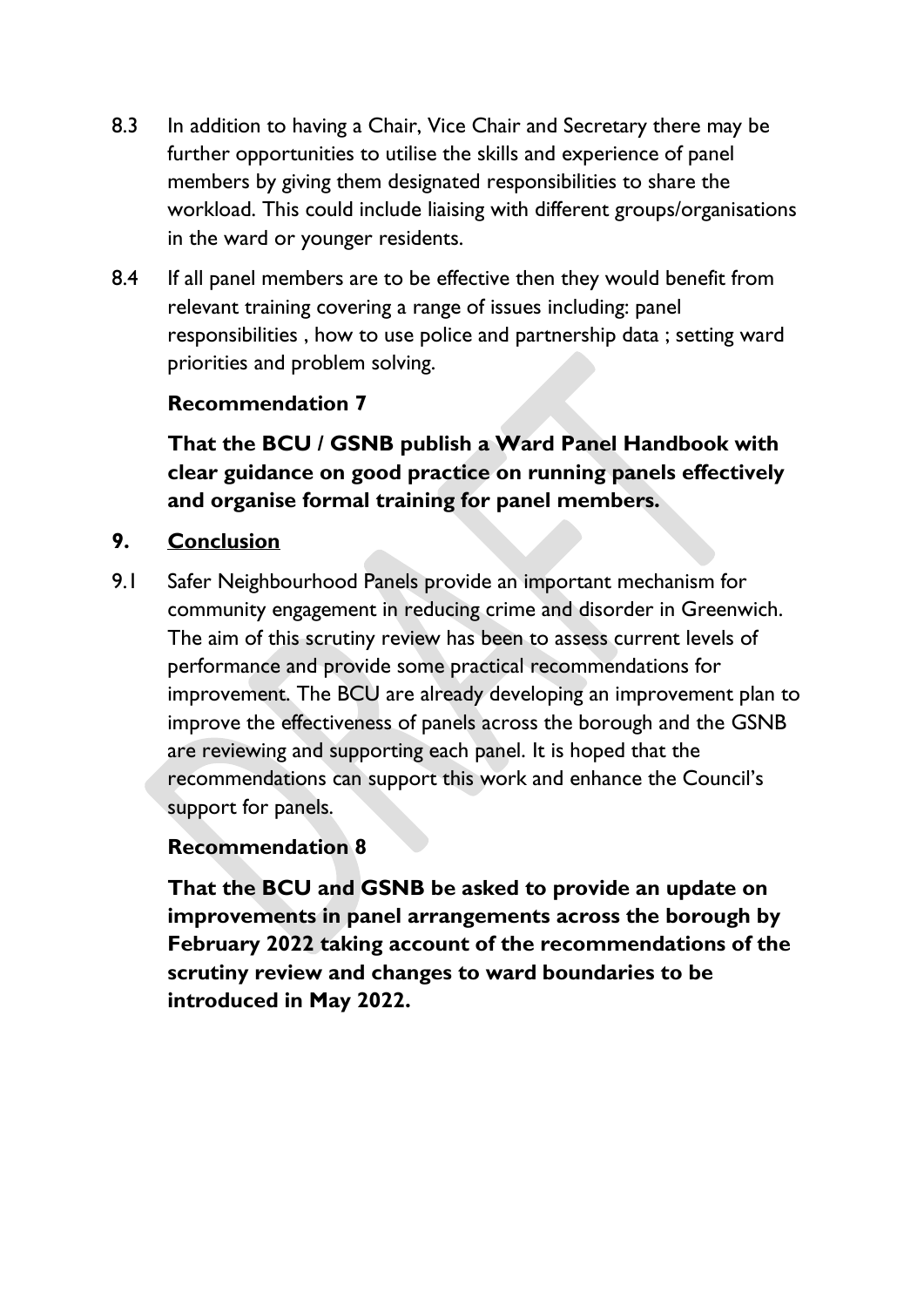# **In-Depth Scrutiny Work - Project Statement**

| <b>Project Name</b>                | Review of Safer Neighbourhood Panels  |
|------------------------------------|---------------------------------------|
| <b>Project Lead Member/Officer</b> | Councillor David Stanley/Aysev Ismail |
| Date agreed                        | 16/11/2020                            |

### **1. Purpose of Review**

The purpose of this in-depth scrutiny is to review and evaluate the contribution of Safer Neighbourhood Panels to reducing crime and ASB in Greenwich and make recommendations for improvement.

| 2. Specific Objectives |
|------------------------|
|------------------------|

- 1. Review existing arrangements for the 17 Safer Neighbourhood Panels to assess their effectiveness in engaging local residents in reducing crime and ASB
- 2. Review the arrangements for community engagement including levels of participation and diversity
- 3. Review structure, governance, administrative support and funding
- 4. Assess the contribution of Panels in identifying local priorities for policing and monitoring progress
- 5. Make appropriate recommendations for improvement and greater consistency across the borough

### **3. Tasks to be done**

- 1. Survey to collect information on arrangements for the 17 Panels
- 2. Desk top research on best practice from other local authorities, police and MOPAC
- 3. Interviews with key stakeholders responsible for the delivery and oversight of the panels, as well as the crime & disorder within the Borough
- 4. Consultation with Safer Neighbourhood Panels, Police Teams and ward **Councillors**
- 5. Analyse evidence received to make recommendations where appropriate, and identify/recognises areas of good practice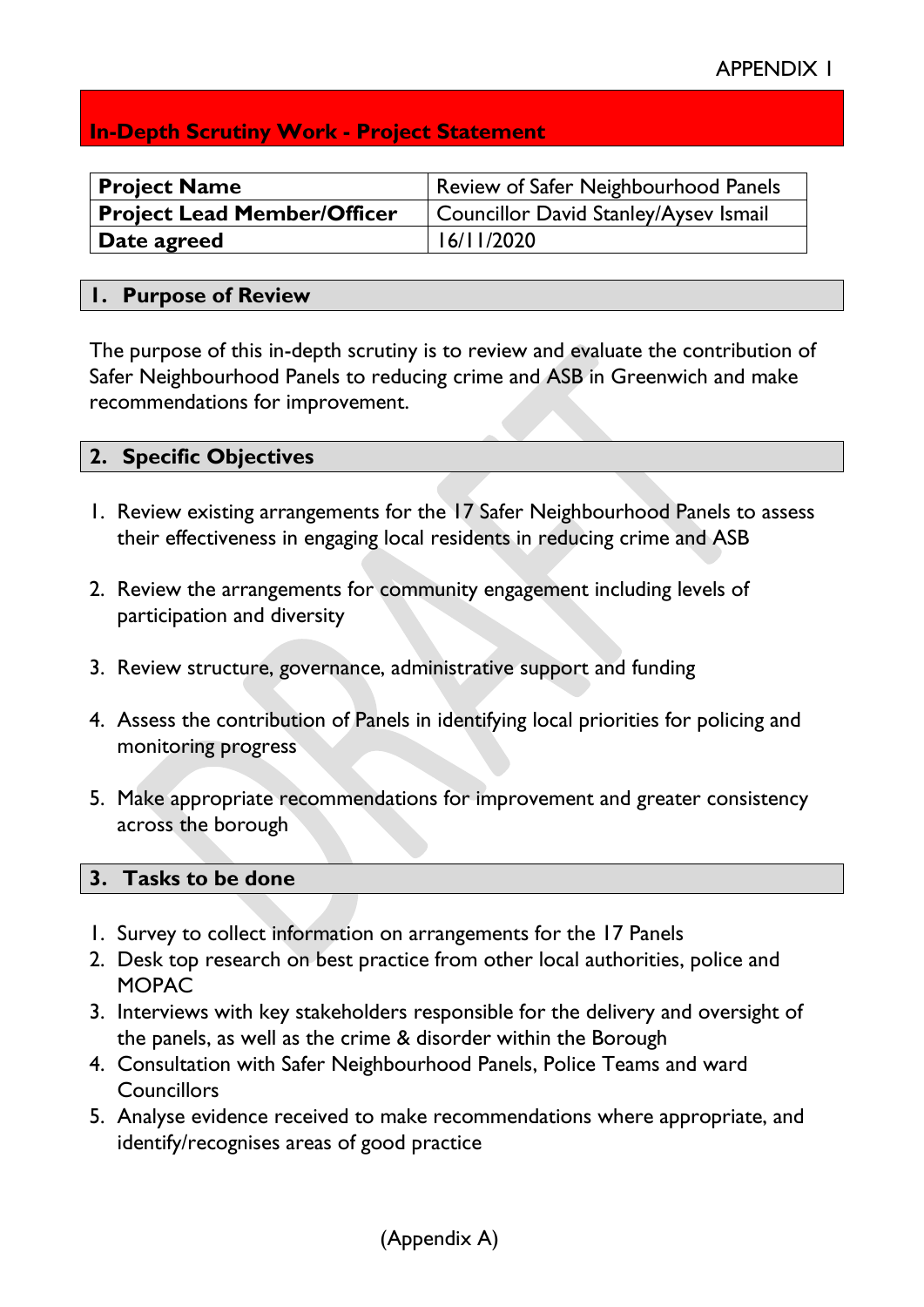# **4. Project Team**

Councillor David Stanley - Chair of the CS&E SP Aysev Ismail - Community Safety Policy and Performance Manager Nassir Ali - Scrutiny Manager

### **5. Resource Implications**

Officer time from Scrutiny Unit and Community Safety

### **6. Project Timeframe and Milestones**

| Task                                       | <b>Scope</b>                                            | <b>Date</b>                       |
|--------------------------------------------|---------------------------------------------------------|-----------------------------------|
| Agree Scope by Project Team                | Chair & SP                                              | 26 <sup>th</sup> November<br>2020 |
| Questionnaires, research and<br>interviews | <b>Fact finding</b>                                     | January/February<br>2021          |
| Project report                             | Update on progress and<br>future work                   | March 2021                        |
| Interim report                             | A draft report with initial<br>findings and conclusions | June 2021                         |
| Final report                               | Final report with<br>recommendations                    | September 2021                    |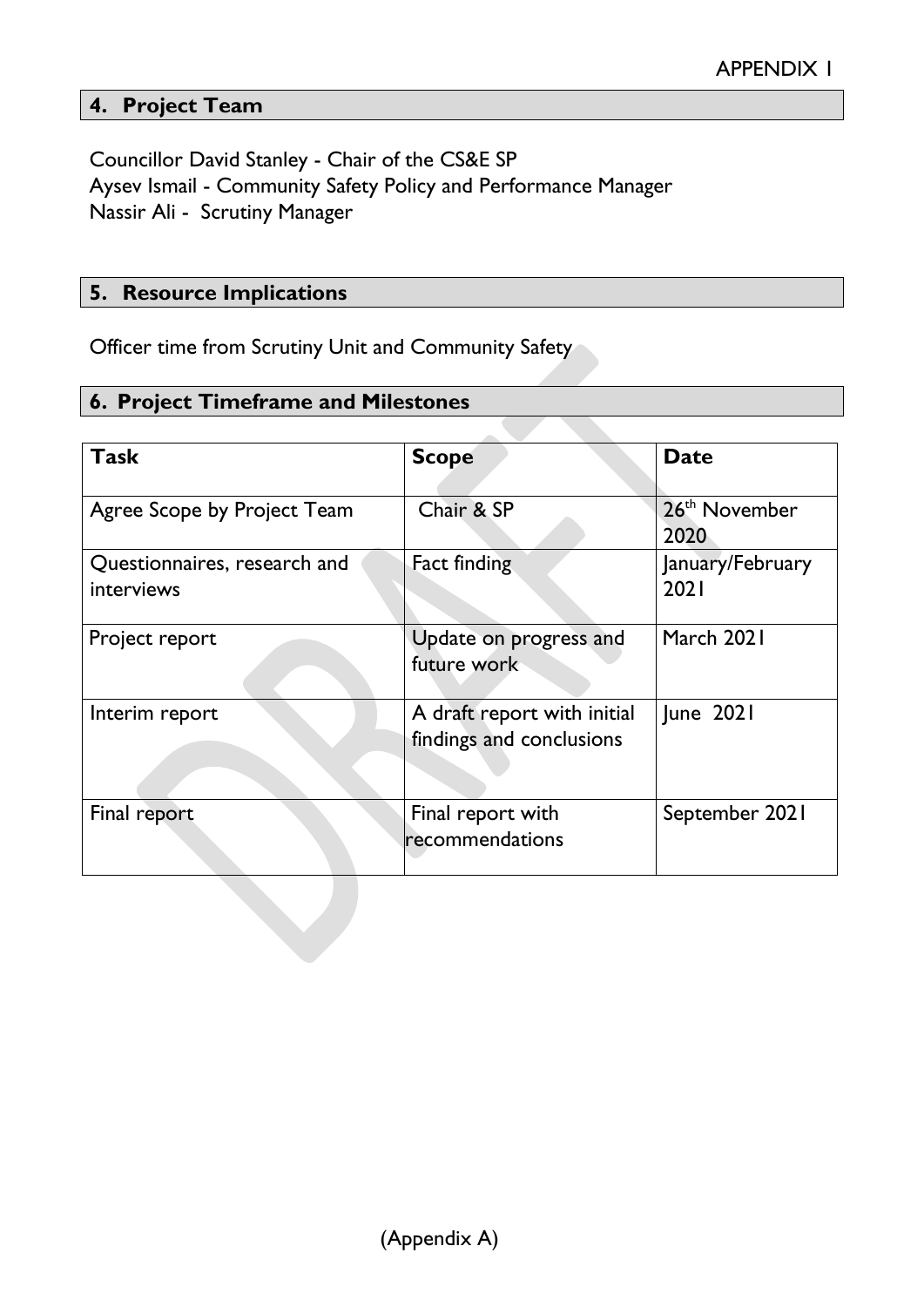

| <b>Protective Marking</b>            | Not Protected                                                    |
|--------------------------------------|------------------------------------------------------------------|
| <b>FOIA Exemption</b>                | N                                                                |
| Suitable for Publication Scheme? Y/N | N                                                                |
| Title and Version                    | Ward Panel Framework - version 5                                 |
| Purpose                              | To provide a framework for Ward Panel inception and operation    |
| Relevant to                          | Neighbourhood Superintendents, Chief Inspectors and Inspectors   |
|                                      | and All Safer Neighbourhood Teams                                |
| Summary                              | A Framework of guidelines to assist Safer Neighbourhood Teams in |
|                                      | setting up and working with ward panels                          |
| Author and Warrant/Pay Number        | Ch/Supt Stuart Bell, Insp John Evans, PS Angela Knight           |
| Creating BOCU/Branch & Unit          | CPIC - Safer Neighbourhoods                                      |
| Date Created                         | December 2020                                                    |
| Last update                          | 15 December 2020                                                 |
| <b>Review Date</b>                   | 15 May 2021                                                      |

### **Ward Panel Framework**

#### **1. Introduction**

There is a statutory obligation on police under section 34 of the Police Reform and Social Responsibility Act 2011 to obtain the views of those within a neighbourhood about crime and disorder in that neighbourhood and for police to provide information on policing within that neighbourhood. Ward panels therefore are an important and ever relevant mechanism to facilitate this two-way provision of information and consultation.

Ward panels contribute to two of the operational priorities within the Metropolitan Police Service (MPS) strategy 2018-2025:

- Focus on what matters most to Londoners and
- Mobilise partners and the public.

Ward panels also reflect the Mayor's mission and action plan, providing a vital local engagement structure that gives Londoners a greater voice. They actively contribute to the MPS engagement action plan and core commitments, developing and embedding strong local relationships and providing a local pathway to community focused engagement. Every one of London's wards will have a ward panel, meeting regularly, where the police can be scrutinised at a neighbourhood level, agree priorities and share local concerns.

A ward panel that functions effectively will feed information and emerging issues directly to local officers, helping to shape and deliver local priorities and inform supervisors. Evidence-based ward panel decisions should inform, influence and involve both the community and police officers as part of a continuous cycle of feedback, review and action.

Ward panels provide a key local accountability mechanism for the MPS and the Commissioner and allow scrutiny of policing at a local level.

#### **2. The purpose of a ward panel**

Ward panels will be the primary ward-level mechanism for local consultation.

They have the following aims:

- 1) To ensure the local community is closely involved in setting the ward level priorities for the ward and Safer Neighbourhood Team (SNT)
- 2) To support activity on the ward priorities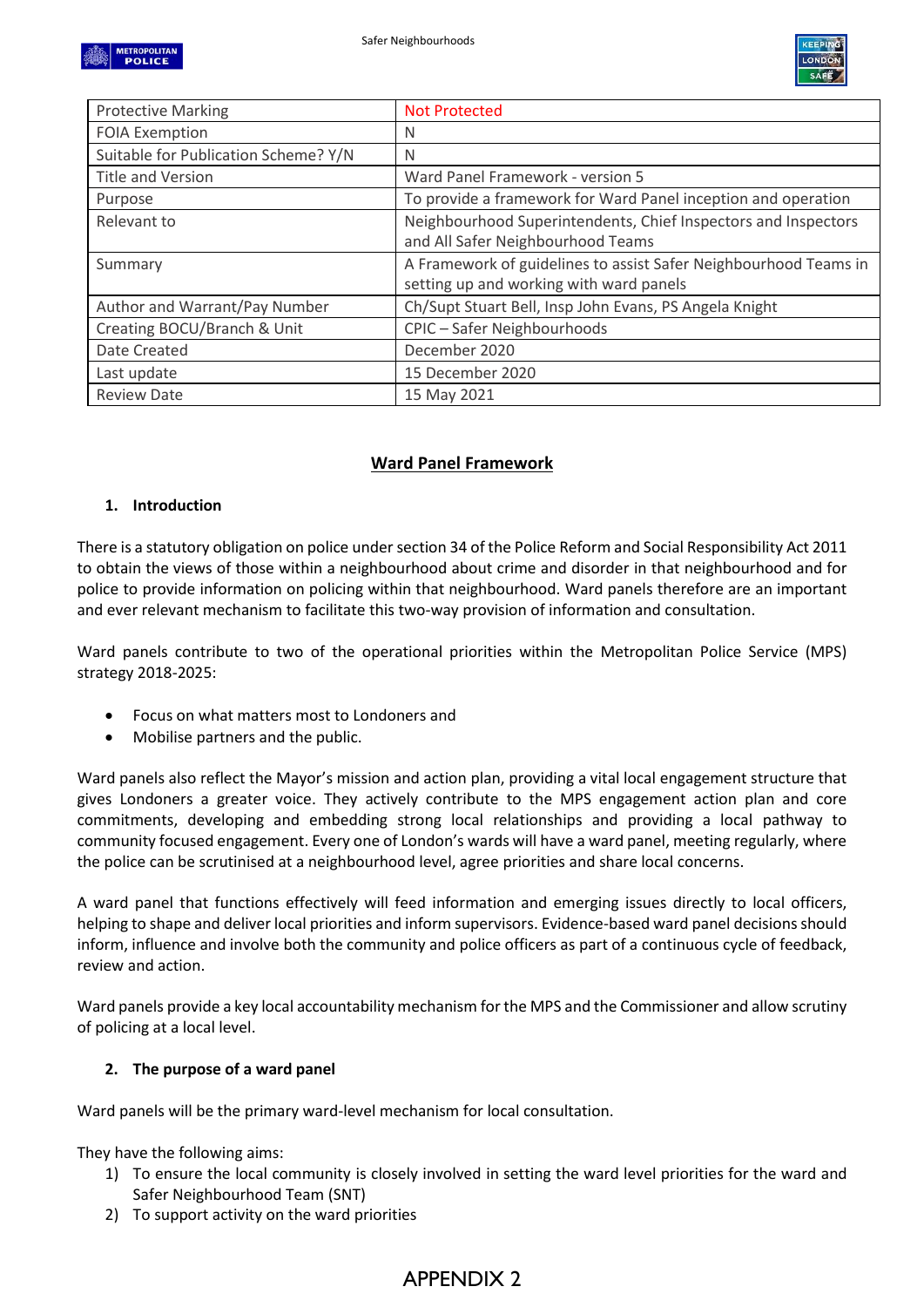



- 3) To scrutinise the work of the SNT
- 4) To encourage and support community members to become more closely involved in problem solving and crime prevention
- 5) To support the SNT in building trust and confidence within the wider community
- 6) To be representative of their community and have considerable reach within the community
- 7) To assist the police in increasing community engagement, for example through community contact sessions
- 8) To support groups within the ward that have a focus on crime prevention and community safety, such as Neighbourhood Watch.

#### **3. Ward panel functions**

#### A) Setting ward priorities

Guidance on the number and type of priorities set by each ward is under review and will be published separately. Regardless of the number and type of priorities the core principles below should be applied by panels.

To inform the setting of ward priorities, ward panel members should examine the ward crime/ASB profile alongside information from community engagement and activity by both police and partners. Information examined should include results of surveys and concerns voiced by the community at public events and meetings.

The process of setting ward priorities will be supported by the SNT through the provision of information about criminal activity across the ward and crime and anti-social behaviour (ASB) statistics and trends. SNT officers will also provide updates on their actions taken regarding any existing priority in order for the panel to make informed decisions about whether the priority is in need of amending or replacing.

Priorities should not be generic; they should address a specific problem. If a decision cannot be reached through discussion, a vote should be taken. SNT officers should explain how ward priorities complement the broader neighbourhood priorities and MPS policing priorities in their work. Officers should also clarify what would be achievable within available resources and set a timescale for achievement or feedback to the community.

In addition to setting ward priorities, the panel should be fully involved in deciding the type of action that should be taken on their concerns and have an input into the problem-solving approach.

#### B) Scrutinising the work of the SNT

To enable the ward panel to scrutinise its work, the SNT should provide the ward panel with data on crime and ASB as well as information on its activities, time spent on the ward and any changes in team membership.

#### C) Supporting the SNT in building trust and confidence in local policing

Ward panels should collate issues and concerns from across the ward. This information will enable SNTs to consider and act upon the views of the wider group of residents. The ward panel should also convey to residents the subsequent actions the SNT have taken. This two-way communication should assist in building trust and confidence.

Ward panel members should provide and seek feedback from the community on the factors affecting confidence in policing and assist the SNT with developing initiatives that impact on the key measures of confidence in local policing, such as "Feeling well informed", "Agree police are dealing with things that matter" and "Knows how to contact their local officer".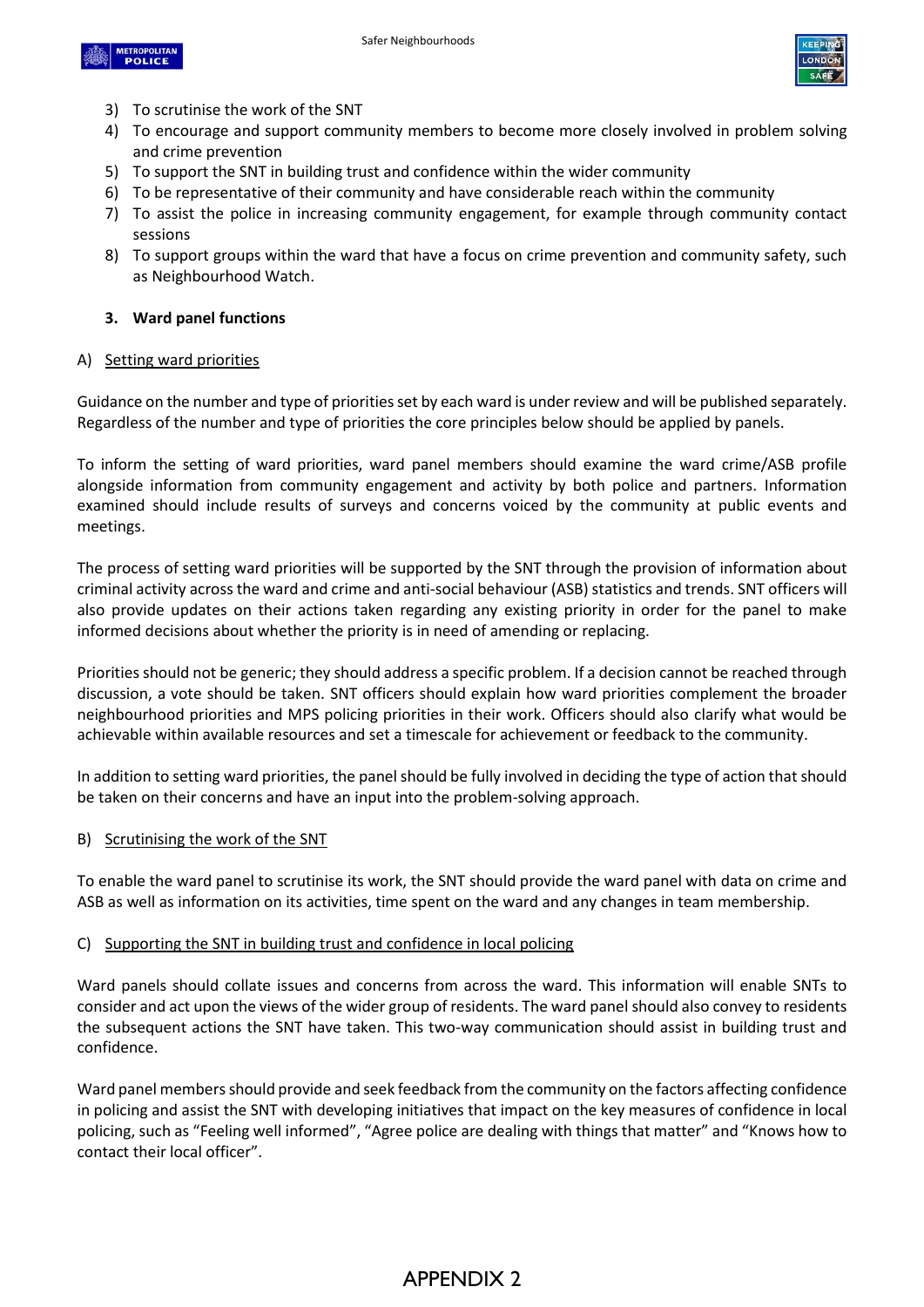



#### D) Ensuring the ward panel is as representative as possible

Ward panels should seek to proactively and positively influence levels of representation within the panel, with the aim for their membership to reflect the socio-demographic characteristics of the ward. There should be a mixed group of gender, age, Black, Asian & Minority Ethnic representatives, and representatives of faith groups and any group forming a large section of the community such as students, young people and the LGBTQ+ community. With a small panel where this may be difficult to achieve, panel members should be active across the different communities that make up the ward and reflect the views and voices of those communities wherever possible.

#### E) Increasing community engagement

Ward panels provide opportunities for the community to engage with the police and other partners about the things that matter most in the area where they live. By feeding in information from the wider community and reporting back to the community, ward panel members increase community engagement with policing. Ward panel members should involve as many community members as possible in this two-way communication.

Ward panel members, through their contacts and influence, should also cascade crime prevention and wider police engagement messaging through the means they decide most appropriate to achieve as wide a reach as possible. They should then inform the SNT of any relevant feedback.

Ward panels should support the effectiveness of community contact sessions by considering information on their take-up and impact, then contributing community suggestions for different locations and times/events of high footfall that together reach the wide range of community members. Information collected at these sessions should be fed back to the ward panel.

#### F) Supporting neighbourhood watches in the ward

The networks and influence of ward panel members should complement any established networks and influence of neighbourhood watch coordinators. Ward panels should support a reciprocal relationship with neighbourhood watches for the purposes of crime prevention and community safety concerning local policing.

#### **4. Membership of a ward panel**

#### **Breadth**

Ward panels should have the representation and breadth of skills to ensure that they can fulfil their functions effectively. The panel should be formed of local people who live, work and/or study in the ward and be drawn from all parts of the ward to prevent a focus on one area at the exclusion of others. A suitable number would be between 12 and 25 members. For smaller ward panels, members should be able to consult widely across the community.

Core membership:

- **Local residents/businesses** representatives from significant demographic groups; young people; tenant and resident associations; residents of different housing types; local community groups; local societies and associations; educational representatives; local traders and business groups;
- **Local partners -** neighbourhood watch; health professionals; housing representatives (with no voting rights); local authority officers, such as the antisocial behaviour/crime prevention officer (with no voting rights); significant partners (such as charities, outreach providers and youth workers - with no voting rights); ward councillors (with no voting rights).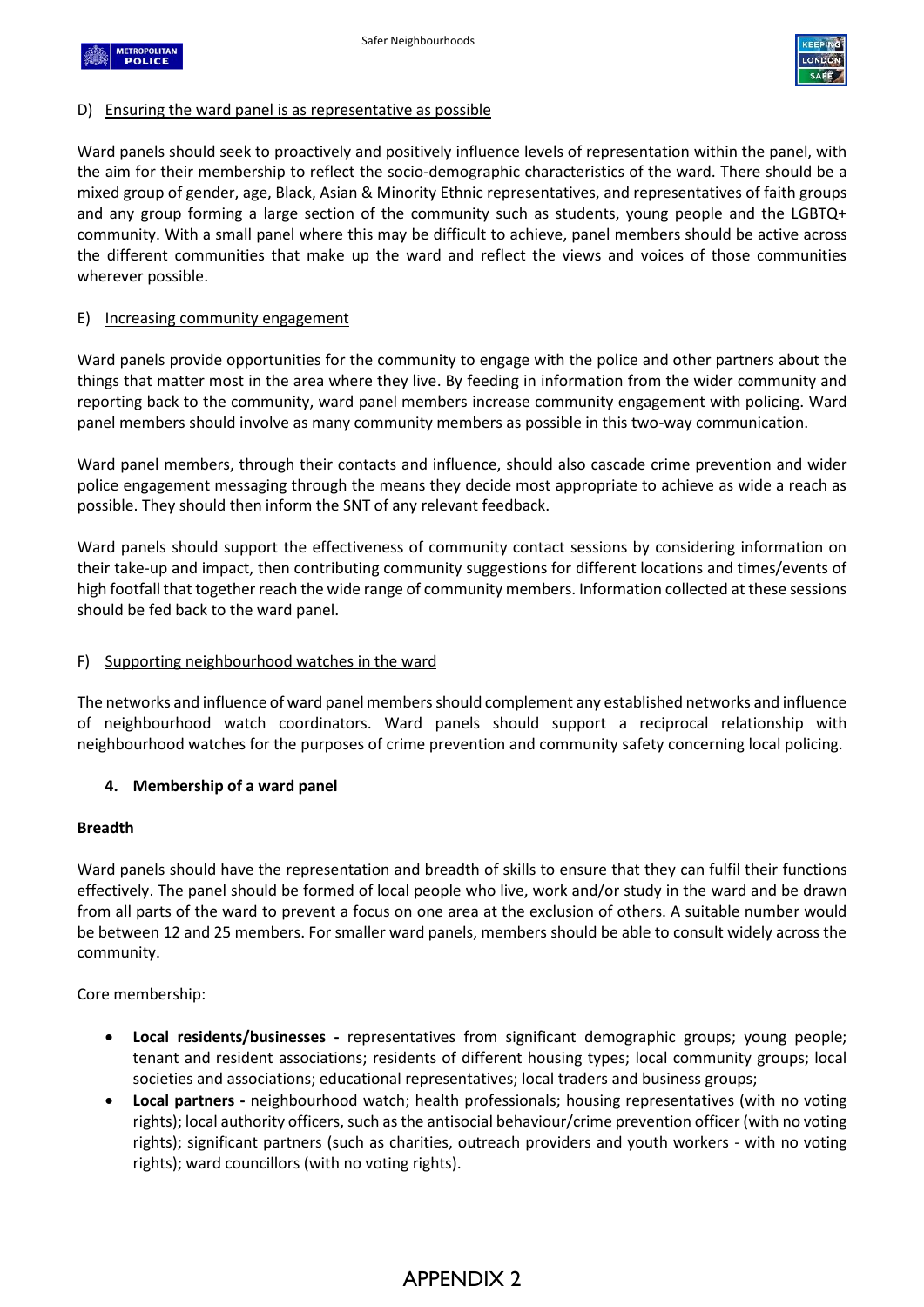



Membership by those who take a wider view or represent an organisation or group should be encouraged. It can help ensure that *'single issue'* or non-inclusive members do not dominate discussion at panel meetings.

SNT officers and ward panel members should be proactive in recruiting representation from across the sociodemographic characteristics of the ward and all areas in the ward. Without this, the panel could lose the trust of sections of the community.

#### **Chair**

The ward panel chair provides the strategic direction and leadership for the panel. The chair should be a community member who resides, or works or studies predominantly, in the ward. The chair, or a nominated deputy, should attend all meetings. The chair should be aware of all potential conflicts of interest to their role and act accordingly should one become apparent by registering that conflict of interest, abstaining, delegating the chair responsibilities for that decision or stepping down.

#### **Secretary**

It is recommended that a volunteer should be sought to take the role of secretary to assist the chair and panel with administration and keeping a record of each meeting.

#### **Tenure**

Ward panel members should aim to be involved for at least a year with an advised tenure of 2-3 years, when the possibility of extension can be reviewed. Panels should aim for an appropriate mix of experienced and newly engaged members of the community and include succession planning for the role of chair.

#### **Councillors**

The ward panel would benefit from the involvement of the local ward councillors who can observe the process and contribute their local knowledge of problems, but they should not be party to any 'voting' around the selection of a ward priority. This is to ensure that any priority is free from any criticism that it is politically driven. For the same reason, councillors should not be ward panel chairs.

#### **Young people**

To increase participation of young people, youth advisory groups and safer school officers should be approached and innovative engagement methods and social media should be used. Instead of expecting young people to take part in ward panel meetings, targeted community police engagement events could be held. They may include regular 'Question Time' sessions, where young people can question MPS officers directly. Should a young person become a panel member, an appropriate risk assessment must be completed and written parental permission sought if the person is under the age of 18. Transport to and from the venue must also be considered alongside virtual opportunities to attend via electronic platforms.

#### **5. Ward panel meetings**

#### **Administration**

- Meetings should take place at least every three months.
- The ward panel chair and the SNT must agree the date, time and location of each meeting well in advance.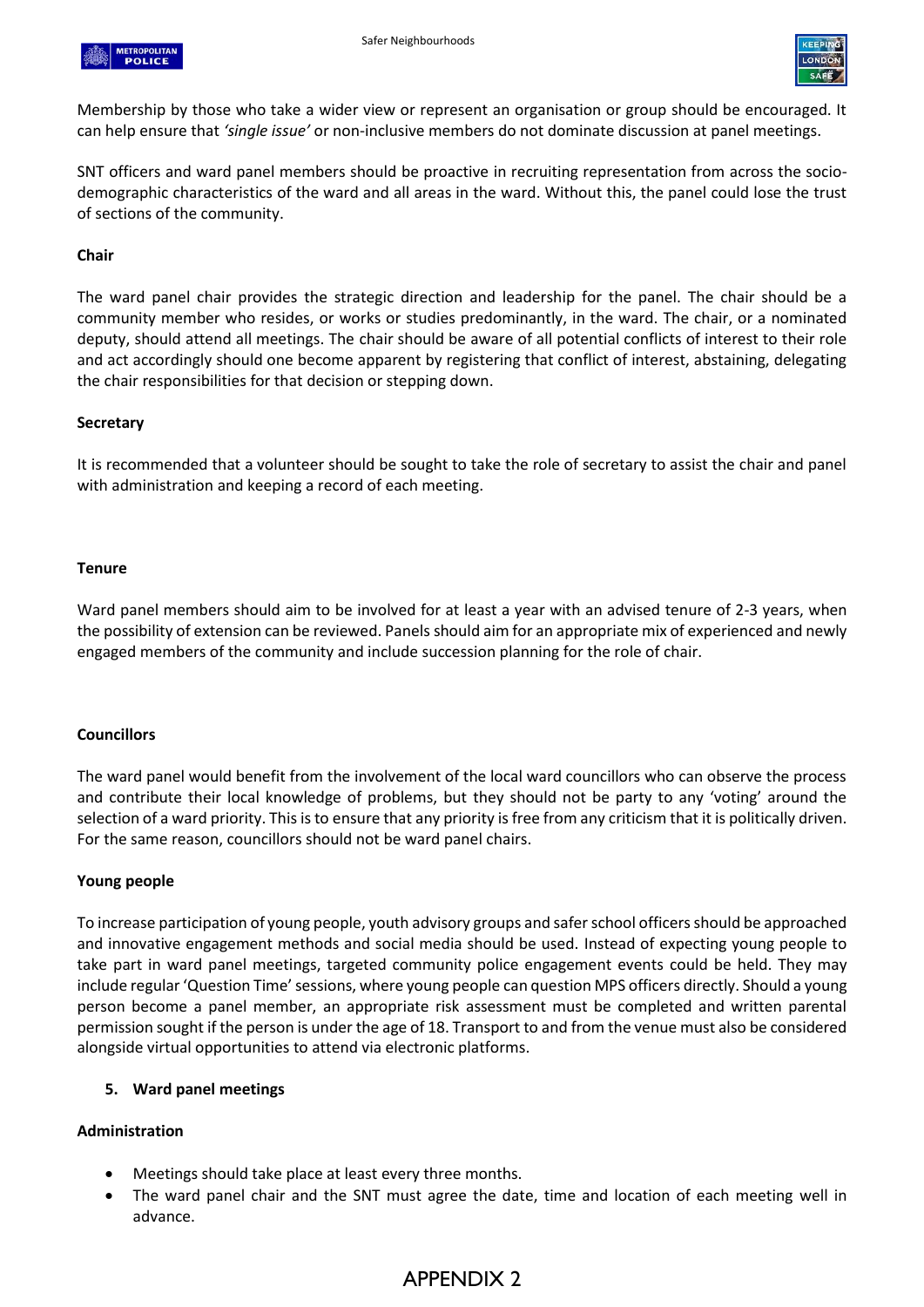



- An SNT officer should attend each ward panel meeting.
- The ward panel chair should chair meetings and be responsible for setting the agendas of meetings.
- A ward panel member should keep a record of attendance and the agreed priorities and actions.
- Although the mechanism of ward panels is provided by the police and supported by the SNT, the ward panel should lead on fulfilling its functions.
- SNTs should provide information required in a timely manner.
- SNTs should assist the ward panel where required with provision of a venue, support with community engagement and recruitment of future panel members.
- SNTs should help store and distribute required information and records, compliant with General Data Protection Regulations (GDPR), through maintained circulation lists on the AirSpace system.
- The ward panel should choose whether a panel member takes the role of GDPR data controller.
- A record should be kept of ward panel membership, including changes of panel members. After establishing the panel, it must be clear to members and the community how changes to panel membership will be made. The DWO should retain a central copy of records of membership and meetings for reference and distribute the records of meetings to all attendees and the safer neighbourhood board (SNB).
- The functions of the panel, panel membership and meetings should be broadly promoted across the ward through a variety of means and in formats suitable for all sections of the community.

#### **Agenda**

Meetings should include feedback on actions and priorities identified at the previous meeting, information on policing activity and its impact, crime data, community concerns, reviewing and updating ward priorities and the type of action to be taken, evaluating and suggesting community contact sessions, and agreeing dates for the next one or two meetings.

#### **Provision of data and reports**

The Dedicated Ward Officer (DWO) or supervisor for the ward will provide the ward panel with up to date and relevant data, information and reports in order for the ward panel to fulfil its priority setting and scrutiny. This should include data on crime and ASB since the last meeting, trends and comparisons taken from a variety of internal and open source databases. Reports should include brief information on types of recent offence or ASB and hotspot areas in the ward.

#### **Provision of survey results**

The use of Ward Panel Surveys (WPS) enables DWOs to engage with a broader section of the ward than the ward panel members. The "Voice Your Concerns" facility on the ward pages of the MPS website allows local people to select and vote on the crime and ASB they are most concerned about. Results from these surveys should be collated and fed back into the ward panel meeting to inform the panel's decision making.

#### **Accessibility**

Ward panel meetings should be accessible and open to all members. The meetings, information presented and venues should be accessible. Technology can be used to enable access and to support those who are unable to attend in person (due to disability, illness or care commitments). Ward panel meetings, or parts of meetings, may be held virtually on platforms appropriate for the panel such as Zoom or Microsoft Teams, which include a dial-in option.

#### **Public attendance**

It is important that ward panels allow public attendance at some meetings. This gives the community the opportunity to see the panel at work and hear directly from the SNT about its activity and local crime.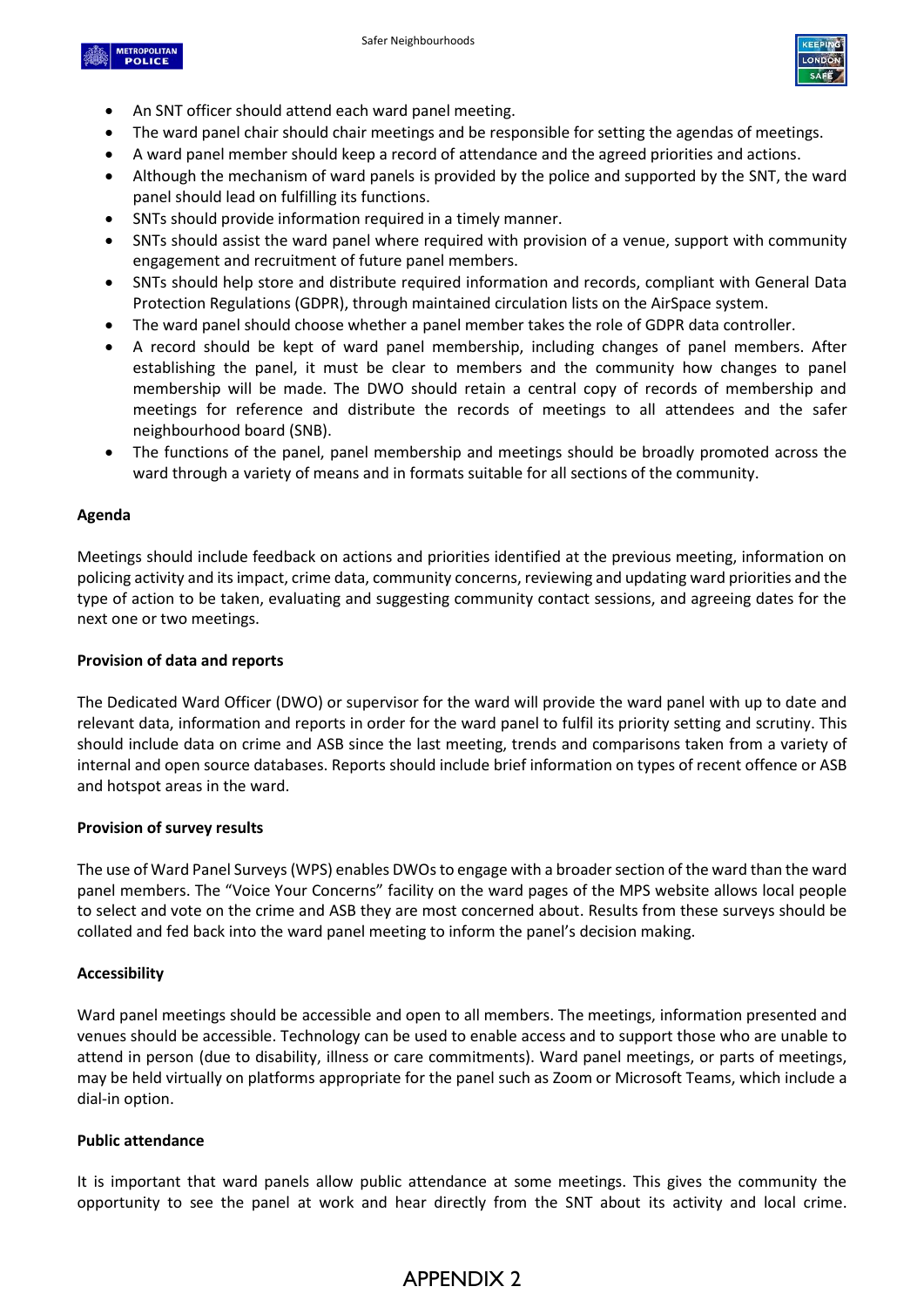



Community members can also ask questions of the panel and the police. The panel can use this opportunity to recruit new members.

#### **6. Setting up a ward panel**

#### **Panel inception**

As a step towards setting up a new ward panel, it may be useful for some existing community leaders to form an interim panel, possibly with a well-known community leader taking the lead as chair. This should be a shortterm arrangement until further community members come forward. As more community members become involved, the panel may develop by a process of nominations. If this approach is taken, opportunities should exist for interim members to remain involved after they have left the panel, for example through inclusion in the ongoing community consultation and engagement process.

#### **New members**

If there are insufficient panel members, new members can be sought through social media request, newsletters, residents' associations or community notice boards. Alternatively, an open invitation could be sent to specific groups or invitations could be made in person at community events or venues.

#### **Structure**

As with many community groups some members will request a formal arrangement, others will prefer a less structured approach. Whatever the system chosen for the panel meetings, the members must agree on how decisions will be made to prevent bias or personal opinions from influencing priorities selected by the group. Setting ground rules will be an essential part of the first meeting and should be recorded, reviewed as required and shared with new members.

#### **7. Support from the Safer Neighbourhood Team**

MOPAC has tasked SNB to monitor MPS support for the delivery of ward panels and community contact sessions. Ward panels are initiated by the MPS and the format is "owned" by the MPS, however panels are chaired and led by a member of the community. Once priorities have been chosen, SNTs should commit their available tasking patrol time to problem solving and activities that address them. This should be supported by the Basic Command Unit (BCU) senior leadership team.

An SNT representative should attend all meetings and normally be a police constable or more senior officer who will provide a policing input with data and feedback on progress, results and key messages. The ward panel must meet regularly, about every two to three months, ideally in person but alternatively via online platforms such as Microsoft Teams or Zoom. Where possible, the chair and SNT should consider having input from guest speakers on topics relevant to the issues within the ward at the time. SNTs should offer invitations to panel members to join proactive police activity such as weapon sweeps, ride alongs or walk alongs, and operational days of action.

At each meeting, police should provide local crime figures, any relevant updates to ward profiles and progress on the previous priorities set, as well as updates on ongoing local work. The meetings provide an opportunity for the public to scrutinise the work of the police, to offer feedback and to agree upon a new priority. Feedback should continue informally throughout the year with the chair and Key Individual Networks and not be limited to the quarterly ward panel meetings.

*Note – information and data provided to the public should be presented in an easy-to-read format, meaningful and comparable over time. It should be aligned to the operational priorities in the MPS strategy (The Met's Direction) and the Mayor's Police and Crime Plan.*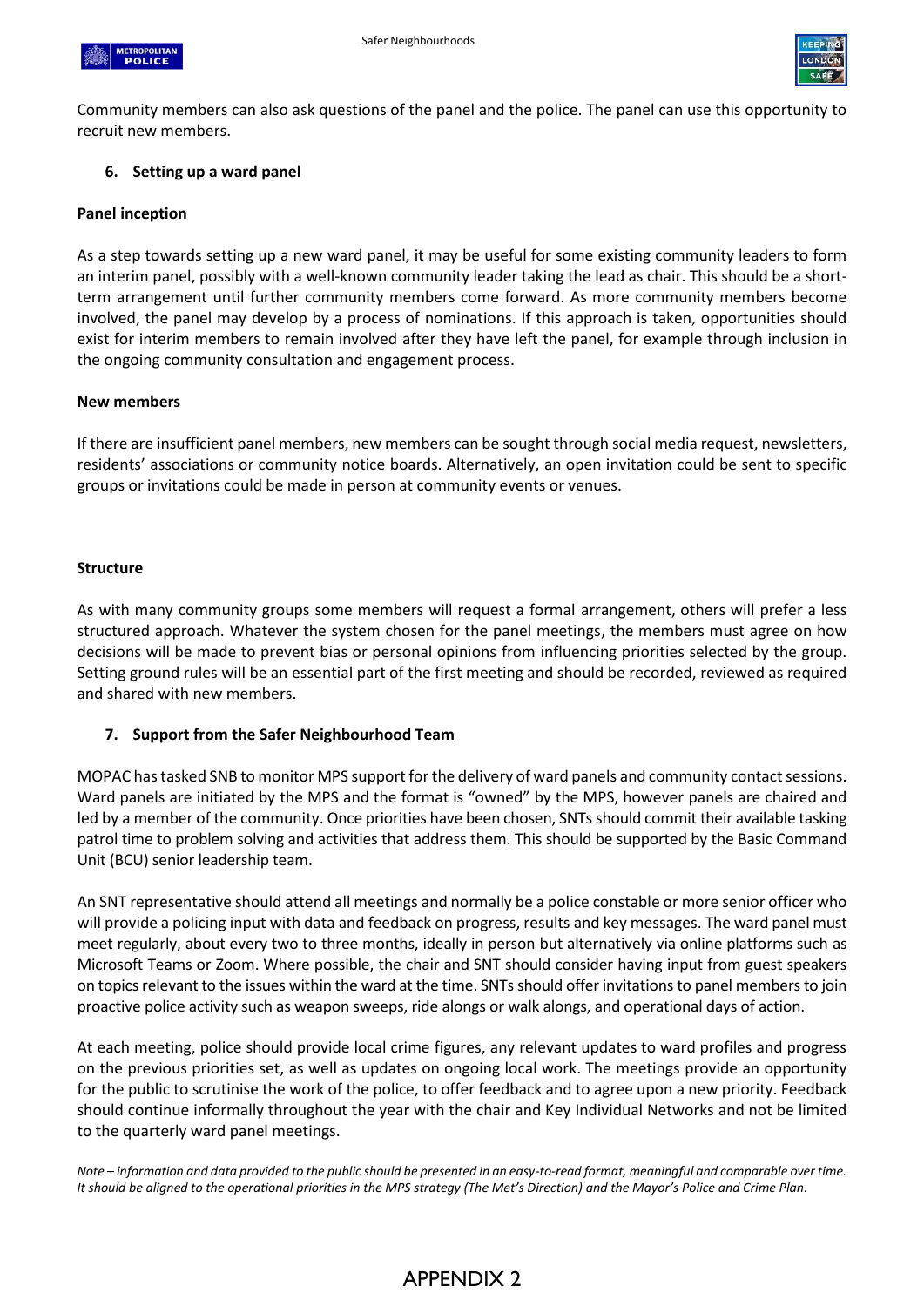



#### **Terms of reference**

Terms of Reference (ToR) should be used to set out the parameters within which the ward panel will operate and its relationship with the relevant SNT. In consultation with their neighbourhood inspector, ward panel chairs within a borough may wish to agree on one shared TOR. Guidance on the contents of a ToR are provided in **Appendix 1**.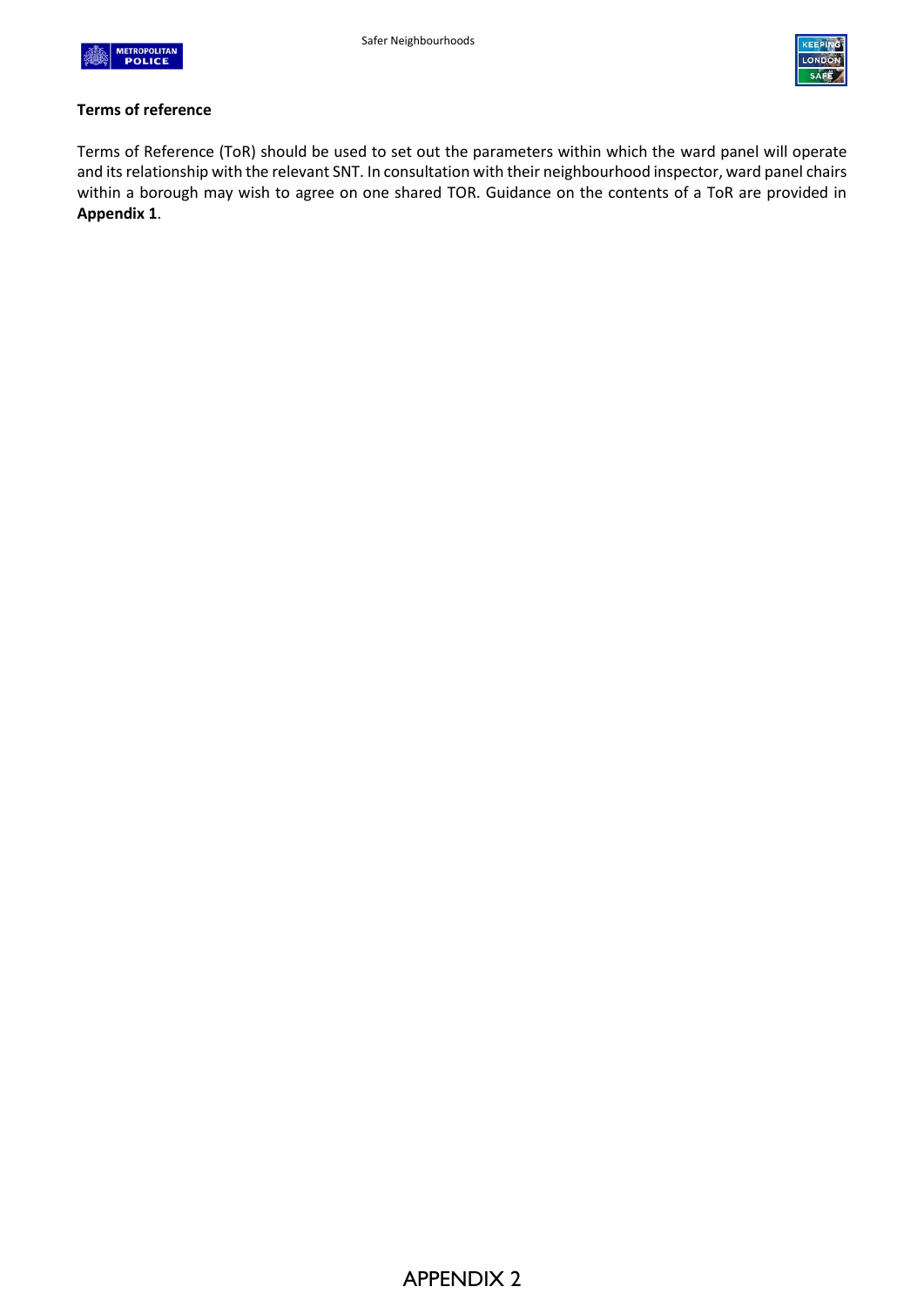



#### **Appendix 1 - Guidance on terms of reference (ToR)**

In broad terms, the ToR should set out the following:

- The aims
- The membership (who/which partners and the appointment process)
- The role of ward panel members (and of specific roles, e.g. chair/secretary)
- Secretarial support (who provides it and on what basis)
- The frequency of meetings
- A code of conduct for members

A more formal constitution template can also be provided if required.

#### **Aims of the \*\*Borough Name\*\* ward panel**

The *\*\*Borough Name\*\** ward panel will;

- 1) To ensure the local community is closely involved in setting the ward level priority for the ward and Safer Neighbourhood Team (SNT)
- 2) To support activity on the ward priorities
- 3) To scrutinise the work of the SNT
- 4) To encourage and support community members to become more closely involved in problem solving and crime prevention
- 5) To support the SNT in building trust and confidence within the wider community
- 6) To be representative of their community and have considerable reach within the community
- 7) To assist the police in increasing community engagement, for example through community contact sessions
- 8) To support groups within the ward that have a focus on crime prevention and community safety, such as Neighbourhood Watch.

*Note: The above aims align with those laid out in this ward panel framework. There may be other areas of policing specific to a borough that ward panels would like to see explicitly addressed in the aims of their panel.* 

#### **Membership of the \*\*Borough Name\*\* ward panel**

Suggested size maintained between 12 and 25 members to ensure it remains effective.

#### **Core Membership**

#### • **Local residents/businesses**

o Representatives from significant demographic groups

- o Young people
- o Representatives of local tenant and resident associations
- o Residents of different housing types
- o Representatives of local community groups, societies and associations
- o Educational representatives (if there is a school/college/university in the ward)
- o Small and medium enterprises and local traders
- o Representatives from large industrial estates (If appropriate to the ward)

#### • **Local "Partners"**

- o Neighbourhood Watch
- o Health professionals
- o Housing representatives (if the ward has public housing)
- o Local authority officers such as the anti-social behaviour/crime prevention officer (with no voting rights)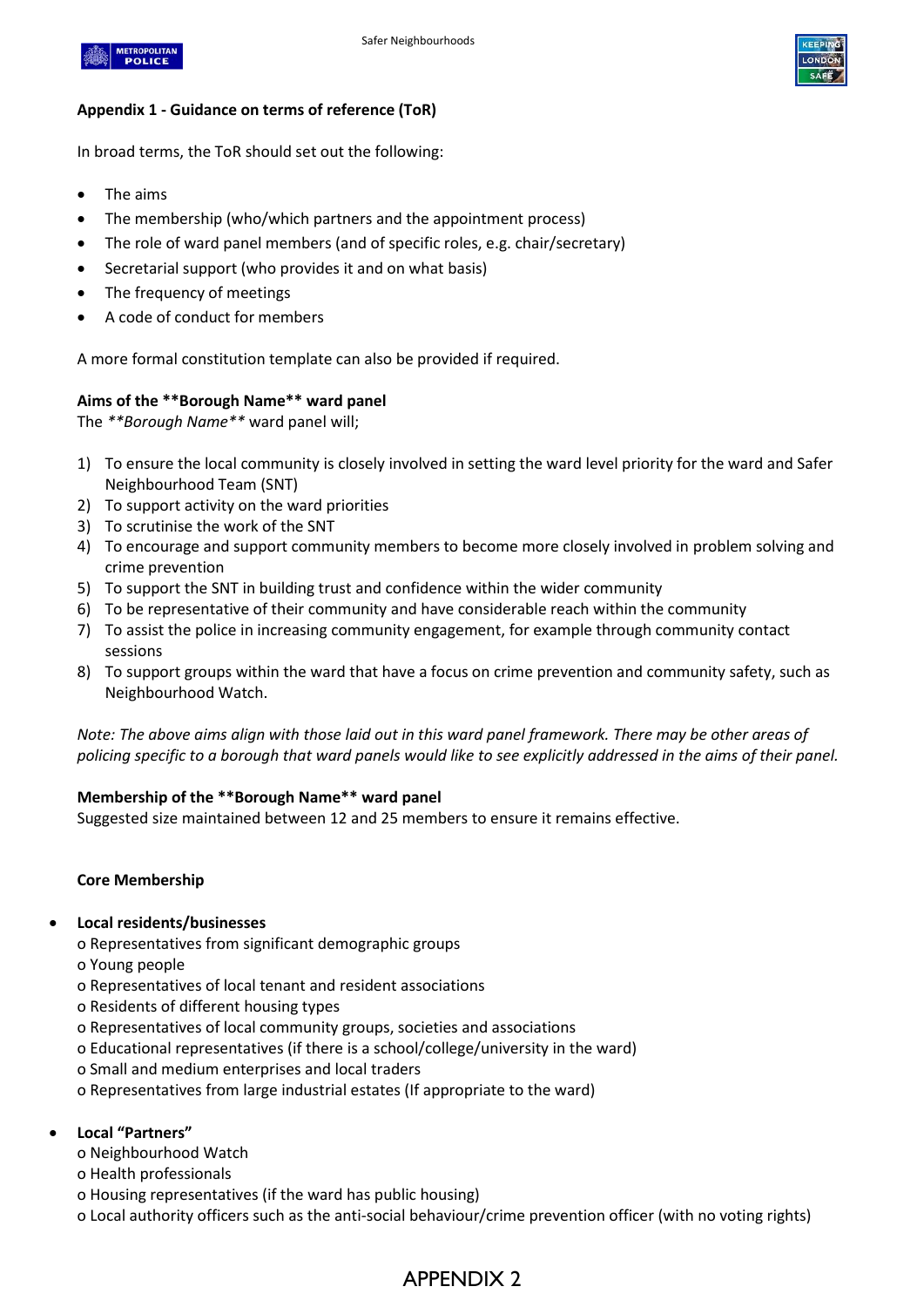



o Significant partners (such as charities, outreach providers and youth workers with no voting rights) o Ward councillors (with no voting rights)

#### **The role of members in the \*\*Borough Name\*\* ward panel**

You may want to state explicitly:

- a) The process to select them
- b) Their tenure (which should not be more than 3 years but can be reviewed)
- c) Their remit and responsibilities
- d) Conflicts of interest
- e) De-selection criteria

#### **The role of the chair, vice-chair, secretary in the \*\*Borough Name\*\* ward panel**

You may want to state explicitly:

- a) The process to select them from amongst the members
- b) Their remit and responsibilities

#### *Note: Example role profile templates are available if required*

#### **Meetings of the \*\*Borough Name\*\* ward panel**

You will need to state

a) The frequency of meetings

b) Whether some or all meetings will be held in public or allow public access. The ward panel framework states that ward panels should allow public attendance at some meetings.

c) You may want to have a set agenda. If so, state the standing items in the ToR. The ward panel framework lists contents for an agenda,

d) The processes for considering requests to attend by non-members

A statement for members to sign that they will abide by the TOR and code of conduct.

#### **Code of conduct for members of the \*\*Borough Name\*\* ward panel**

Most public bodies will have codes of conduct. Example code of conduct templates are available if required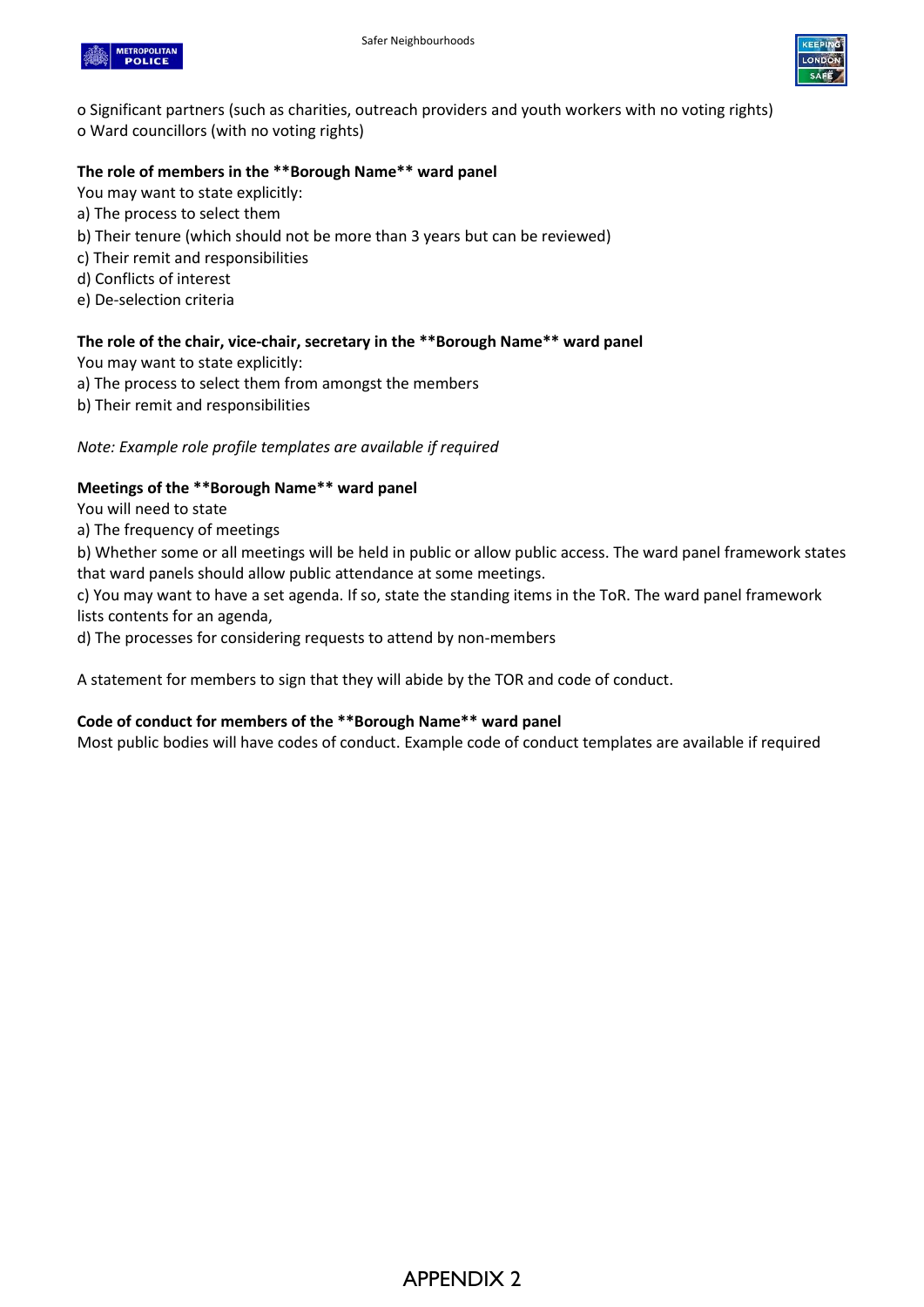# **Councillors Questionnaire – Findings**

We received responses from 21 councillors who represent 16 of the 17 Wards. No response was received from Shooters Hill Ward councillors.

1. Are you invited to attend meetings of your Safer Neighbourhood Ward Panel?



76% of the councillors who responded were invited to meetings of their respective Safer Neighbourhood Ward Panel. Those that were not invited include Members from the following:

Kidbrooke with Hornfair, Abbey Wood, Blackheath & Westcombe and Glyndon.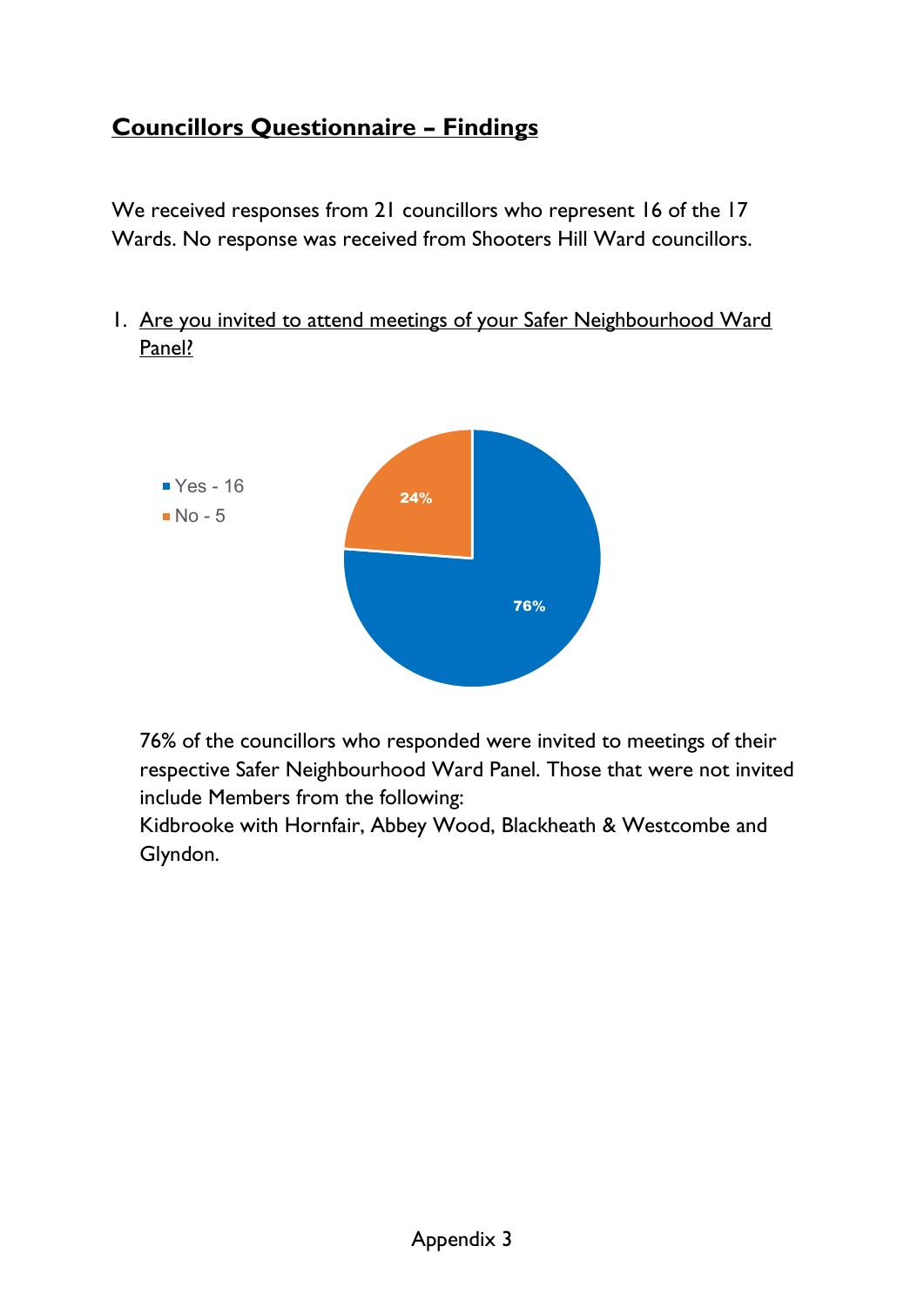2. How often do you attend panel meetings?



81% of the councillors who responded attended Safer Neighbourhood Panel meetings.

3. Is panel membership representative of local communities?

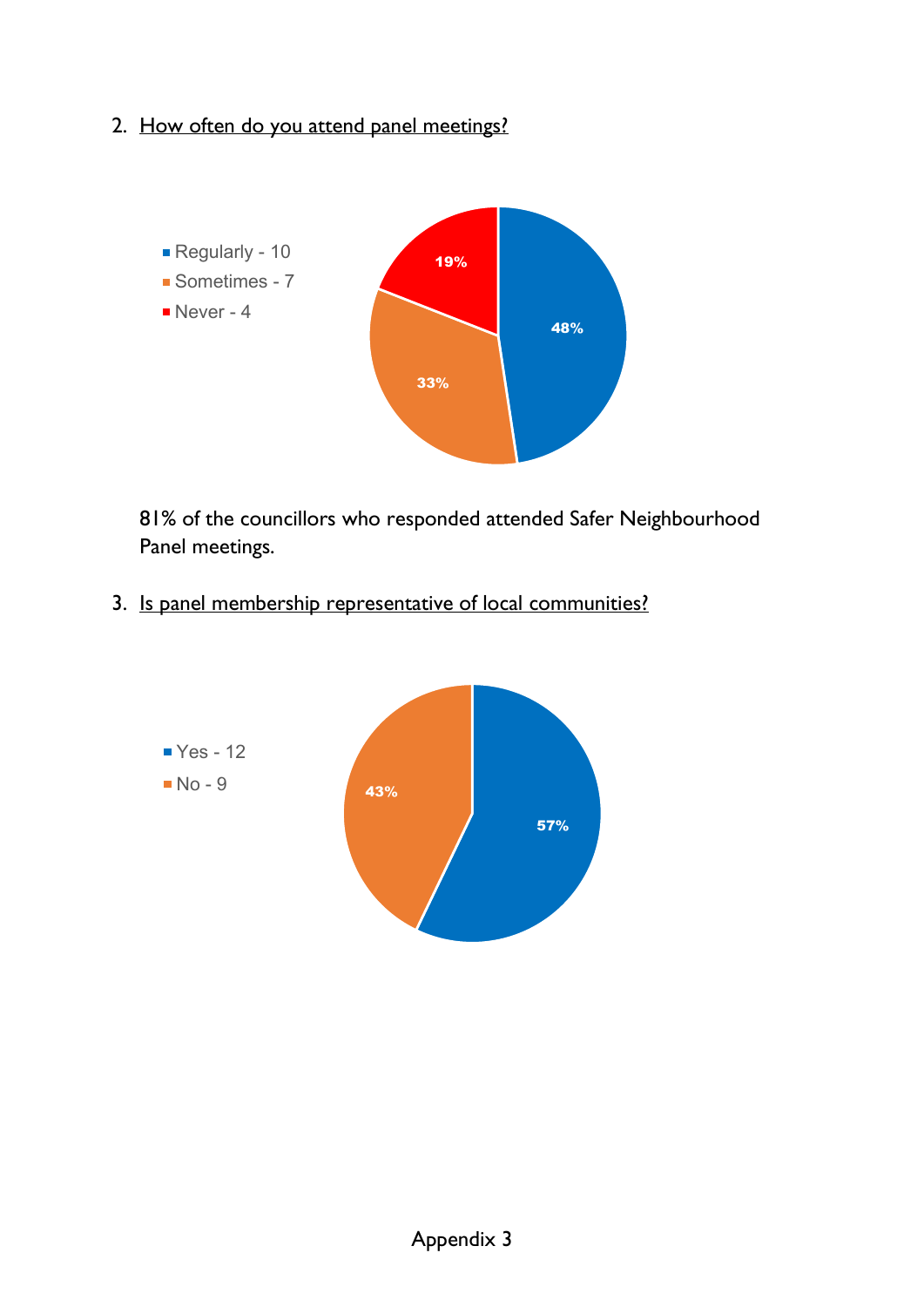4. If the answer to question 3 is no, which groups are under represented?

Responses included:

- Younger people
- Black and Minority Ethnic (BAME)
- Faith Groups
- Disabled groups
- 5. Is information from ward panels shared with local communities?



57% of the councillors who responded were of the view that information from ward panels was shared with the local community. The 9 councillors who disagreed were from the following wards: Kidbrooke with Hornfair, Abbey Wood, Woolwich Common, Glyndon, Eltham South and Coldharbour & New Eltham.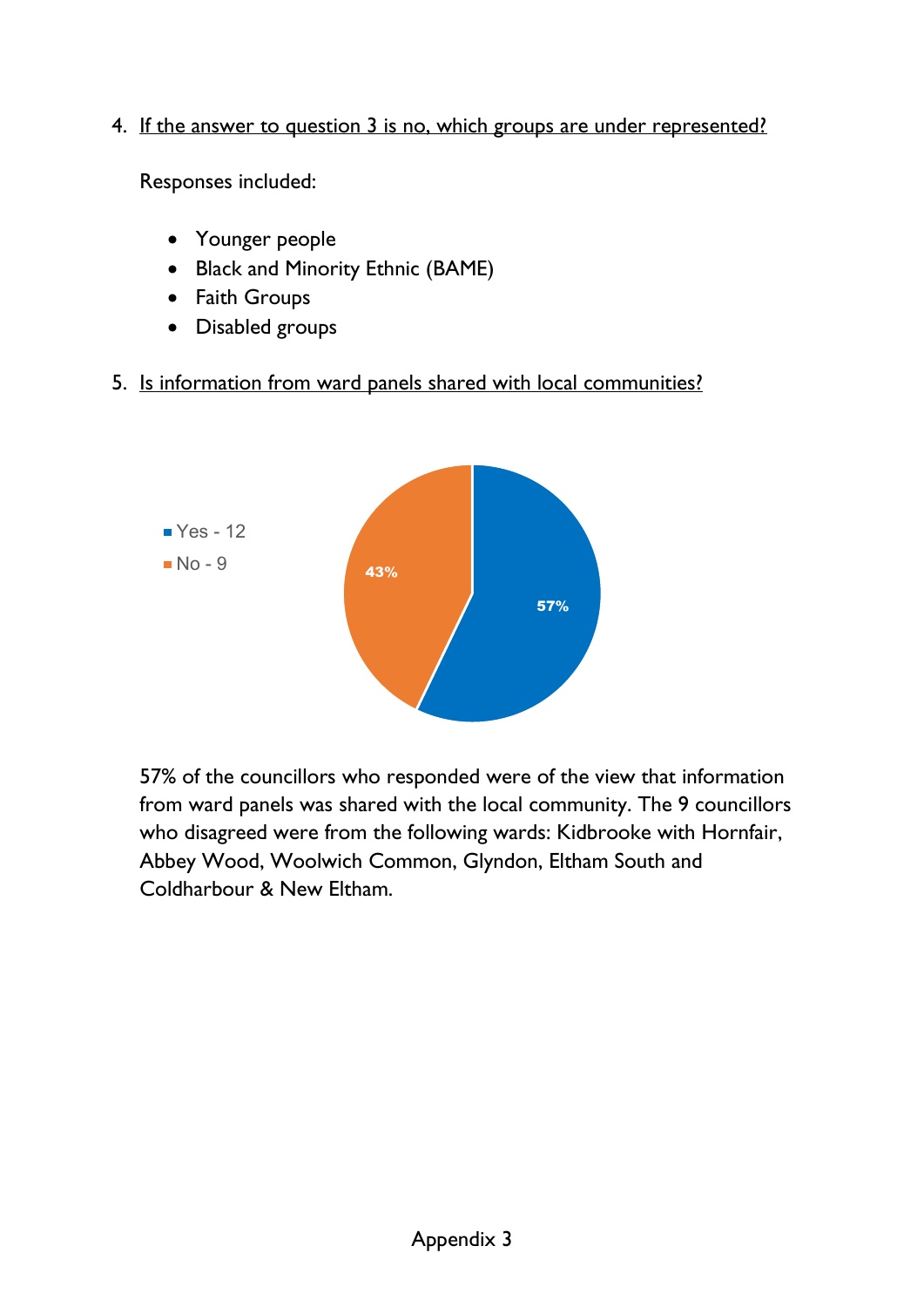# 6. How effective are ward panels in helping the police engage with local communities?



72% of the councillors who responded were of the view that wards panels were very/fairly effective in helping the police to engage with local communities. The ward panels that were viewed as "not effective" by councillors were: Kidbrooke with Hornfair, Charlton, Glyndon, Woolwich Common and Eltham South.

7. What changes would improve the effectiveness of Safer Neighbourhood Ward Panels?

Responses included:

- Better Communication with a wider range of residents to explain what panels do and the actions taken.
- Improved representation from all sections of local communities.
- Wider range of engagement activities other than formal panel meetings e.g. newsletters, social media, street surveys, community events.
- Better notification of meetings and circulation of minutes recording action agreed on ward priorities.
- Review timing and location of meetings to enable more people to attend.
- Opening more meetings to all residents to enable them to participate in identifying problems, share information and discuss solutions.
- More active participation from ward councillors.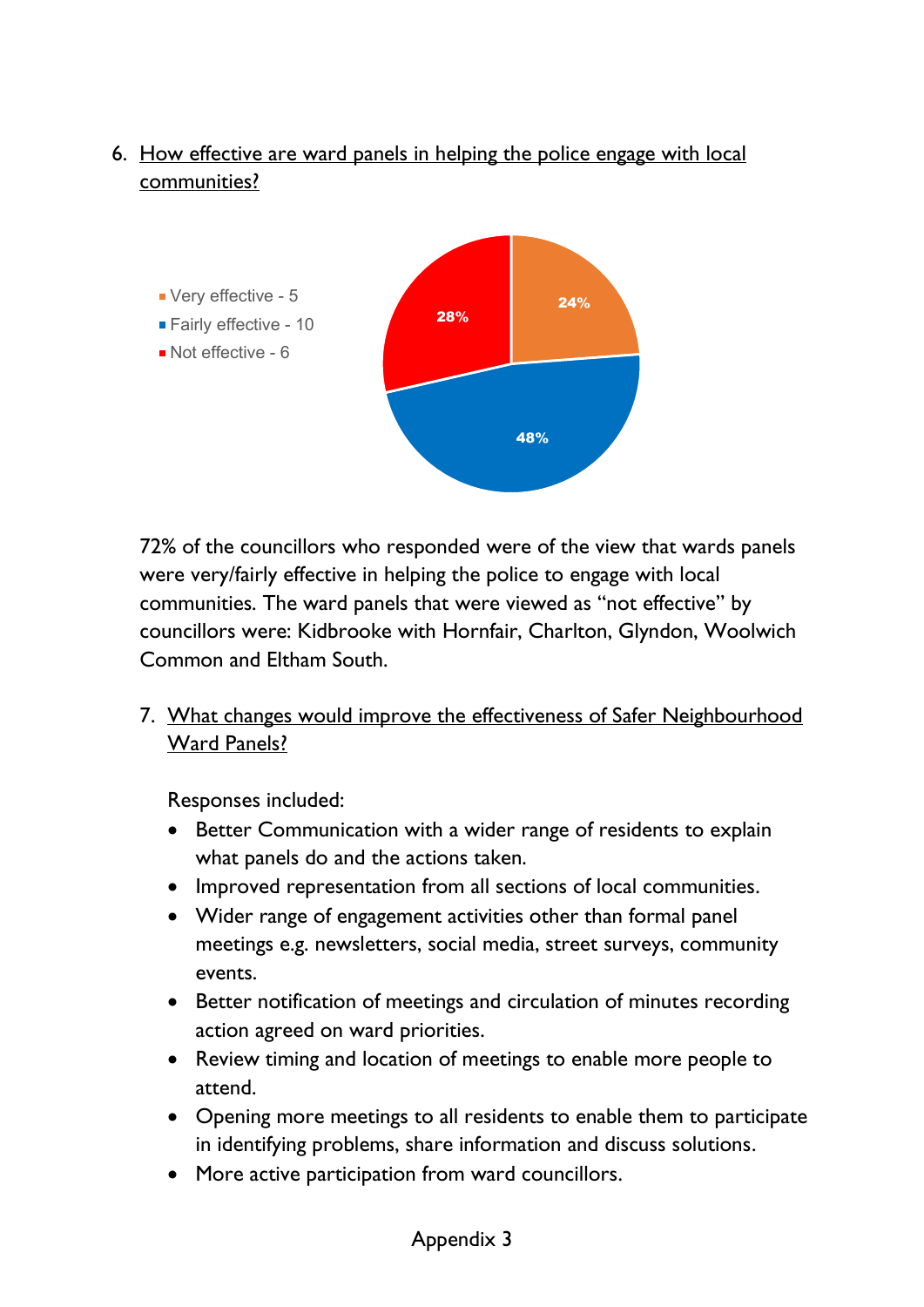- Improved guidance for panel members and formal training.
- Proactive intervention from Police when panels are failing to include temporary administration pending appointment of officers.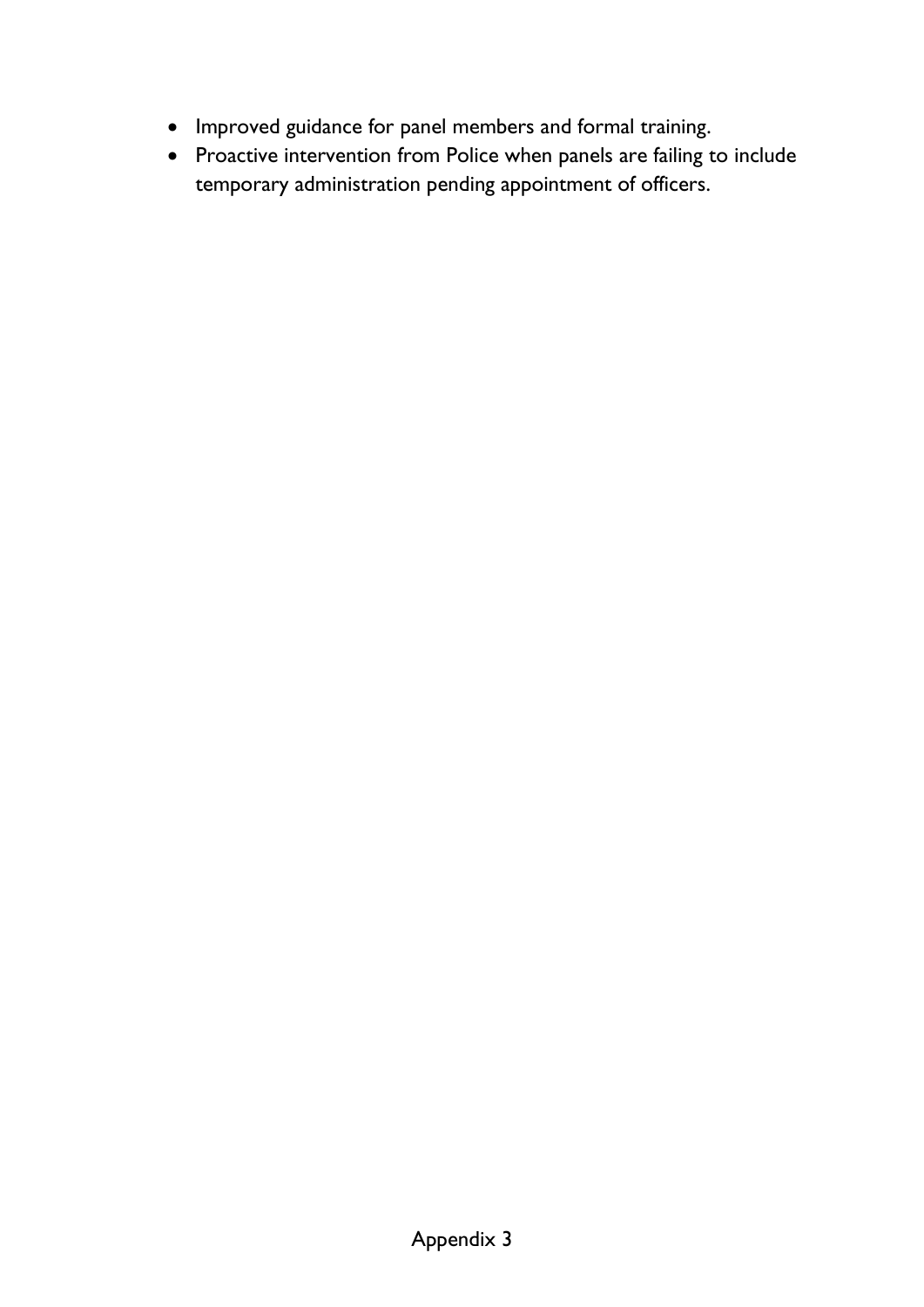# **Sergeants Questionnaire – Findings**

We received responses for all 17 Safer Neighbourhood Panels.

1. How often does the Ward Panel meet?



Other:

- Greenwich Peninsula "Panel is being re-built to re-start in March 2021"
- Abbey Wood "Currently there is no ward panel. One is in the process of being set up."
- Thamesmead Moorings "No Ward Panel at the moment"
- Kidbrooke with Hornfair No comment
- 2. Does the panel have a clear terms of reference?

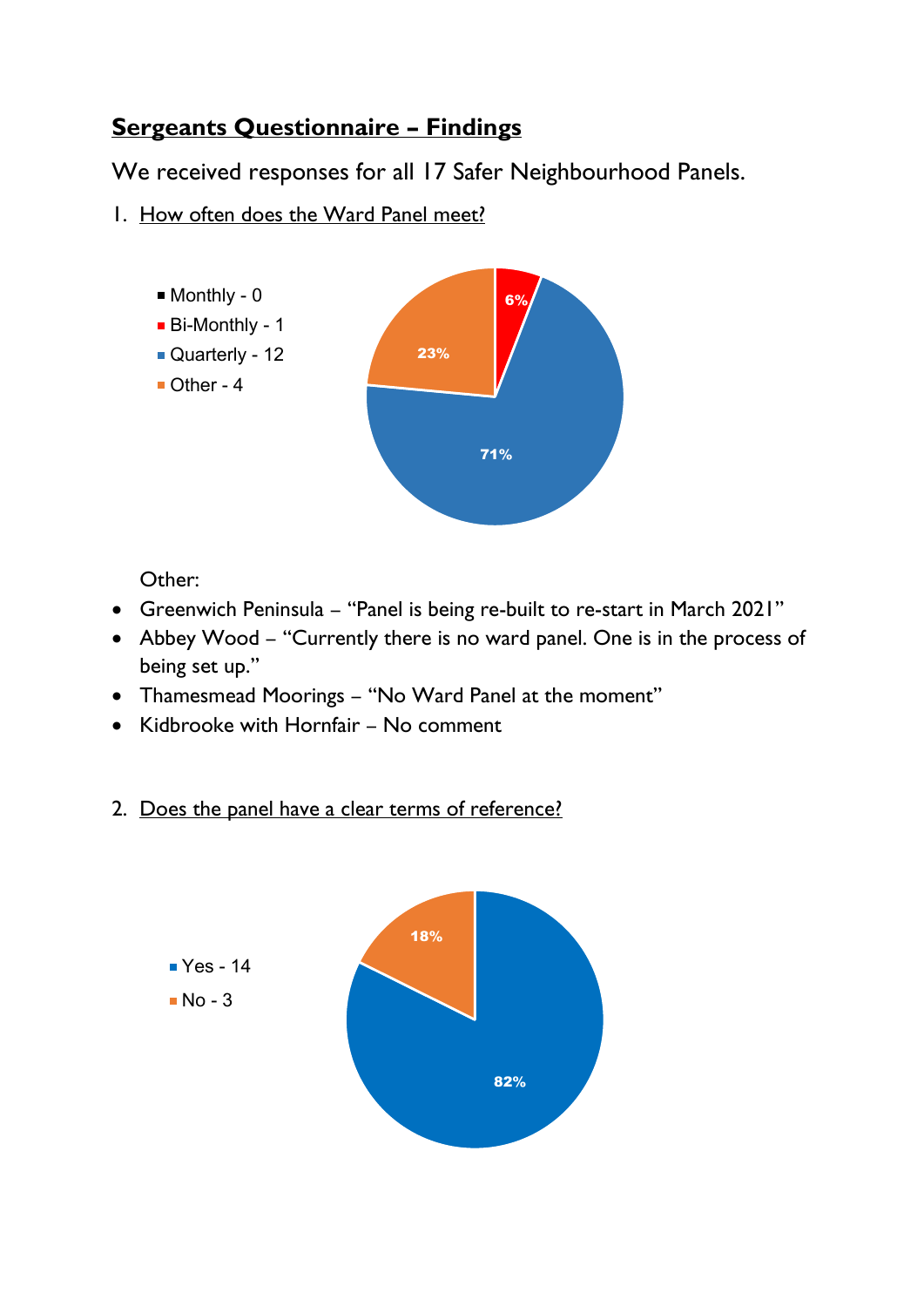Abbey Wood, Greenwich Peninsula and Thamesmead Mooring do not have a clear term of reference.

3. Do Panel members understand the terms of reference and their own role?

Members from Ward Panels that have a clear term of reference have an understating of their roles, except for those from Kidbrooke with Hornfair Ward.

4. Are panel members provided with any training?

Panel members are not provided training for any of the ward panels.

5. Are agenda and minutes sent out to members before meetings?



Minutes are sent out to members before meetings of all active panels, except for Coldharbour and New Eltham. Greenwich Peninsula, Abbey Wood & Thamesmead Moorings are currently inactive.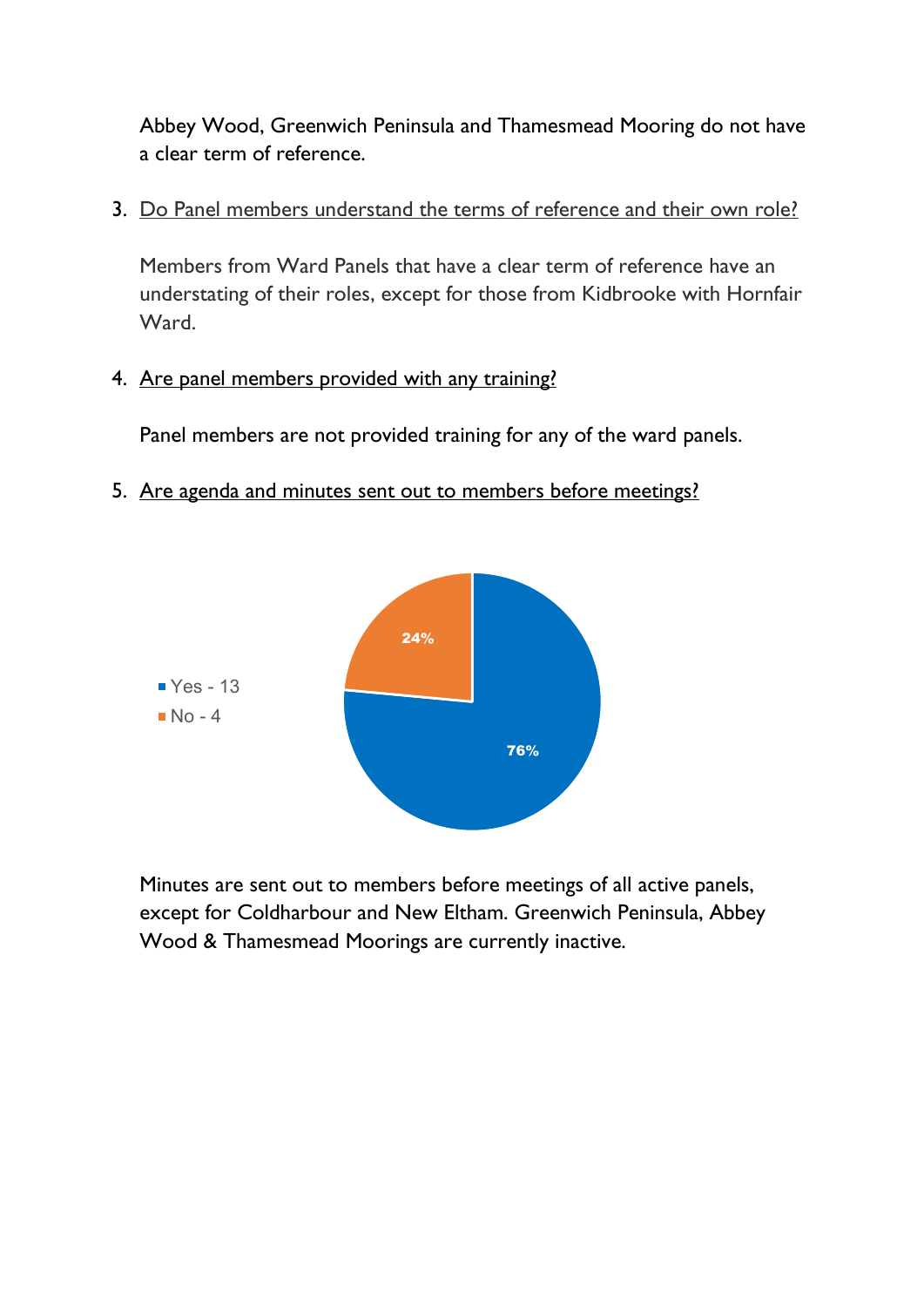6. Who records the decisions of Panel meetings?

| Chair        |  |
|--------------|--|
| Secretary    |  |
| Panel Member |  |
| Minute Taker |  |
| Not recorded |  |
|              |  |

The Police also record the decisions of Middle Park & Sutcliffe and Kidbrooke with Hornfair Ward Panels.

7. Do you or your team provide any administrative support for panel meetings?



The following Panels receive no administrative support from the Police: Greenwich West, Eltham South, Eltham North, Abbey Wood, Thamesmead Moorings, Greenwich Peninsula. The last 3 Panels are currently not active.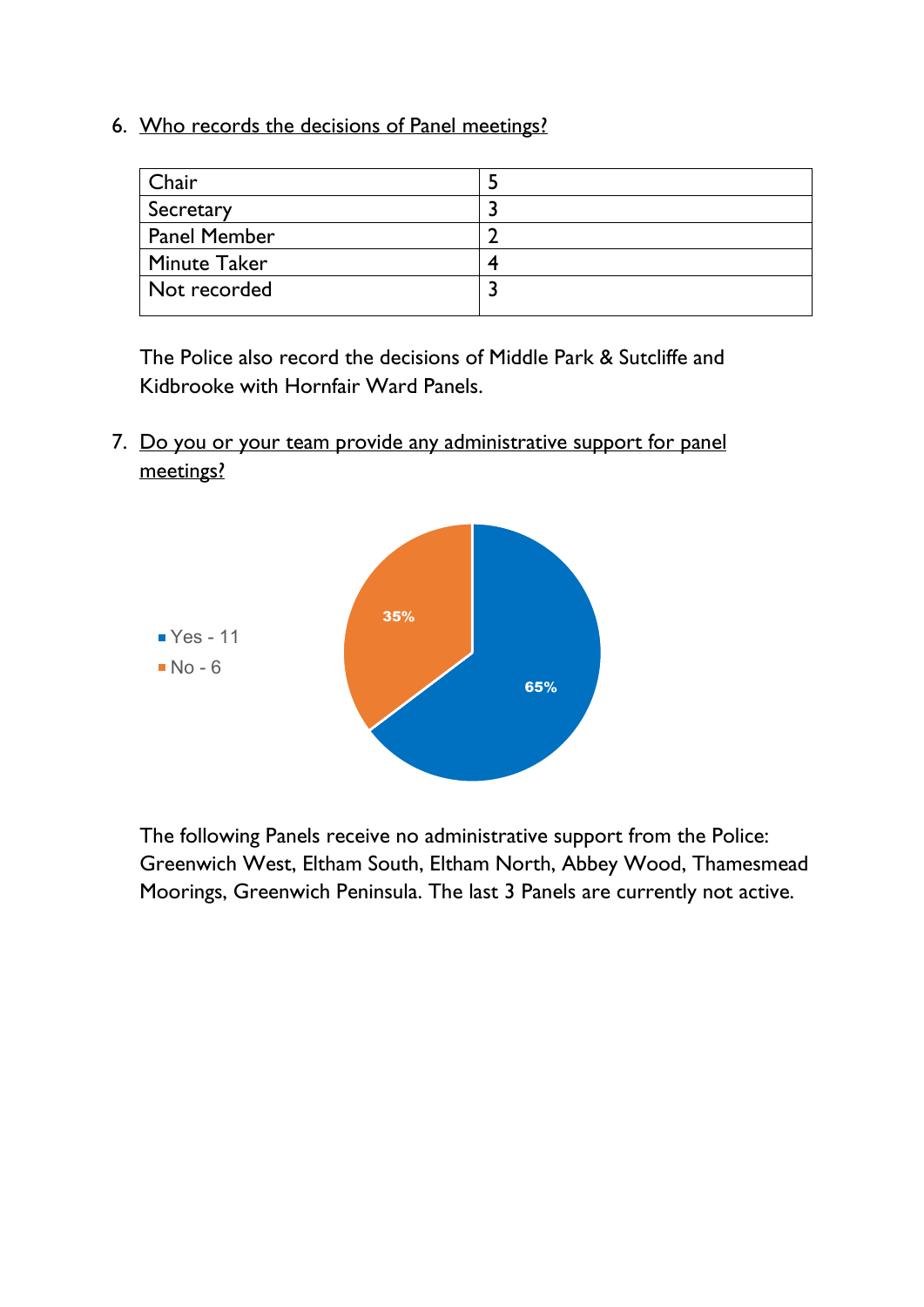8. How would you describe the attendance at panel meetings?



The Ward Panels with low attendance are as follows: Eltham West, Middle Park & Sutcliffe, Greenwich Peninsula, Coldharbour & New Eltham, Abbey Wood and Thamesmead Mooring.

9. Have any virtual meetings been held?



The following Ward Panels have not met virtually:

Eltham South, Kidbrooke with Hornfair, Coldharbour & New Eltham, Plumstead, Glyndon, Thamesmead Moorings, Greenwich Peninsula and Abbey Wood. The last 3 ward panels are currently inactive.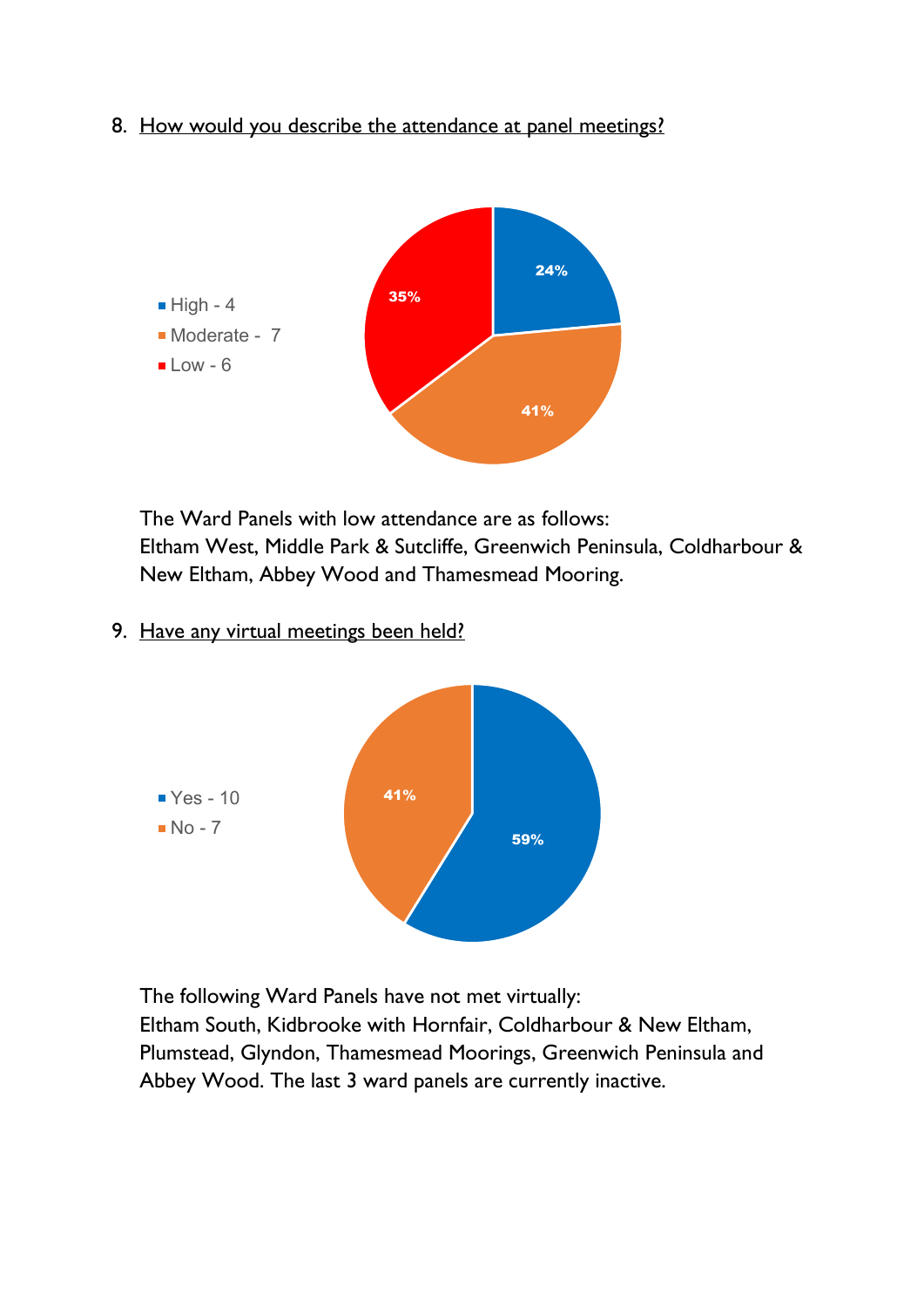10. Is panel membership representative of the local community?



Woolwich Riverside and Plumstead Ward Panels are representative of their local community.

11. If No, what groups are underrepresented?

| <b>Black &amp; Ethnic Minority Groups</b> |  |
|-------------------------------------------|--|
| Young People                              |  |
| Local Residents                           |  |

Residents from Sutcliffe are underrepresented on the Middle Park & Sutcliffe Ward Panel.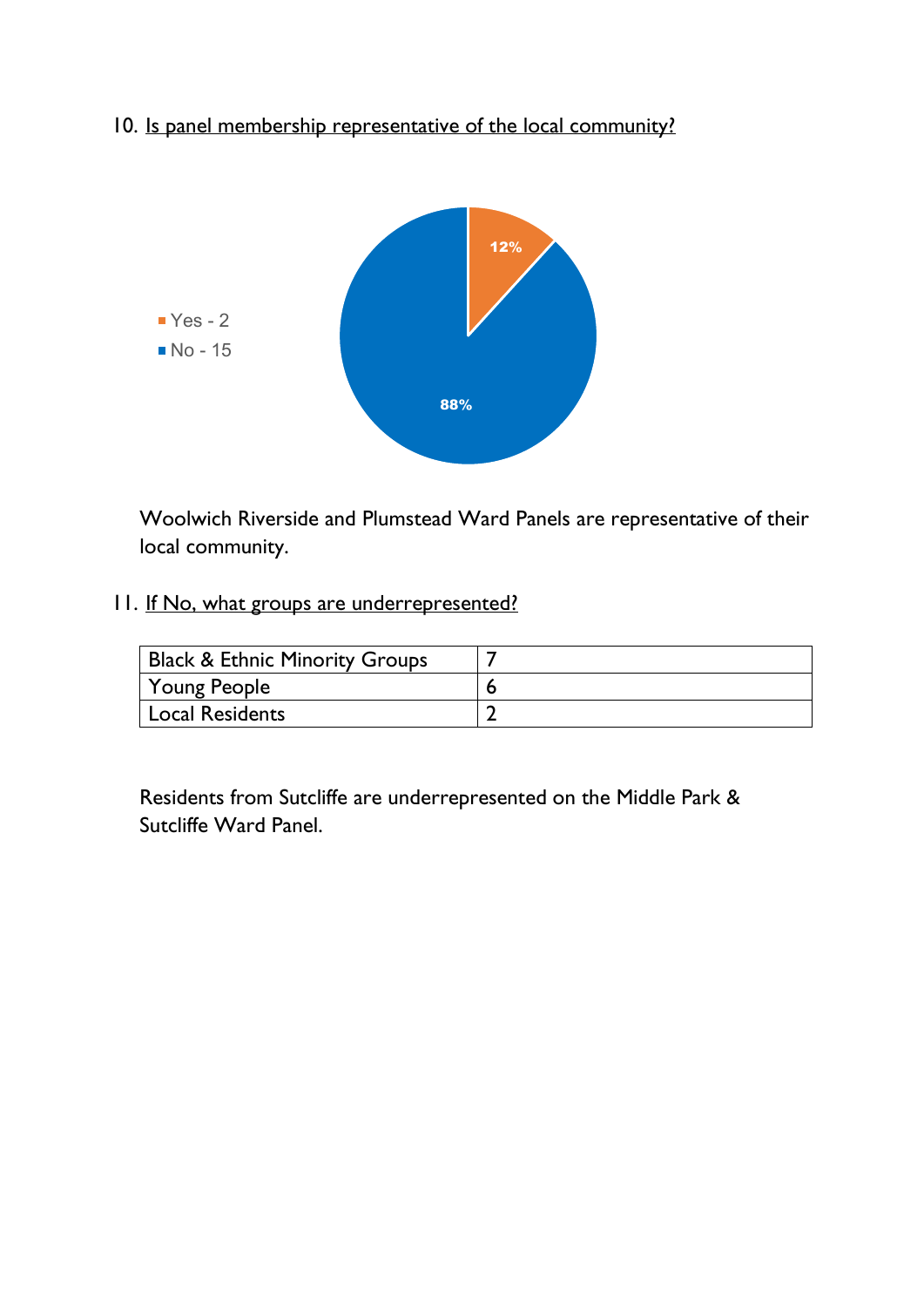# 12. Are ward panel meetings open to other residents?



Charlton, Glyndon, Shooters Hill, Woolwich Common ward panels are not open to other residents.

13. What ward priorities were set in 2020?

| <b>Eltham West</b>                | Vehicle crime, drugs and general Anti-Social Behaviour                                                                            |
|-----------------------------------|-----------------------------------------------------------------------------------------------------------------------------------|
| Middle Park &<br><b>Sutcliffe</b> | Vehicle crime, burglary and general Anti-Social Behaviour                                                                         |
| Woolwich<br>Riverside             | Drug dealing on Milne Estate, Anti Social Behaviour - John<br>Wilson Street, Vehicle crime, burglary, drugs in Kingsman<br>Street |
| Greenwich                         | Burglary, Robbery, Cycle enabled crime.                                                                                           |
| Blackheath &                      | Burglary, Drug related ASB and Theft from Motor Vehicles                                                                          |
| Kidbrooke with<br>Hornfair        | Drug related ASB, Motor Vehicle Crime, Burglary                                                                                   |
| Coldharbour &                     | 1 - Burglary, 2- ASB, 3 - Drugs                                                                                                   |
| <b>Eltham South</b>               | Burglary, ASB on Eltham High St. Shoplifting                                                                                      |
| Eltham North                      | Burglary, Theft of/ Theft from Motor vehicle                                                                                      |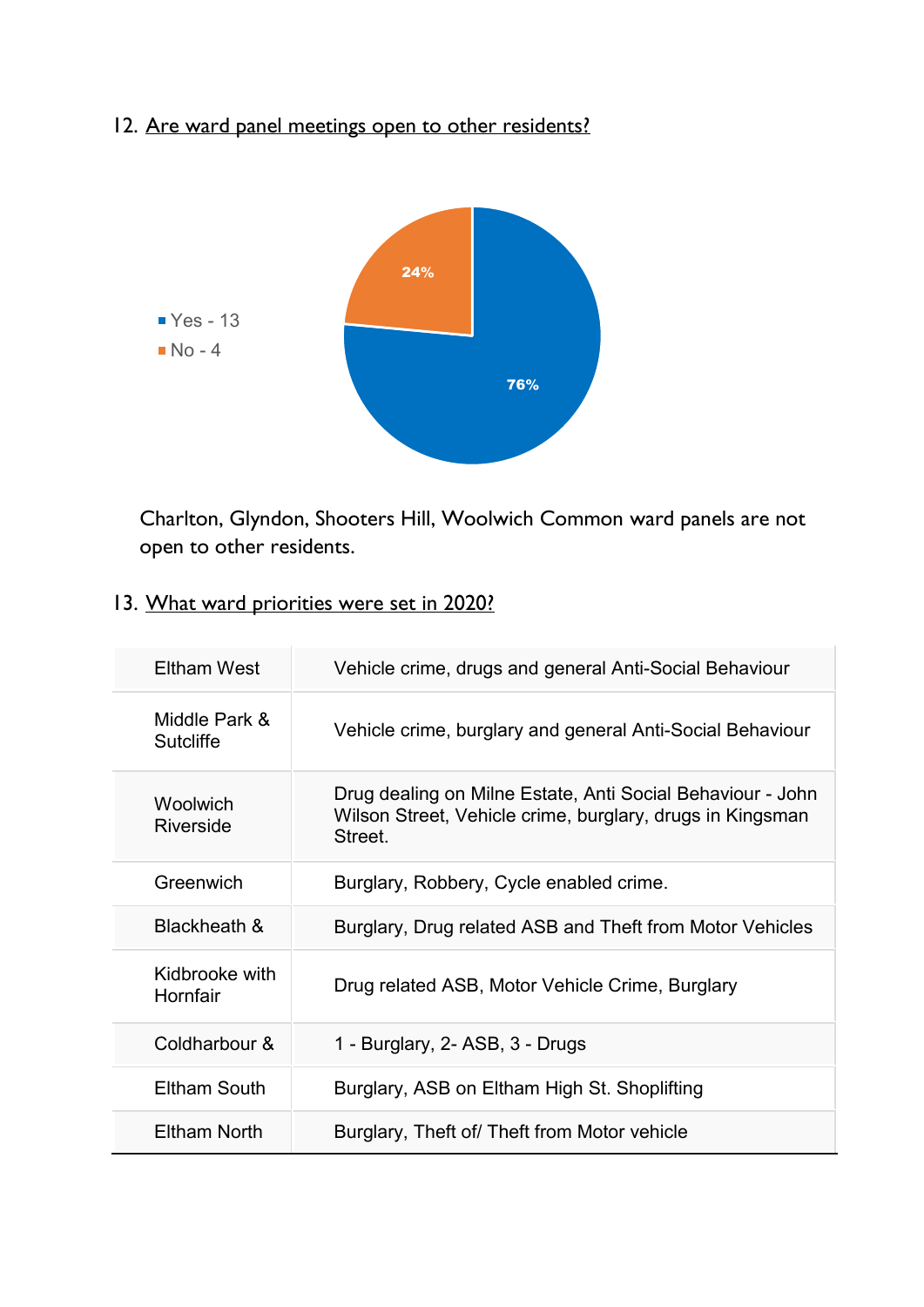| <b>Woolwich</b><br>Common | Burglary, Motor Vehicle Crime, Violence with injury & ASB |
|---------------------------|-----------------------------------------------------------|
| Plumstead                 | Burglary, Drugs, and ASB                                  |
| Glyndon                   | Drugs, ASB, Vehicle crime                                 |
| <b>Shooters Hill</b>      | Burglary, Motor Vehicle Crime, Violence with injury & ASB |
| Charlton                  | Burglary, Motor Vehicle Crime, Violence with injury & ASB |

Greenwich Peninsula, Abbey Wood & Thamesmead Moorings ward panels are currently inactive.

# 14. What information was used to set these priorities?

All active ward panels use crime statistics and local concerns to set out priorities.

# 15. How is information from panel meetings shared with local communities?

| <b>Eltham West</b>                | Twitter                                                                                                                                                                              |
|-----------------------------------|--------------------------------------------------------------------------------------------------------------------------------------------------------------------------------------|
| Middle Park &<br><b>Sutcliffe</b> | Twitter                                                                                                                                                                              |
| Woolwich<br>Riverside             | Members are encouraged to connect with their networks<br>and share information, we have a Facebook page and<br>information which we can disseminate to the wider public<br>we do so. |
| <b>Greenwich West</b>             | minutes from meeting                                                                                                                                                                 |
| Blackheath &<br>Westcome          | Westcombe Park has a newsletter in which much of the<br>subject matter is shared. NHW leads attending cascade to<br>their members.                                                   |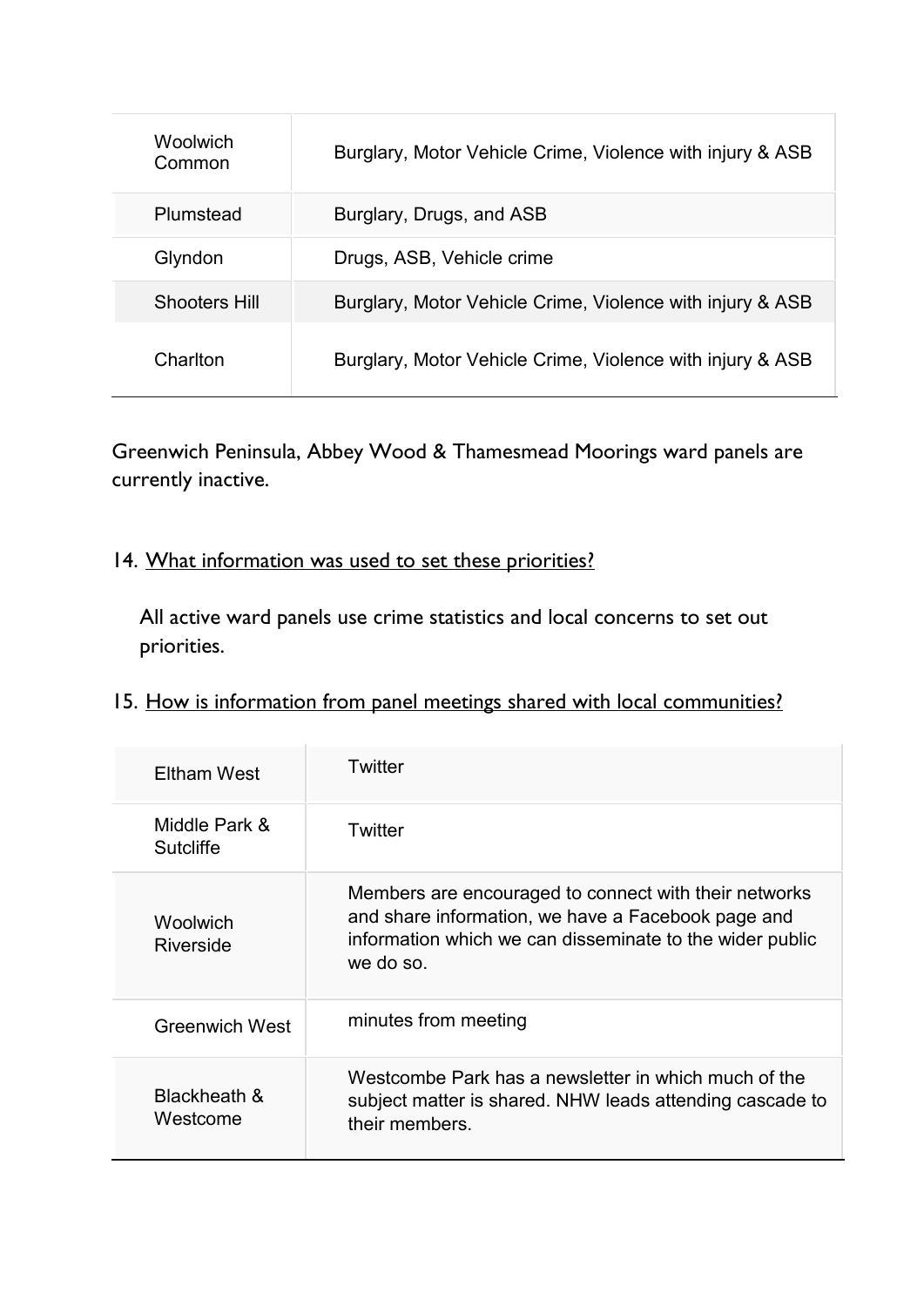| Coldharbour &<br>New Eltham | Social media and at local resident meetings.                                 |
|-----------------------------|------------------------------------------------------------------------------|
| Eltham South                | Ward Panel AGM and Public meeting                                            |
| Plumstead                   | Social media, and email                                                      |
| Glyndon                     | Greenwich Council are invited to the meetings. Enviro<br>crime, ASB officers |

Not shared or unknown:

Kidbrooke with Hornfair, Eltham North, Woolwich Common, Charlton, Shooters Hill, Abbey Wood & Thamesmead Moorings, Greenwich Peninsular. The last 3 Panels are currently inactive.

# 16. How effective are panel meetings in helping Safer Neighbourhood Teams engage with communities?



The 5 panels that are somewhat/very ineffective in helping SNT's to engage with communities:

Coldharbour & New Eltham, Eltham South, Eltham North, Greenwich Peninsula and Abbey Wood. The last 2 Panels are currently inactive.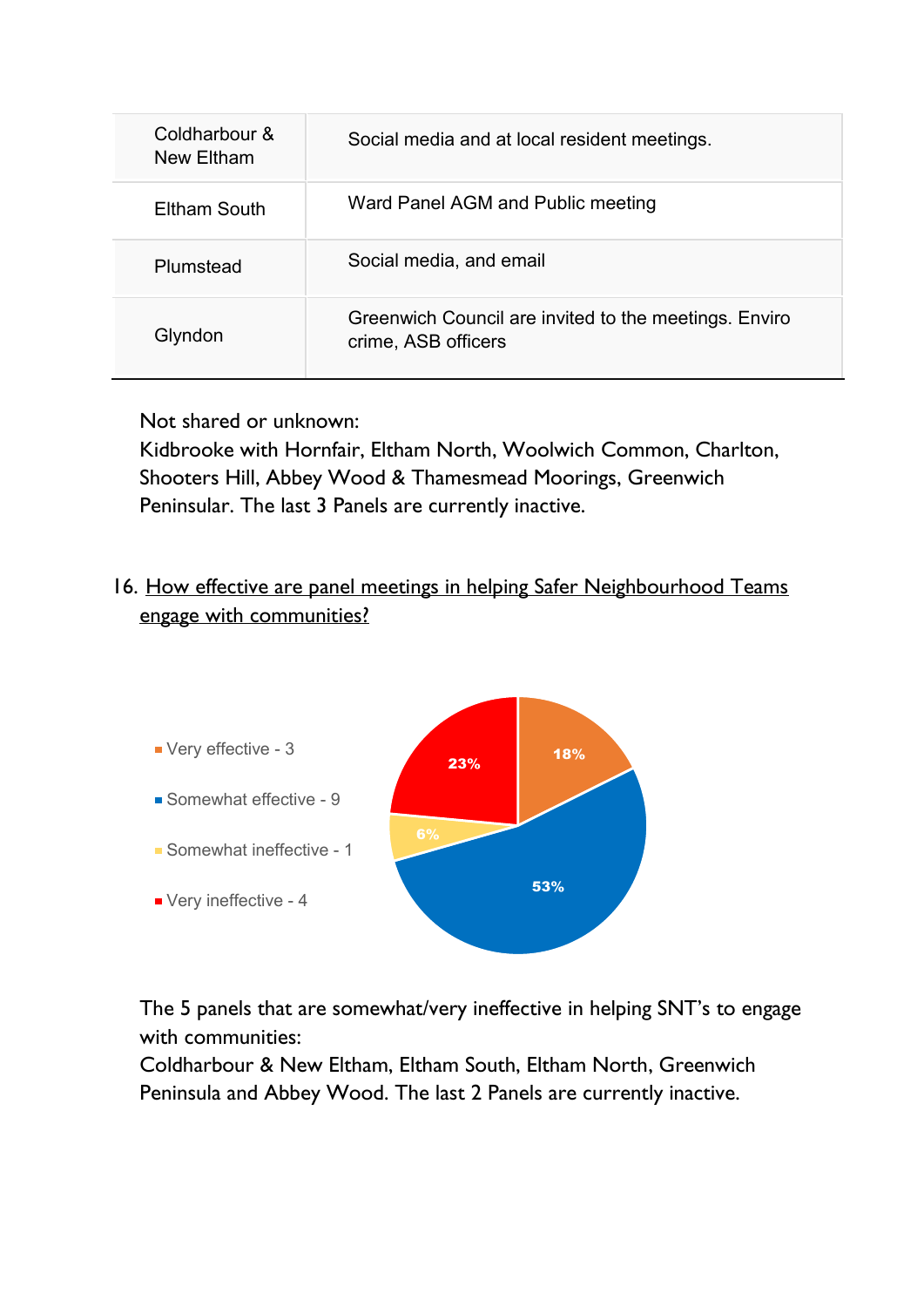# 17. How effective are panel meetings in problem solving?



The 6 Panels that somewhat/very ineffective at problem solving: Kidbrooke with Hornfair, Eltham South, Eltham North, Glyndon, Abbey Wood and Greenwich Peninsula. The last 2 Panels are currently inactive.

# 18. What changes would improve the effectiveness of panel meetings?

| Eltham West                       | Better range of age group                                                                                                                                                                                                                               |
|-----------------------------------|---------------------------------------------------------------------------------------------------------------------------------------------------------------------------------------------------------------------------------------------------------|
| Middle Park &<br><b>Sutcliffe</b> | Try to engage younger members                                                                                                                                                                                                                           |
| Woolwich<br>Riverside             | Being open to all the community, we find essential to<br>the running of a panel and engaging with the panels in<br>between meetings to keep them updated on the ward<br>issues. Engagement and consistency is essential also<br>for a better ward panel |
| Greenwich                         | None                                                                                                                                                                                                                                                    |
| Greenwich<br>Peninsula            | Panel is being re-built to re-start in March 2021                                                                                                                                                                                                       |
| Blackheath &<br>Westcombe         | Two way share of information. More feedback from the<br>panel as to results or perceived impact of police<br>actions                                                                                                                                    |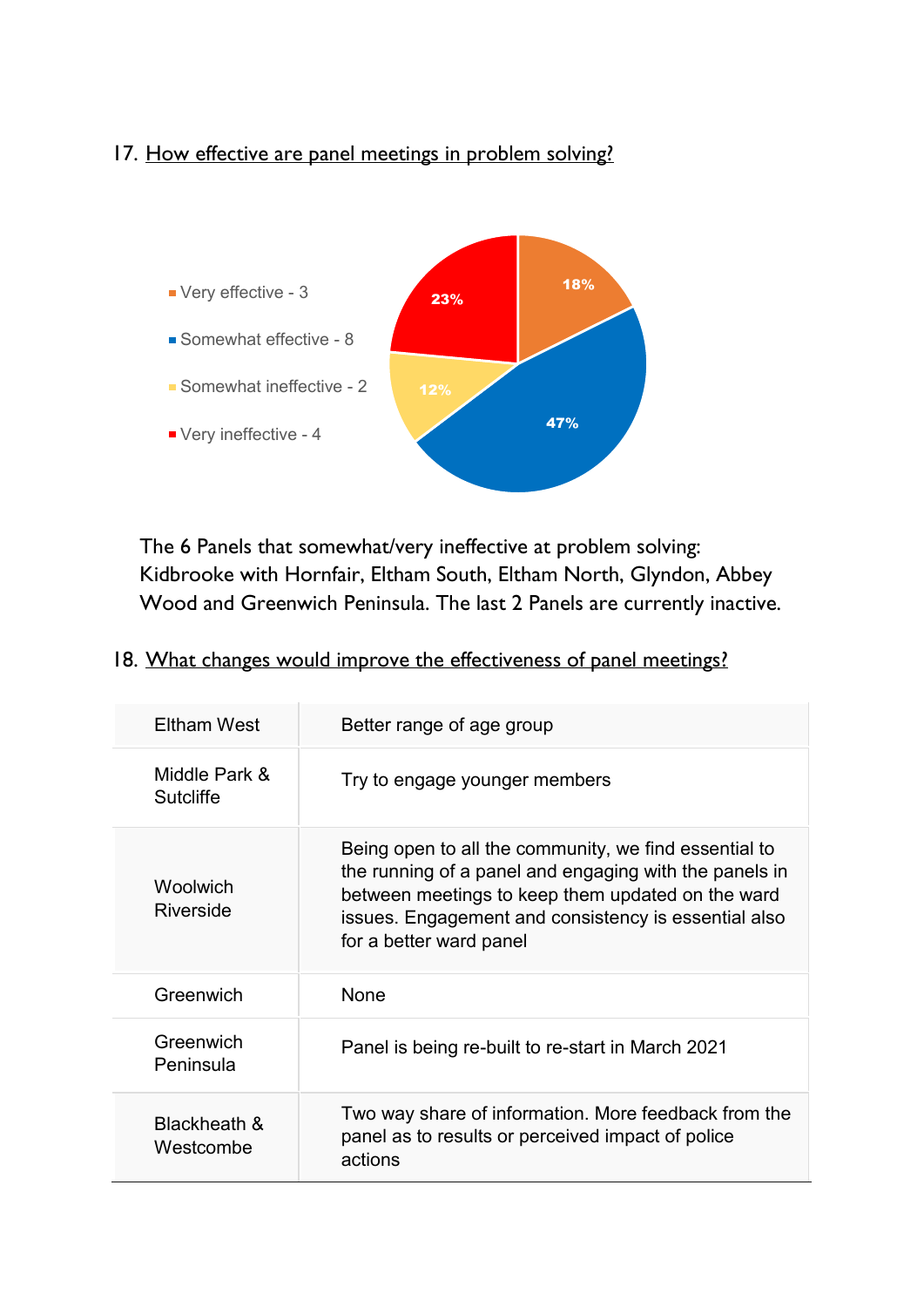| Task panel members with two-way conversations to<br>feed back to their neighbours but also not wait until a<br>meeting to contact SNT with issues of feedback on<br>Police activities                                                                                               |
|-------------------------------------------------------------------------------------------------------------------------------------------------------------------------------------------------------------------------------------------------------------------------------------|
| A larger number of ward panel members                                                                                                                                                                                                                                               |
| Remove them and allow the team to reach out to<br>residents in their own way, as each team is different,<br>by using twitter, next door, zoom and meetings, street<br>briefings.                                                                                                    |
| Remove them and let teams communicate with<br>residents in their own way as they are all different. e.g.<br>Twitter, zoom meetings, conference calls, email etc                                                                                                                     |
| It has been more challenging without Face to Face<br>meetings                                                                                                                                                                                                                       |
| More members being aware of IT                                                                                                                                                                                                                                                      |
| Set up a ward panel                                                                                                                                                                                                                                                                 |
| The ward panel has a chairman who runs each<br>meeting. They seem reluctant for new members to join.<br>They have to decide if they want the residents to join to<br>the panel. The chairman is also very limited with social<br>media platforms. These meetings are not advertised |
| In the process of creating a new panel.                                                                                                                                                                                                                                             |
| It has been more challenging without Face to Face                                                                                                                                                                                                                                   |
| It has been more challenging without Face to Face                                                                                                                                                                                                                                   |
|                                                                                                                                                                                                                                                                                     |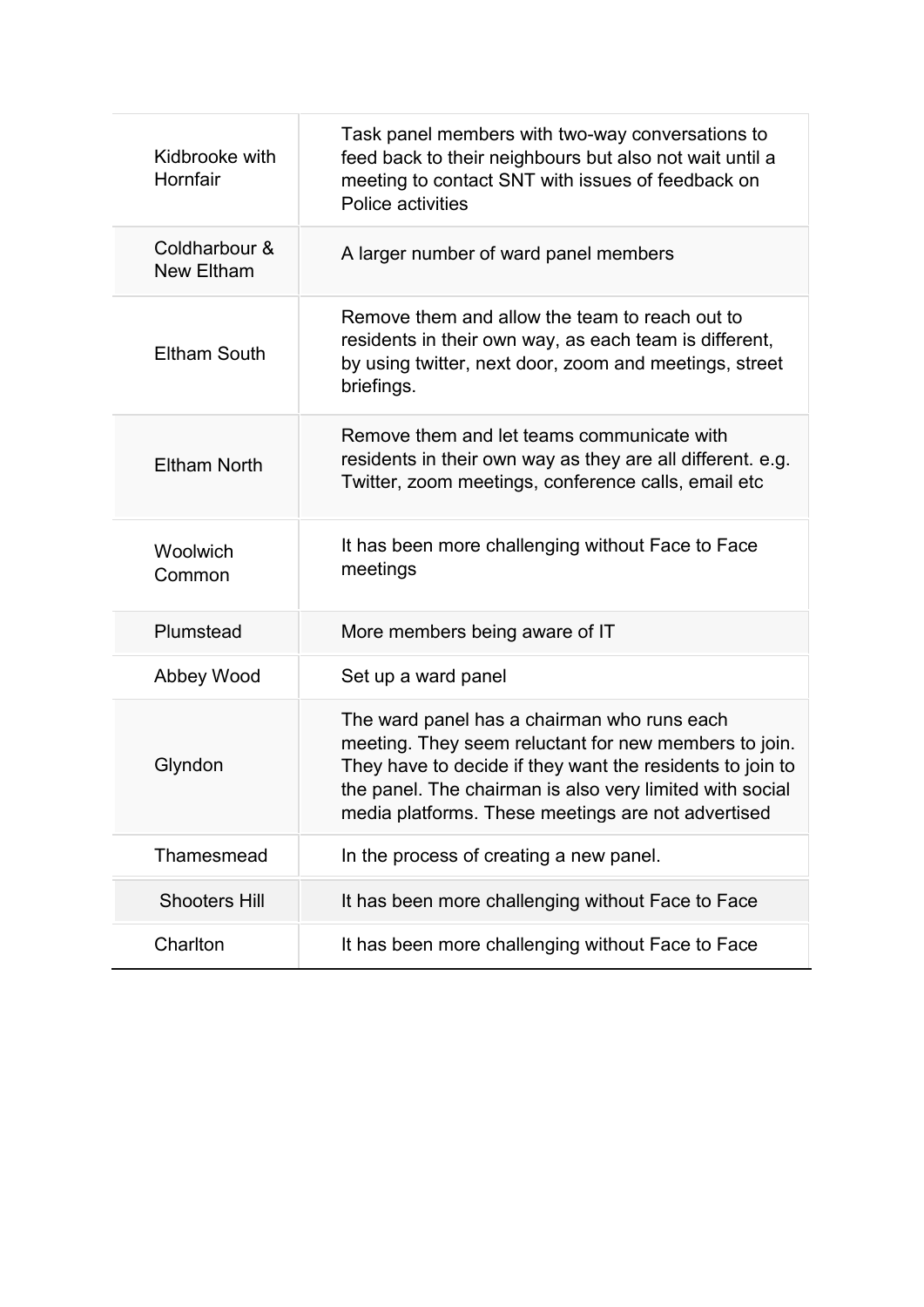# 19. How effective are the community surveys in engaging with communities?



65% of sergeants believed that community surveys were somewhat/very effective in engaging with local communities.

20. How do you use the community survey responses to inform priority setting and to tackle crime/ASB on the ward?

| Eltham West                       | Some of the answers were discussed in the panel<br>and helped us set our priorities.                                                                                                                                                 |
|-----------------------------------|--------------------------------------------------------------------------------------------------------------------------------------------------------------------------------------------------------------------------------------|
| Middle Park &<br><b>Sutcliffe</b> | used responses to raise issues in the meetings                                                                                                                                                                                       |
| Woolwich<br>Riverside             | It is very good to see the results mirror what is<br>already brought up at the panel and so therefore<br>reinforces the commitment to choose the priorities<br>that are for all the community and not just for<br>those that attend. |
| Greenwich<br>West                 | Taking the data and mapping and applying it to<br>priorities.                                                                                                                                                                        |
| Greenwich<br>Peninsula            | Panel is being re-built to re-start in March 2021                                                                                                                                                                                    |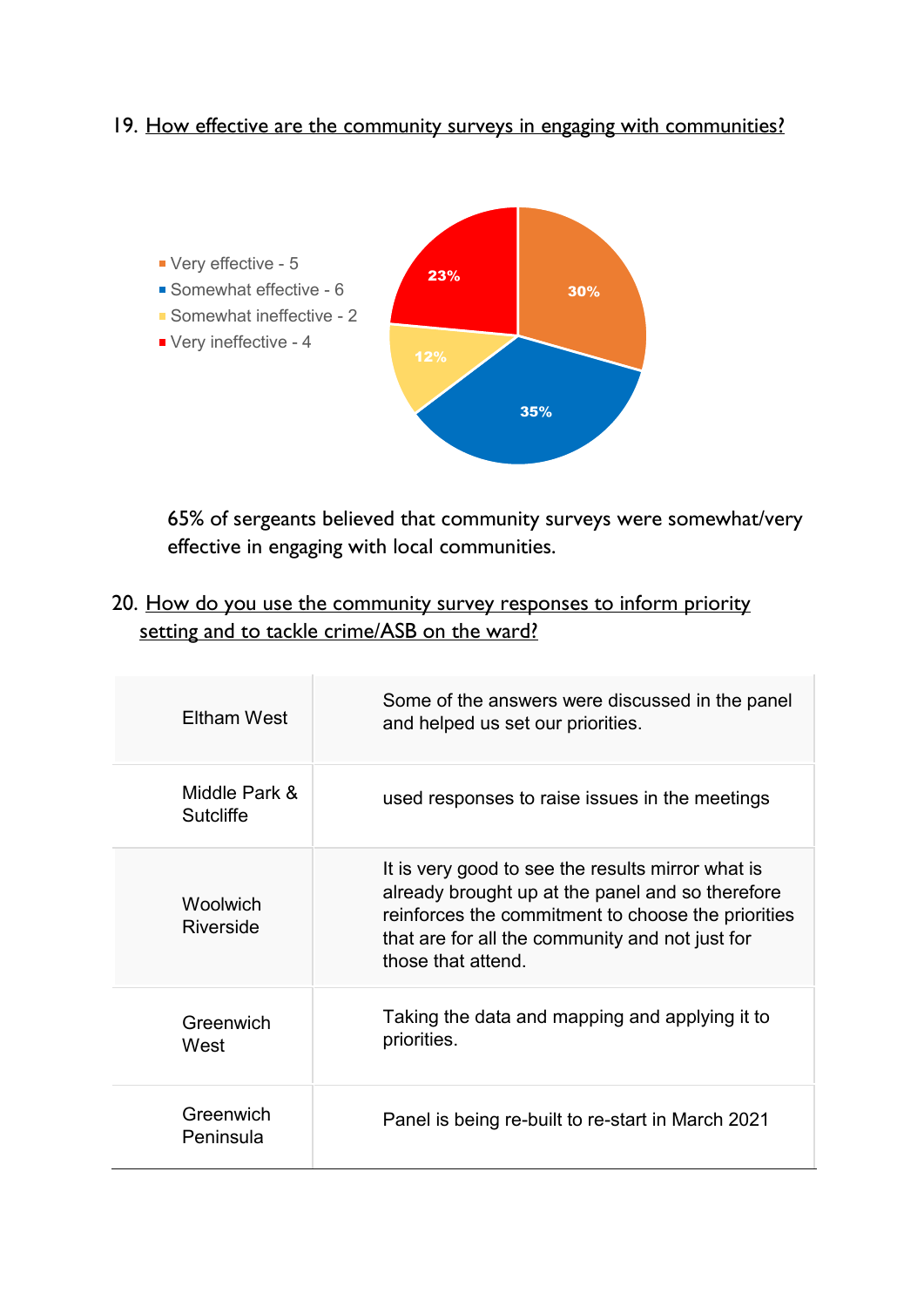| Blackheath &<br>Westcombe   | This is very early in our set up however I hope to<br>reach more of the residents directly affected by<br>ASB thus providing a better insight to the issues<br>be able to tackle these more effectively                                                                                                                                            |
|-----------------------------|----------------------------------------------------------------------------------------------------------------------------------------------------------------------------------------------------------------------------------------------------------------------------------------------------------------------------------------------------|
| Kidbrooke<br>with Hornfair  | I hope to increase the number of working families,<br>younger residents and as a result the BAME<br>communities who for various reasons struggle to<br>attend meetings regularly. I aim to have more<br>regular contact with the panel to engage and drive<br>community activity involving the police, this has<br>been difficult during lockdown. |
| Coldharbour<br>& New Eltham | Look at where problems have accrued & target<br>these areas with regular foot & mobile patrols                                                                                                                                                                                                                                                     |
| <b>Eltham South</b>         | Due to having to get permission from residents to<br>send out the survey (GDPR) the response to the<br>survey has been very limited. We only had 15<br>responses. Information gained was used to target<br>patrols in ASB hotspot areas that were identified.                                                                                      |
| <b>Eltham North</b>         | Due to GDPR we had a very small response. Any<br>information we have been given we target our<br>patrols accordingly                                                                                                                                                                                                                               |
| Woolwich<br>Common          | policing plans implemented to address the issues                                                                                                                                                                                                                                                                                                   |
| Plumstead                   | These are brought up at Ward Panel Meetings,<br>discussed and joint decisions made                                                                                                                                                                                                                                                                 |
| Abbey Wood                  | Not used                                                                                                                                                                                                                                                                                                                                           |
| Glyndon                     | Glyndon SNT still need to set up an account. Can<br>you provide us with how we set one up please                                                                                                                                                                                                                                                   |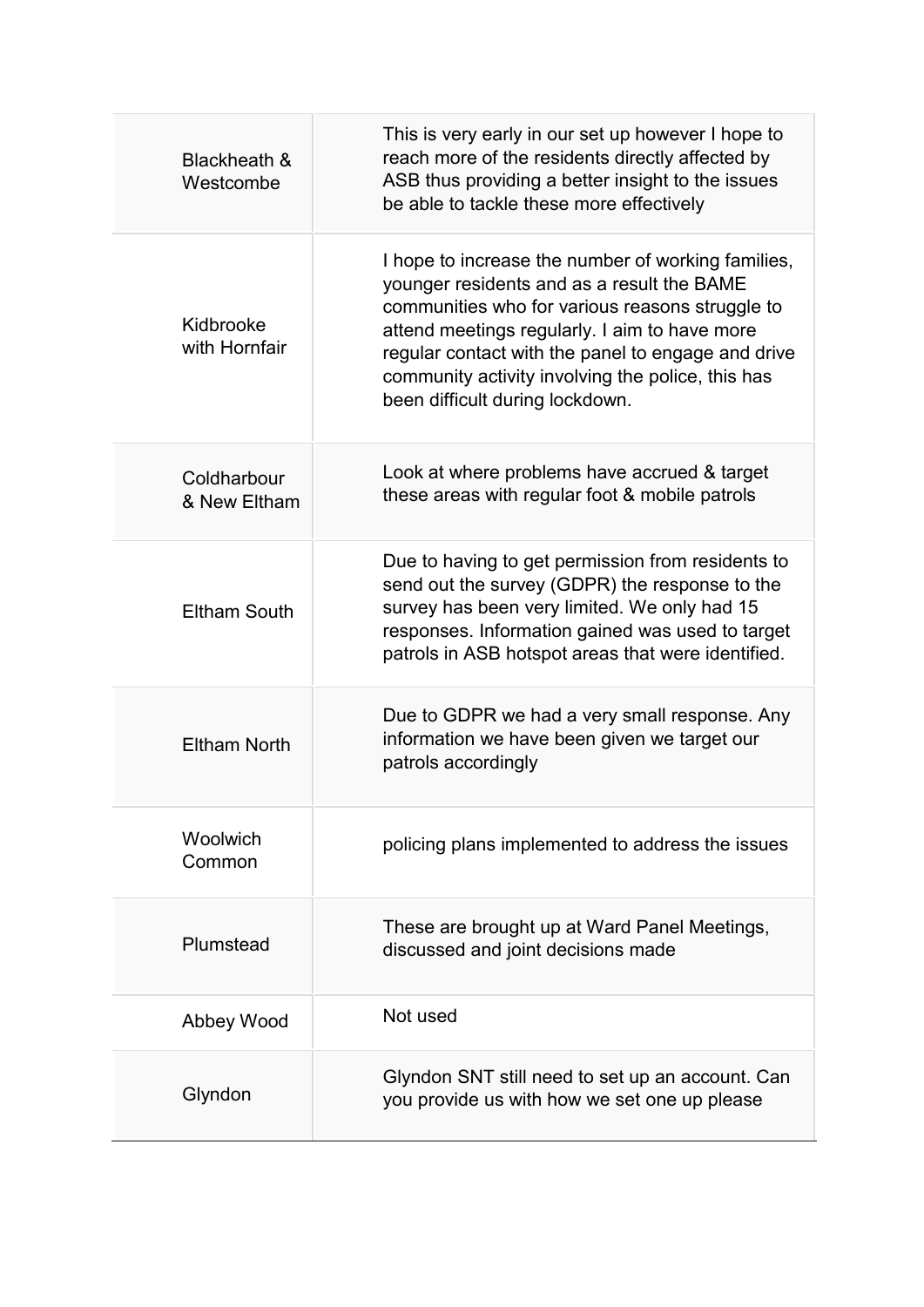| Thamesmead<br><b>Moorings</b> | Not used                                         |
|-------------------------------|--------------------------------------------------|
| <b>Shooters Hill</b>          | policing plans implemented to address the issues |
| Charlton                      | policing plans implemented to address the issues |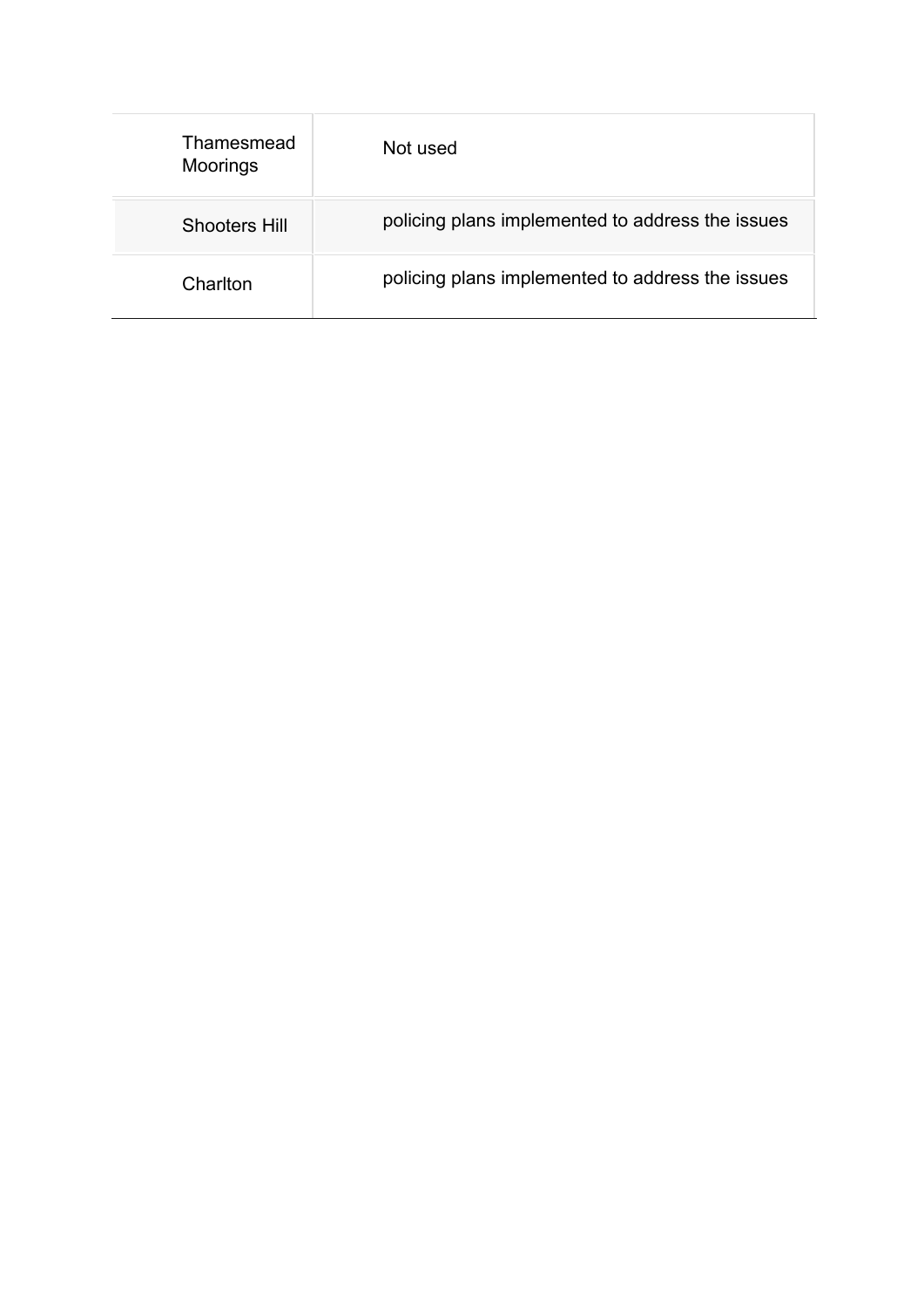Safer Greenwich

# **2019 Review of Safer Neighbourhood Panels**

**2 nd Draft (Amended 25th January 2020)**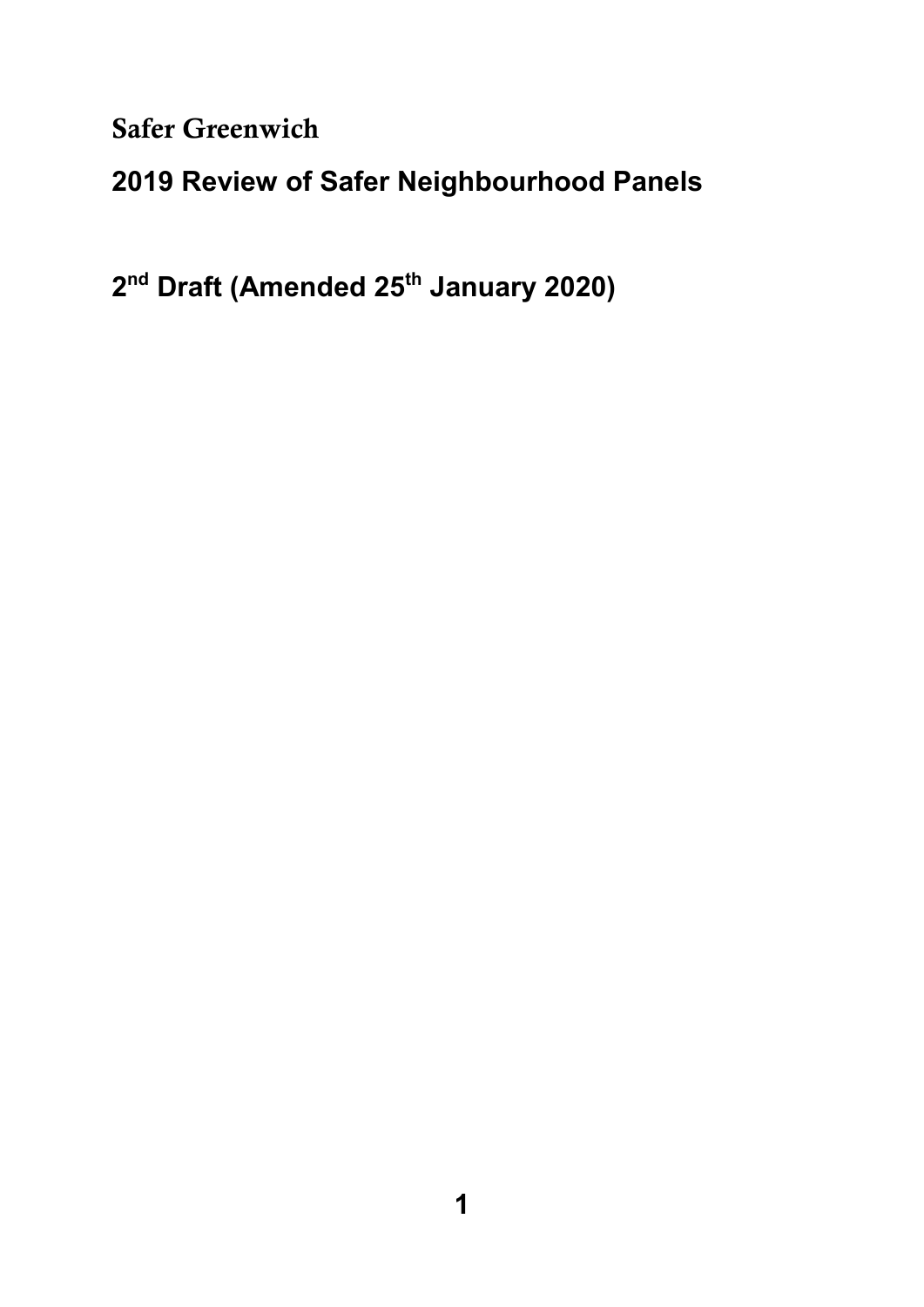# **The Vision of this Review**

# **The Vision**

That all Greenwich Safer Neighbourhood Panels work in partnership with their Safer Neighbourhood Teams and be recognised as excellent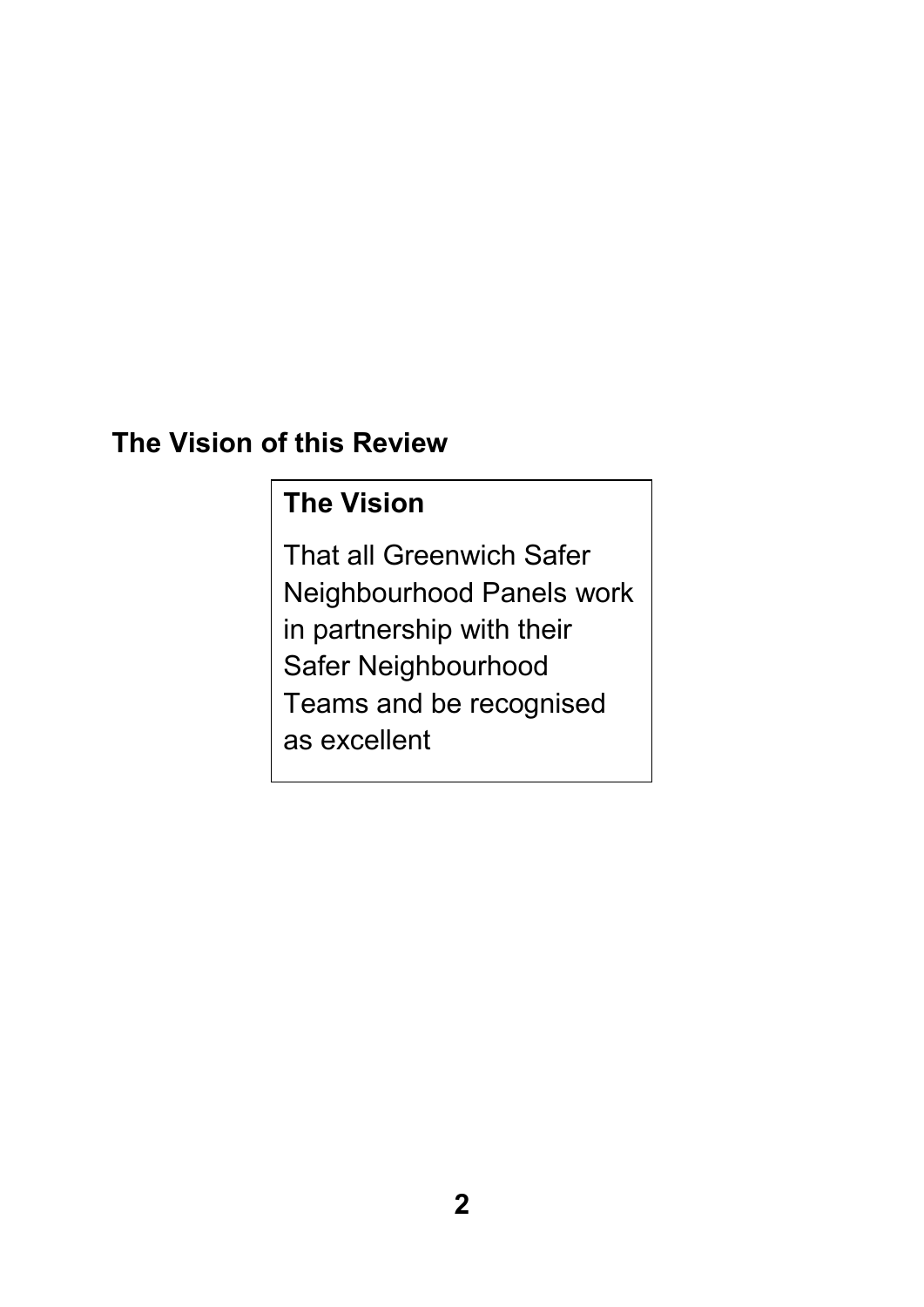# **Contents**

- 1. Introduction
- 2. Executive Summary
- 3. Methodology
- 4. Review
- 5. Individual Panels
- 6. Ward Panel Summery
- 7. Findings
- 8. Conclusion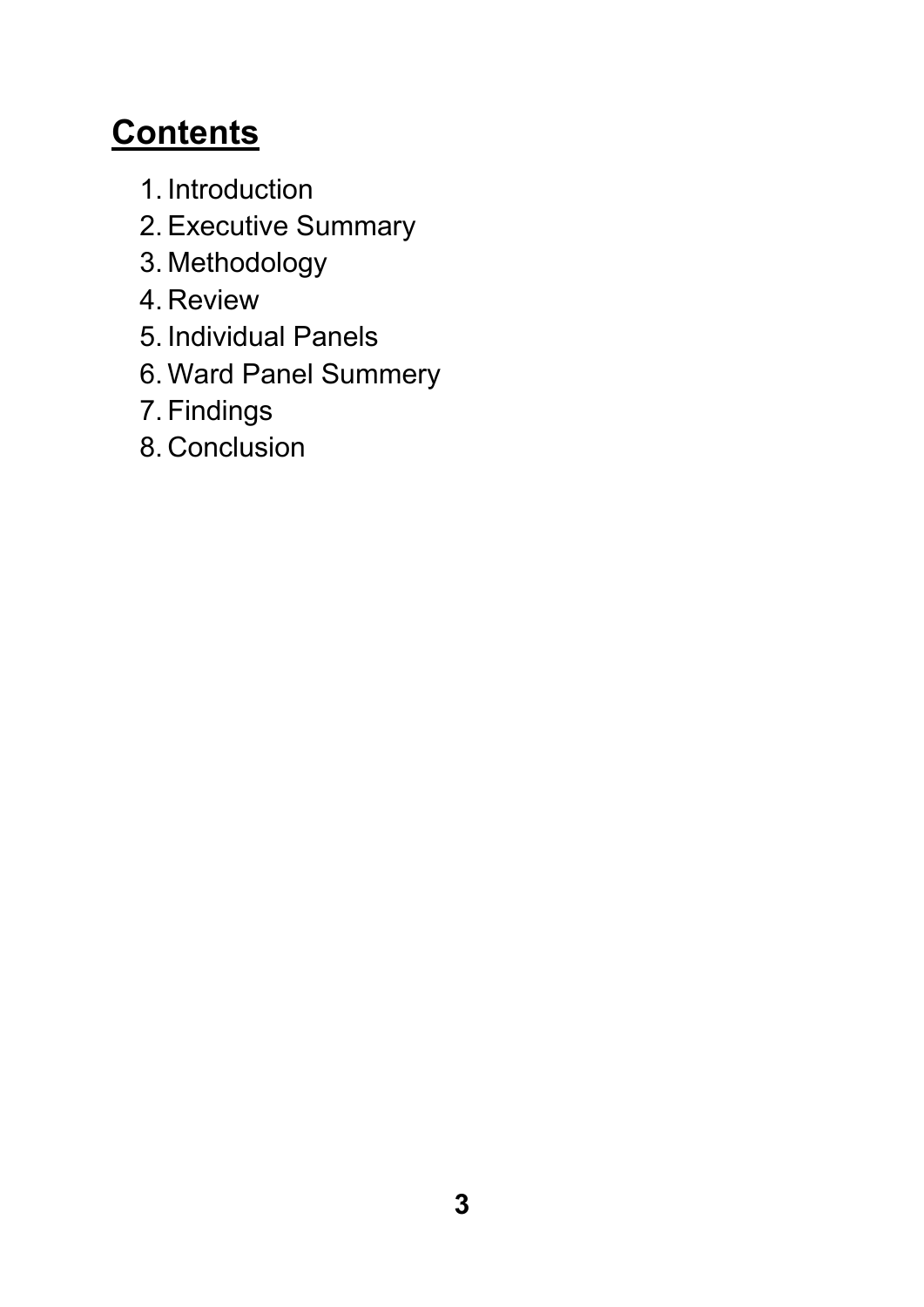# **Introduction**

Safer Greenwich (SG) is a Charity responsible for the running of Greenwich Safer Neighbourhood Board (SNB). Both of these organisations have been in existence since 2016. The SNB is funded by the Mayor's Office for Policing and Crime (MOPAC.

One of the functions of the SNB laid down by MOPAC is to support Safer Neighbourhood Panels (SNP). The responsibility for the SNB is to ensure that every ward has a function Panel and to support those who need help and support.

In the preparation of this Review Safer Greenwich worked with the Chairs of the Safer Neighbourhood Panels, Police and Council. SG recognises that all the Panels are independent and have a strong working partnership with the police.

### **Why did we decide to carry out the Review?**

In 2017 Safer Greenwich carried out a light touch Review, this identified that some panels needed support. This Review sets out how we approached the task.

**Eileen Glover** 

**Chair Safer Neighbourhood Board**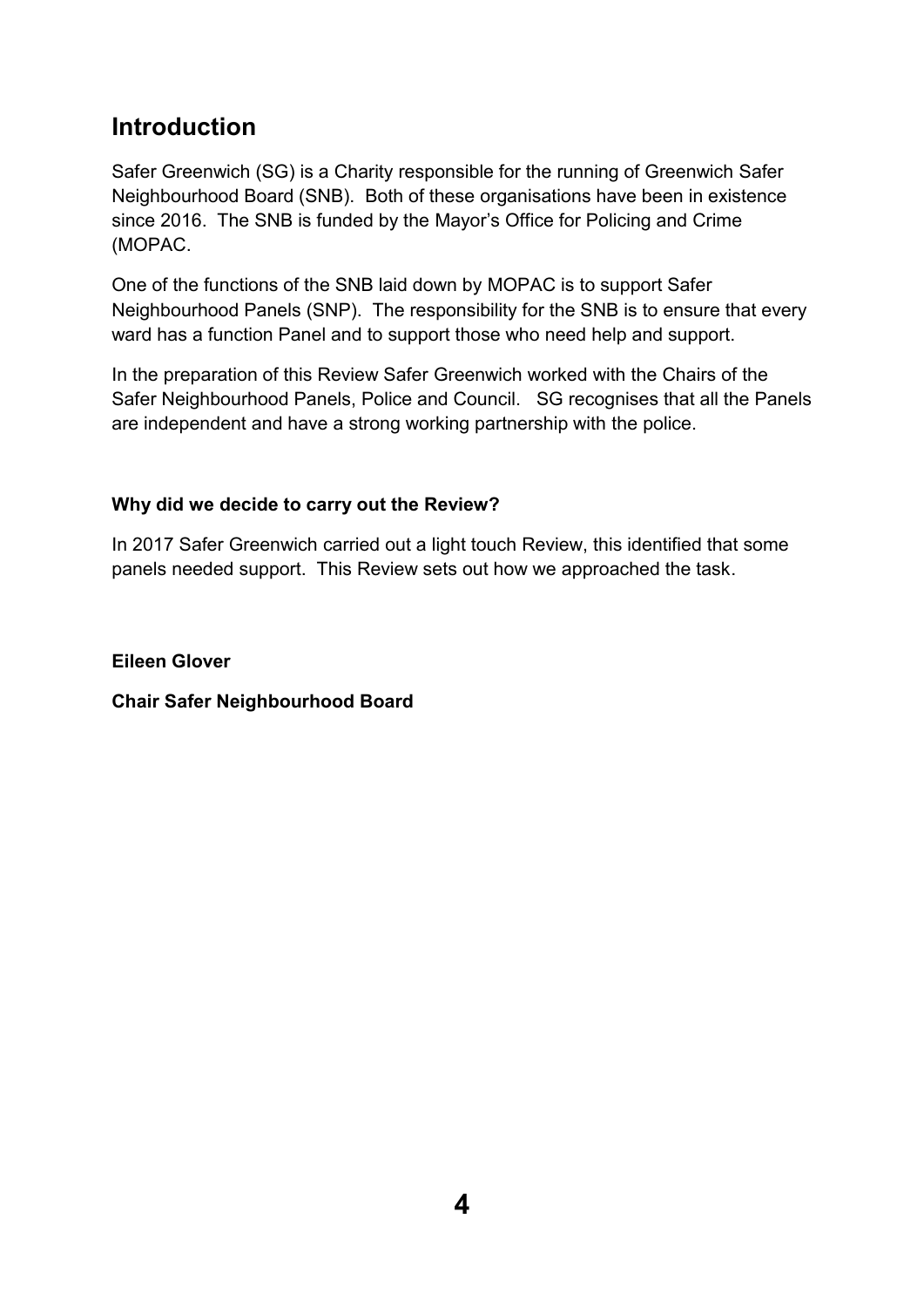# **Executive Summary**

This Review took place between November 2018 to November 2019. There had been a light touch Review in 2017 and this had identified that a number of the SNP in the Borough were in decline with falling membership two had disappeared entirely.

This established that any new Review would need to be more in-depth. Four main Questions were asked:

- (1) How did the Panels begin?
- (2) How and why have they evolved the way they have?
- *(3) What is the present situation?*
- (4) What are the steps needed to revive and rejuvenate the panels?

We approached the first questions by reading available documents then interviewing past Chairs and members of Panels established at this time.

The second question looked at how the police involvement with panels changed during the years and the effect that this had on the way the panels evolved. We also looked at SNP across London.

The third question examined the current position by visiting all the panels. A questionnaire was developed. There were meeting at New Scotland Yard (NSY). Talks with local Police to identify how they saw the panels working. We also developed the informal Chairs Lunch in to a more formal Chairs Forum.

Lastly, question four is a work in progress. In consultation with Panel Chairs individually and at the Chairs Forum and including the police and council (these are the Partners) we will be looking at what steps the partners think will revive and rejuvenate panels.

**Where are we now (January 2020).** To support the Panels SG have upgraded their website, this now includes a tool box of initiatives that have been used to rejuvenate panels. It is hoped that the next Chairs Forum meeting will revolve round workshops with the Safer Neighbourhood Teams (SNT). This meeting will be looking at working relationships between Panels and their SNT. We will be working towards a Conference for the Partners in September 2020.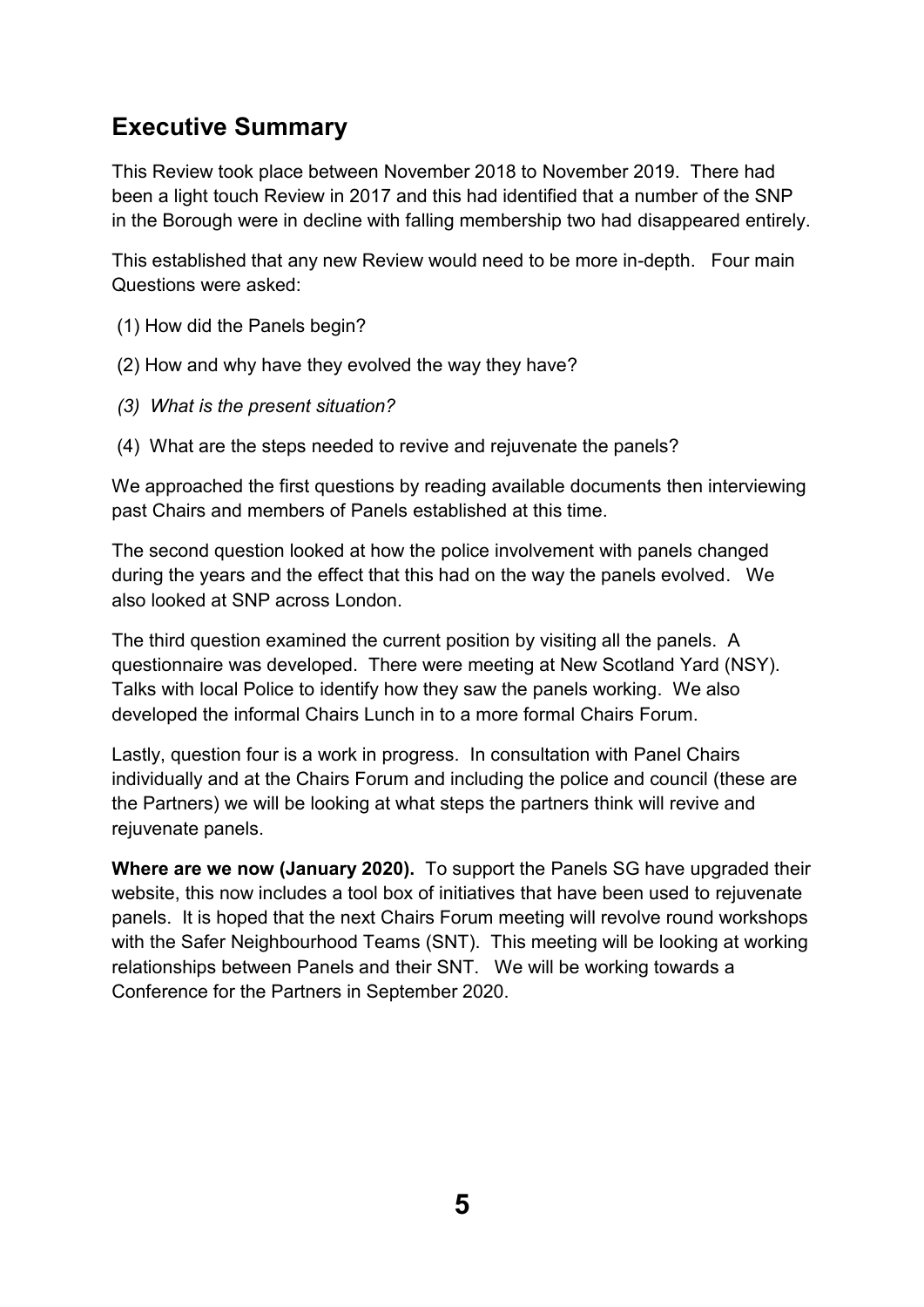# **Methodologies**

To understand Neighbourhood Panels to-day we examined how contact between local communities and the Police in the past. In 2005 the picture changed with the setting up of SNT followed up by SNP being formed. (Appendix 1 this will be attached to the final Review)

Detailed in-depth work started from the formation of SNP in 2006. Telephone interviews with past panel Chairs and panel members to understand the development of the panels. The point of drift from the ordinal concept was identified and the intervention of a police to re-vamp the panels in 2014 and its impact was reviewed. (Appendix 2 this will be attached to the final Review)

To help us support the SNP who are struggling we developed a score card to judge the health of the panels. This was divided in to two cores.

### **Core 1 Standard elements**

- 1. A Constitution
- 2. Officers, Chair, Vice Chair, Secretary
- 3. Set Priorities
- 4. Minutes/Agenda
- 5. List of Panel Members
- 6. Regular Contact with SNT
- 7. Number of Meetings (Minimum of 4 in a year)
- 8. Public Access
- 9. Number of Panel Members
- 10. Diversity of panel membership

The second core covers how Panels engage with their local communities. The scoring is waited in favour of Core 2. How a Panel engages is up to the individual panel

### **Core 2 Community Engagement**

- Public Meeting
- Full Public Access to Panel meetings (must be advertised)
- Members reflects geographic areas of the ward
- Members involved in community events
- Contact information e-mail list
- This not a definitive list

# **6**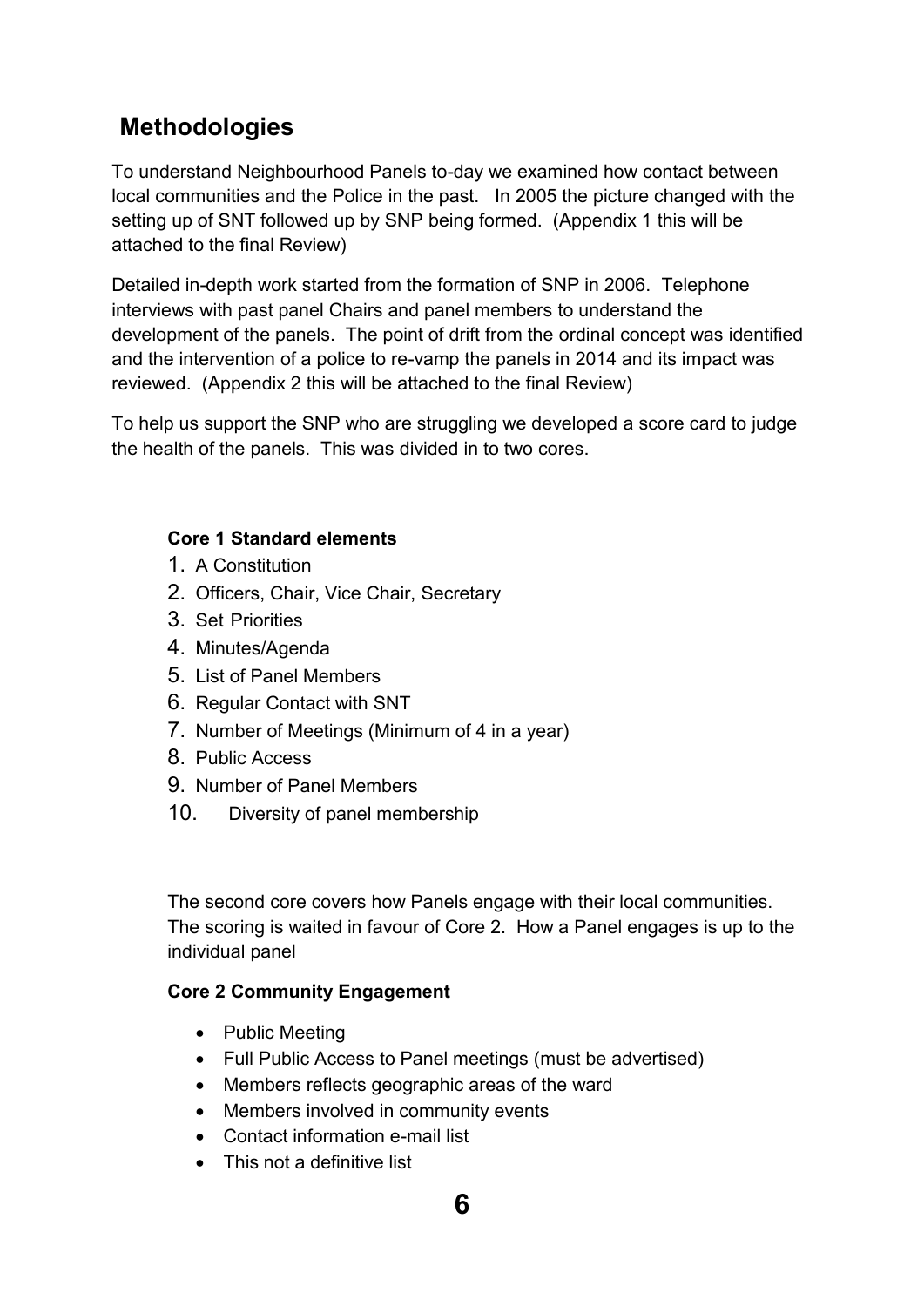The last part of the score card is the level panels are graded at this from 1 to 3 with 1 being the top level within the level there is a sub level from top, mid, or low this determined by the number of member attending meetings ( this includes apologies to meeting). A list of members does not count it must be attendees and apologies.

### **Levels**

Level (1) based on Panel Membership of 10 to 15+

Level (2) based on a membership of 6 to 9

Level (3) based on a membership of 3 to 5

The grading is arrived at by adding the scores from core 1 and 2, interviews with panel members and visits to the individual panels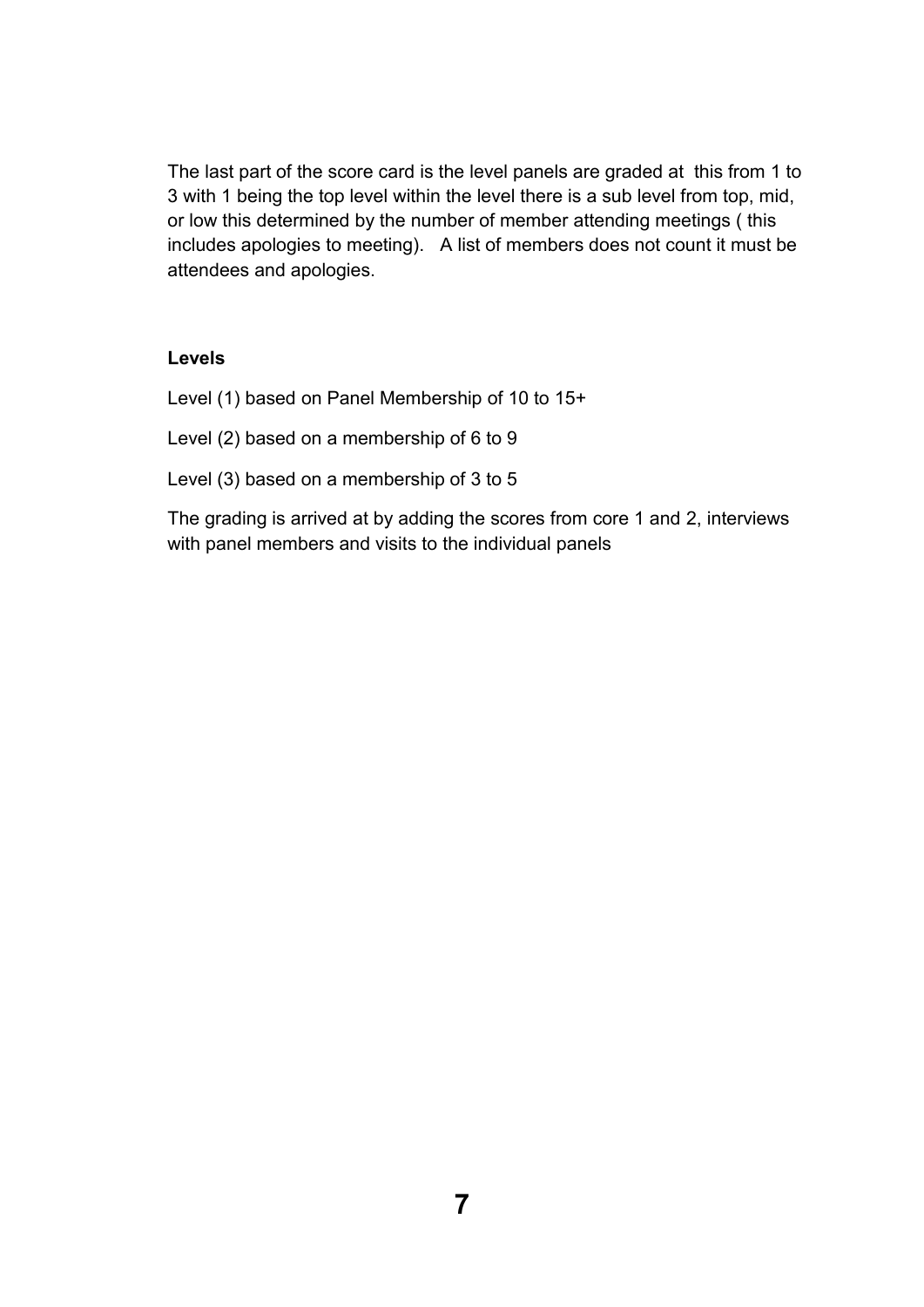# **Safer Neighbourhood Panel Review 2019**

This Review started by researching how Communities and Police worked together in the past. We looked at how communities worked with the police in Greenwich and how they evolved prior to 2006. After 2006 informal working groups were regularised and organised by the police with the objective to set local Priorities, gather intelligence from local neighbourhoods and work in partnership with SNTs.

At the time the SNP were set up there were other Neighbourhood Renewal initiatives on the Council Estates with training like leadership and problem solving. This supported Housing Panels and it all helped in many areas to create interest and involvement by residents in their local areas. Residents involved in the Council Housing Panels members gravitated to the SNP. In other areas Residents Association and Neighbourhood Watches formed the back bone for membership of SNP. These new panels were set up by the Police in 2006 with police choose the members and with all members having to be vetted by the police. The police set the Agenda took the Minutes, decided when and where the panels met.

Between 2006 and 2012 the impact of the reduction of Police resources meant that the police involvement in the panel's weekend and the panels drifted, developing in different ways fitting with their neighbourhood and ward. There are 17 wards in Greenwich at one time there were Panels in every ward to-day two have cease to function.

In 2014 the Police suddenly decided to take interest in SNP again their aim was to review and revamp the panels. The aim was to get all the panels working the same way. This meant working to a constitution (2006) meeting between established dates with four meetings a year. They also decided that SNT would no longer service the Panels meaning that the panels would have to take their own minutes & agendas.

To say that these revelations were not well received would be an understatement. The problem was that in their traditional way the Police had already decided how the panels were going to operate they did not consult the Panel Chairs. The Police had not recognised in the intervening years the Panels had developed independence. The result was that the majority of the Panels simply ignored the police proposals.

In 2019 New Scotland Yard (NSY) started another Review (Appendix 3 this will be attached to the final Review) the panels again. As usual they did not include or consult the Safer Neighbourhood Boards (SNB) or SNP. There is a pan London Organisation LPC2 who represent all the SNBs across London they finally managed to get NSY to listen to the value of consulting SNBs. Unfortunately, there has been no evidence of a change and only minimal consultation or feedback.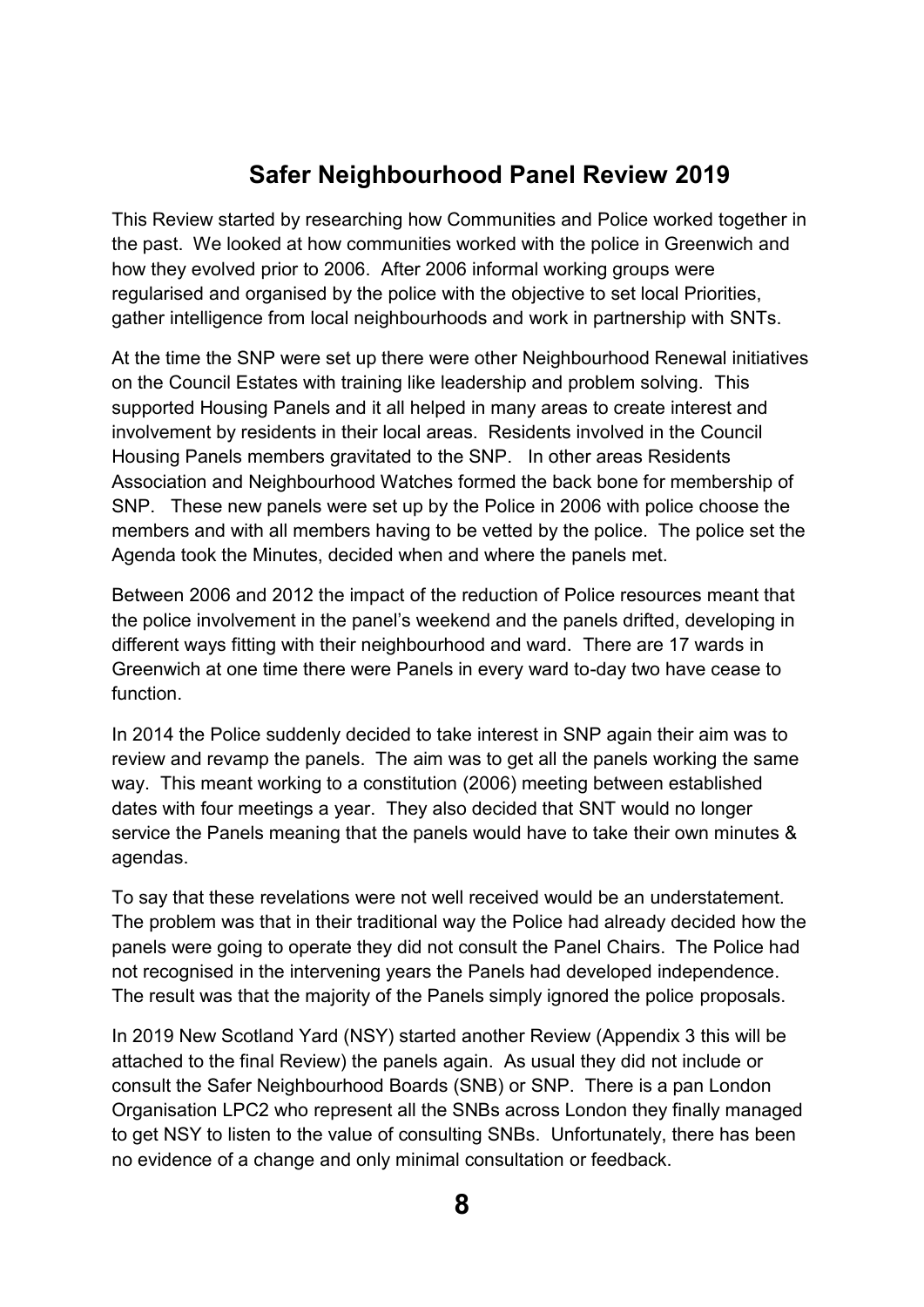We have reached 2019 and it look like yet again the SNBs and in turn the SNPs were faces with what amounted to a fate a compley with the decision and courses of action and direction already decided by the police. Have the Police at NSY listened to the comments and concerns raised at the meetings them with LPC2? As of January 2020, we have seen no evidence they have.

Based on the evidence gathered by this Review the SNP in Greenwich should concern refreshing the way they work with the SNT and how they engage and include the local the community. Today we stand at a crossroad, if the Panels are going to survive the police will have to recognise that the panels have gained independence. To be effective and relevant the panels need to work in close partnership with the SNT and the local community. This Review has looked at the past and how we reached the current position and how panels could move into the future. In the next section of this document there are the results of our survey of the SNP along with our findings and Recommendations we hope Panels will use these to refresh their panels. The final draft of this Review will include comments from the Panel Chairs, Police and an Action Plan in the Conclusion.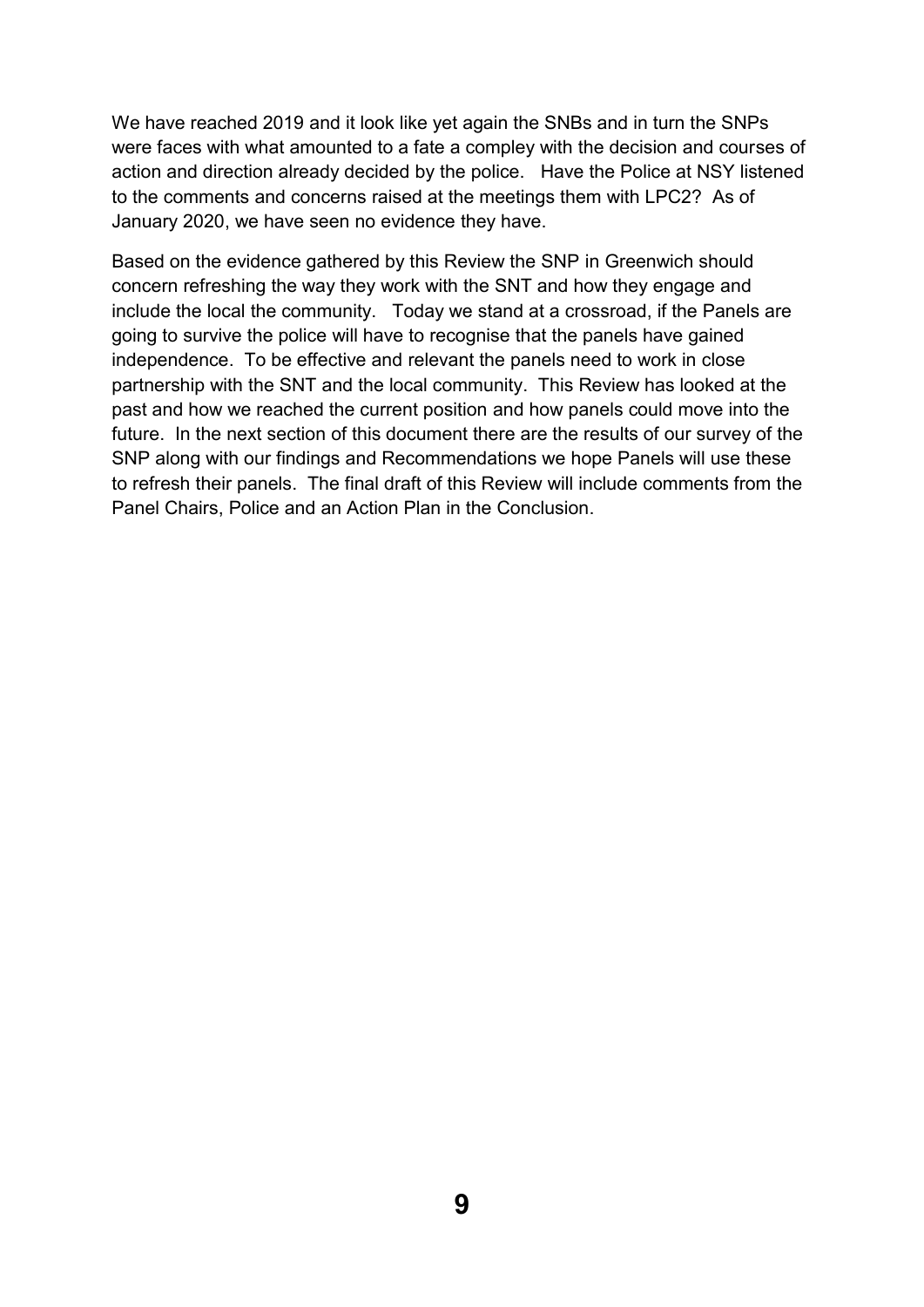# **Ward Panel Summary Table**

| <b>No</b>      | <b>Panel</b>                        | Core 1         | Core 2   | Total  | Level          |
|----------------|-------------------------------------|----------------|----------|--------|----------------|
| 1              | Abbey Wood                          |                |          | 1/20   | 3              |
| $\overline{2}$ | <b>Blackheath &amp; Westcombe</b>   | 5              | 3        | 8/20   | $\overline{2}$ |
| 3              | Charlton                            |                | 8        | 9/20   | $\overline{2}$ |
| 4              | <b>Coldharbour &amp; New Eltham</b> | 4              | 5        | 9/20   | $\overline{2}$ |
| 5              | <b>Eltham North</b>                 | 3              | 0        | 3/20   | 3              |
| 6              | <b>Eltham South</b>                 | 8              | 10       | 18/20  | 1              |
| 7              | <b>Eltham West</b>                  | 3              | 0        | 3/20   | 3              |
| 8              | Glyndon                             | 3              | 0        | 3/20   | 3              |
| 9              | <b>Greenwich West</b>               | 10             | 10       | 20/20  | 1              |
| 10             | Kidbrook with Hornfair              | $\overline{2}$ | 0        | 2/20   | 3              |
| 11             | Middle Park & Sutcliffe             | $\overline{2}$ | 1        | 3/20   | 3              |
| 12             | Peninsular                          | 5              | 3        | 10/20  | $\overline{2}$ |
| 13             | Plumstead                           | 5              | 5        | 10/20  | $2^*$          |
| 14             | <b>Shooters Hill</b>                | 8              | 8        | 16/20  | 1              |
| 15             | Thamsmead                           | $\overline{2}$ | $\Omega$ | 2/20   | 3              |
| 16             | <b>Woolwich Common</b>              | 4              | 1        | $5/20$ | $3^*$          |
| 17             | <b>Woolwich Riverside</b>           | 10             | 10       | 20/20  | 1              |

# **Individual Ward Profiles**

# **Abbey Wood (1)**

Currently there is no Ward Panel in this Ward. There has been a pop-up meeting of our NHW Project to generate interest in NHW which was such a success and identified four residents who are interested in setting up a Ward Panel. Following this a successful Community meeting has taken place and an inorgral panel meeting is set for February at which the community will choose officers to run the panel. Safer Greenwich has agreed to support a ward panel for at least three meetings. **Level 3 (intensive care)** 

# **Blackheath & Westcombe (2)**

This Panel has a great deal of potential to get to level 1. **Level 2 (Top Rank)** 

# **Charlton (3)**

Currently this panel is in the lower Level 3. However, we understand that the Chair is standing down in January a new Chair could refresh the panel.

### **Level 3 (Lower Rank)**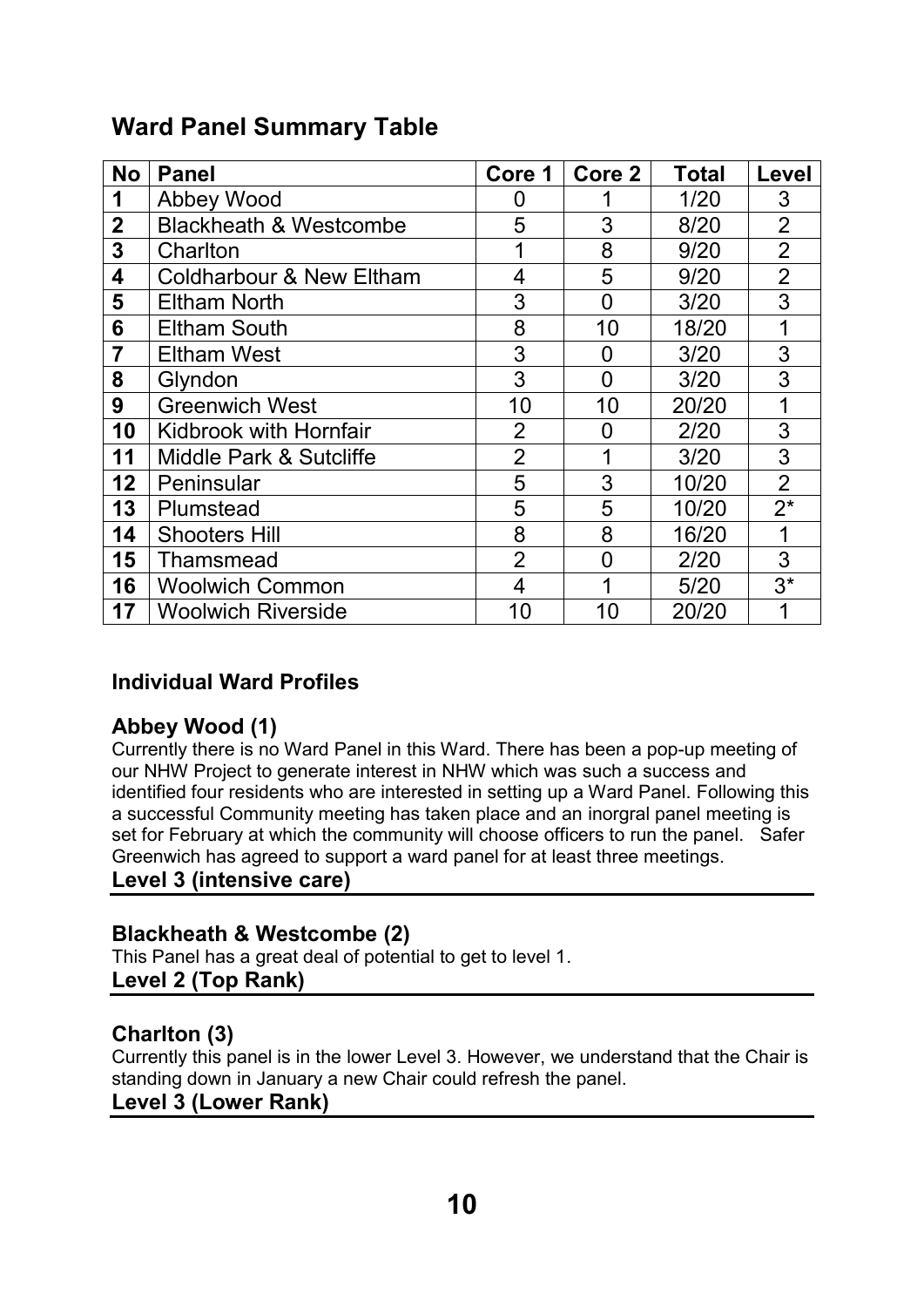# **Coldharbour & New Eltham (4)**

This Panel is in the middle range of level 2. This panel has potential. The panel meetings are held in the Hub at the Mound and this is rather small. The other problem is that the Chair does need some support getting on e-mail currently the Eltham South Panel keeps him informed and does any consultation responses. **Level 2 (Mid Rank)** 

# **Eltham North (5)**

We have not managed to fully engage with this panel. We did attend a rebotten meeting of the panel. Since then the panel membership has dropped to five. Recently we have been able to give details of a resident wanting to join the panel. **Level 3 (Lower Rank)** 

### **Eltham South (6)**

There is a need to consolidate membership after a number of members moved away **Level 1 (Mid Rank)** 

# **Eltham West (7)**

We had difficulty contacting this panel however we have recently established new links and are supporting a re-juviation of the Panel with a Community Engagement meeing in February followed by an AGM. We will continue to support the panel if requested.

### **Level 3 (intensive care)**

# **Glyndon (8)**

Membership is round the 5 level in need of fresh blood. **Level 3 (Lower Rank)** 

# **Greenwich West (9)**

This is a very well run Panel. It has a healthy membership which covers the geographic area of the ward. It has a number of NHW co-ordinators who are members which helps it with its knowledge of the Ward and makes up for the fact that the meetings are closed to the public. However it has to be noted that there is an historic reason for the closed meetings.

# **Level 1 (TopRank)**

# **Kidbrooke with Hornfair (10)**

Due to the ill health of the chair this panel does need support. On the plus side the chair is very engaged with the Chairs Forum and SNB meetings and we will be able to regenerate the panel in the spring of 2020

### **Level 3 (Lower Rank)**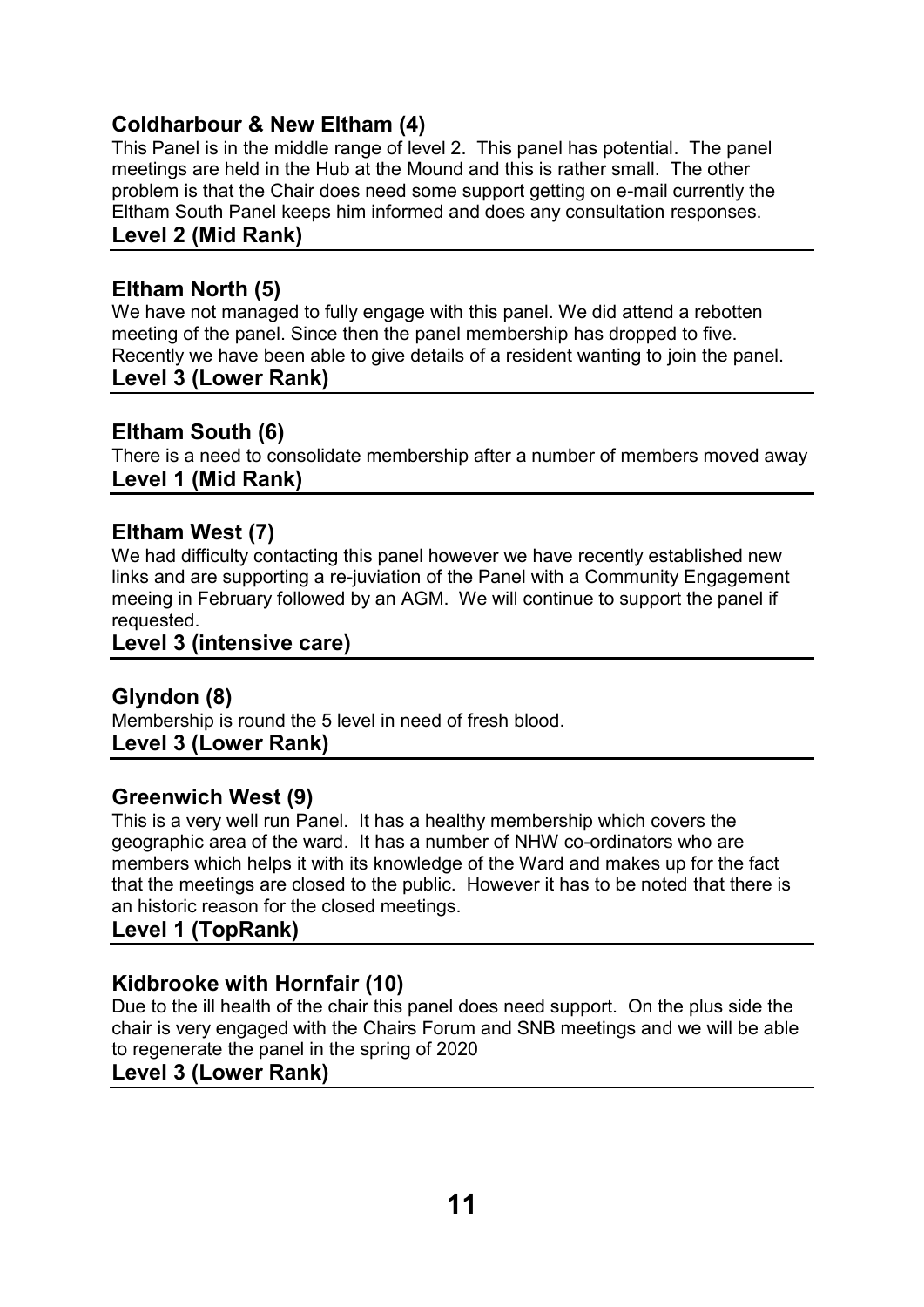# **Middle Park & Sutcliffe (11)**

Unfortunately, the Chair of this Panel has had family commitments this make communication difficult. The membership is down to 5 attending. We have spoken to the Chair and offered support which has been well received and will be followed up

# **Level 3 (intensive care)**

# **Peninsular (12)**

New Chair and given time this will be a strong panel it is a difficult Ward due to the design of some of the flatted accommodation.

### **Level 2 (Mid Rank)**

# **Plumstead (13)**

Due to this ward being a hot spot for some crime incidents the panel has a good attendance by the public however this can bring its own problems. The Chair is trying to instigate some new initiatives in community engagement. A panel which has potential.

### **Level 2 (Top Rank)**

### **Shooters Hill (14)**

A well established Panel well chaired and engaged members. However it could get too comfortable could look to inviting new members. The community engagement is covered by the operation of a mailing list with over 200 contacts

### **Level 1 (Lower Rank)**

# **Thamesmead (15)**

Recently it has been established that there is a Ward Panel and we will be undertaking some intensive work in the ward and will offer support to the Chair **Level 3 (Intensive Care)** 

# **Woolwich Common (16)**

The panel membership is elderly however it does have NHW members and is actively involved in Community Events has potential could move up the Rakings to Level 1

### **Level 2 (Mid Rank)**

# **Woolwich Riverside (17)**

This panel has a new chair and has been rejuvenated membership ranges from 25 top 10. The panel runs small focused meetings on specialist areas like burglary, they also have a number of NHW members and the area could be described as challenging

# **Level 1 (Top Rank)**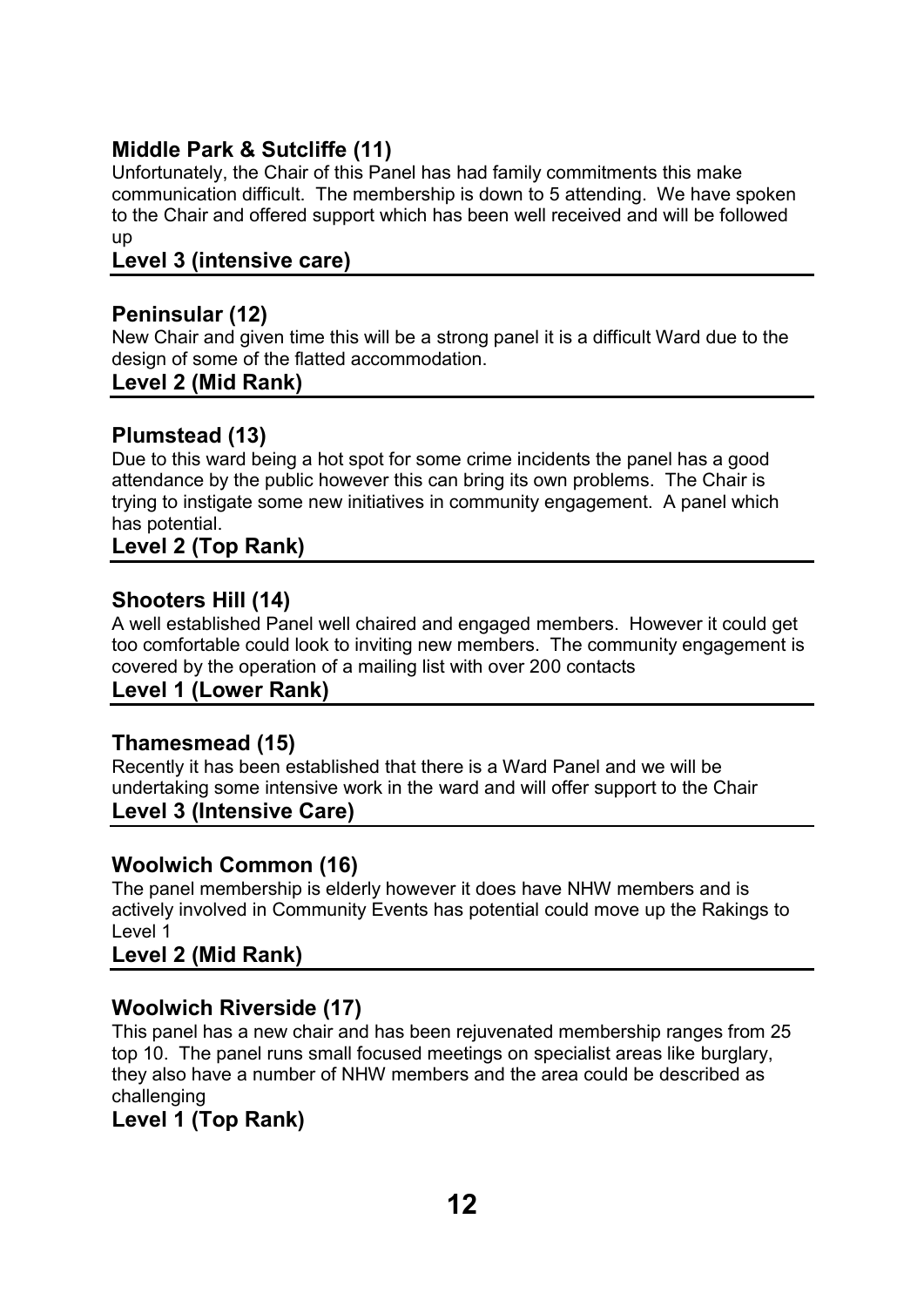# **Findings**

# **General Findings**

During this Review we looked at SNPs across London we found that they mirrored SNP in Greenwich with some panels doing well and others in need of support. We also found by reading the documentation published by the Police and MOPAC illustrated a lack of understanding of the structure of SNP that exists now. The SNP in Greenwich is function and providing community involvement with the SNTs but most panels could benefit from a refresh.

Across London there are hundreds of Volunteers engaging with the police in SNPS a Snapshot picture shows that they have developed in very different way to suit the wards they represent. The danger is that sometime the prime reason for the SNP gets forgotten

# **Findings in Greenwich**

The key to effective SNP is Partnership working with the SNT, Council and the Community. Our other main finding was that the construction that the panel's work under needs to have strong guidance on the running of the panel for example the need for officers to stand for only three years with a year break is important to the reinvigoration of panels.

To make Partnership effective all the panels need to be in the Level 1 or 2 ranking. We have spent two years studying SNP in Greenwich of the possible 17 Panels 15 were identified working. To understand how they functioned they were judged against a set of standard criteria. The picture that emerged was just how different each panel operated. Agaist the criteria four panels reach level one another six were level two and five at leve three. A number in level three were highlighted as in need of intensive care.

Over the course of this Review we have attended meetings at NSY and had meetings with local police including 1 to 1 discussions. However, we have concerns about how information is cascaded between Police Officers. There has also been extensive correspondence on the subject of how the police see SNP and partnership working and as yet we are still getting mixed messages. . There have been a number of documents laying out their thinking but no feedback on our comments. These documents have not provided a local vision for how partnership working can be developed in Greenwich. The police have carried out their own SNP Review this was done by the SNTs giving an assessment of their panel. The result was a narrow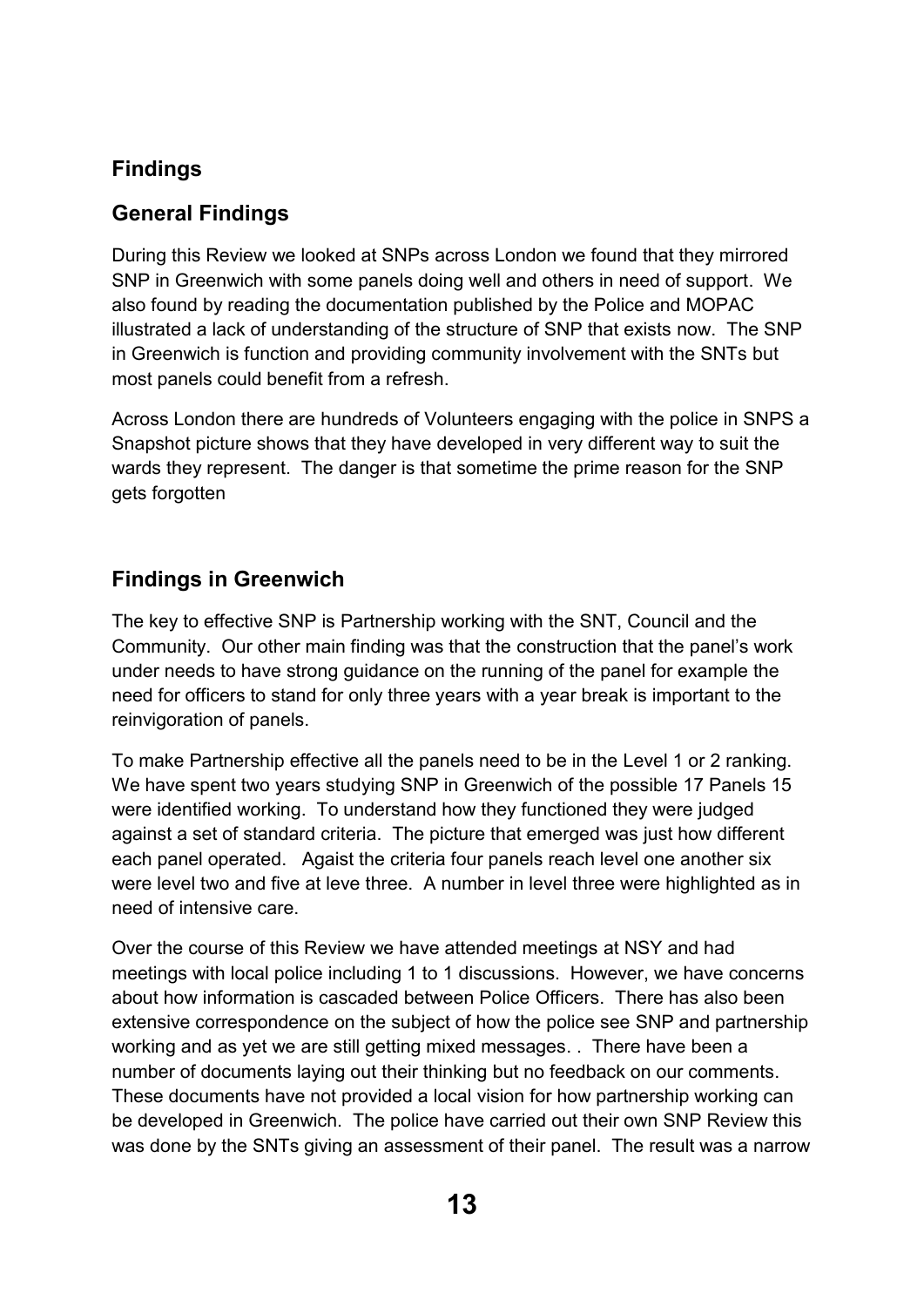view of their panel at a superficial level. The grading given to each panel did not accurately reflect how the individual panels worked.

A strong finding of the Chairs Forum was the need for consistency of contact from SNTs. The Review highlighted the inconsistency in how individual SNTs interact with their panel.

After two years we still has no clear picture of how NSY and our local police see SNPs effectively working in Partnership.

We would make a recommendation that first priority should be to raise all the panels to level one and two. We feel that this could be achieved by June 2020. Our second Recommendation is that a Conference could be held in September 2020 with the theme of Partnership Working and Community Engagement.

The following Points have been identified for consideration:

- The purpose of the Panels has to be clearly understood by all the Partners
- The independence of the Panels has to be recognised by all the partners
- A constitution with strong guidance on how panels should work with how long officers can serve.
- Strong Partnership working between the SNP needs to be developed with Police.
- The Review identified five panels graded as level three to be effective all panels need to be at level one or two.
- To achieve strong panels and effective working all panels should consider adopting the core elements of the grading
- To strengthen links with the community panels could consider creating a Community Engagement Plan
- Good communication with the SNTs and the Panel Chairs between meetings.
- It is important to consider how diversity of the Panel is and how the voices of young people can be heard in setting local Priorities.
- There is a need to consider how a panel address public access to Panel meetings.